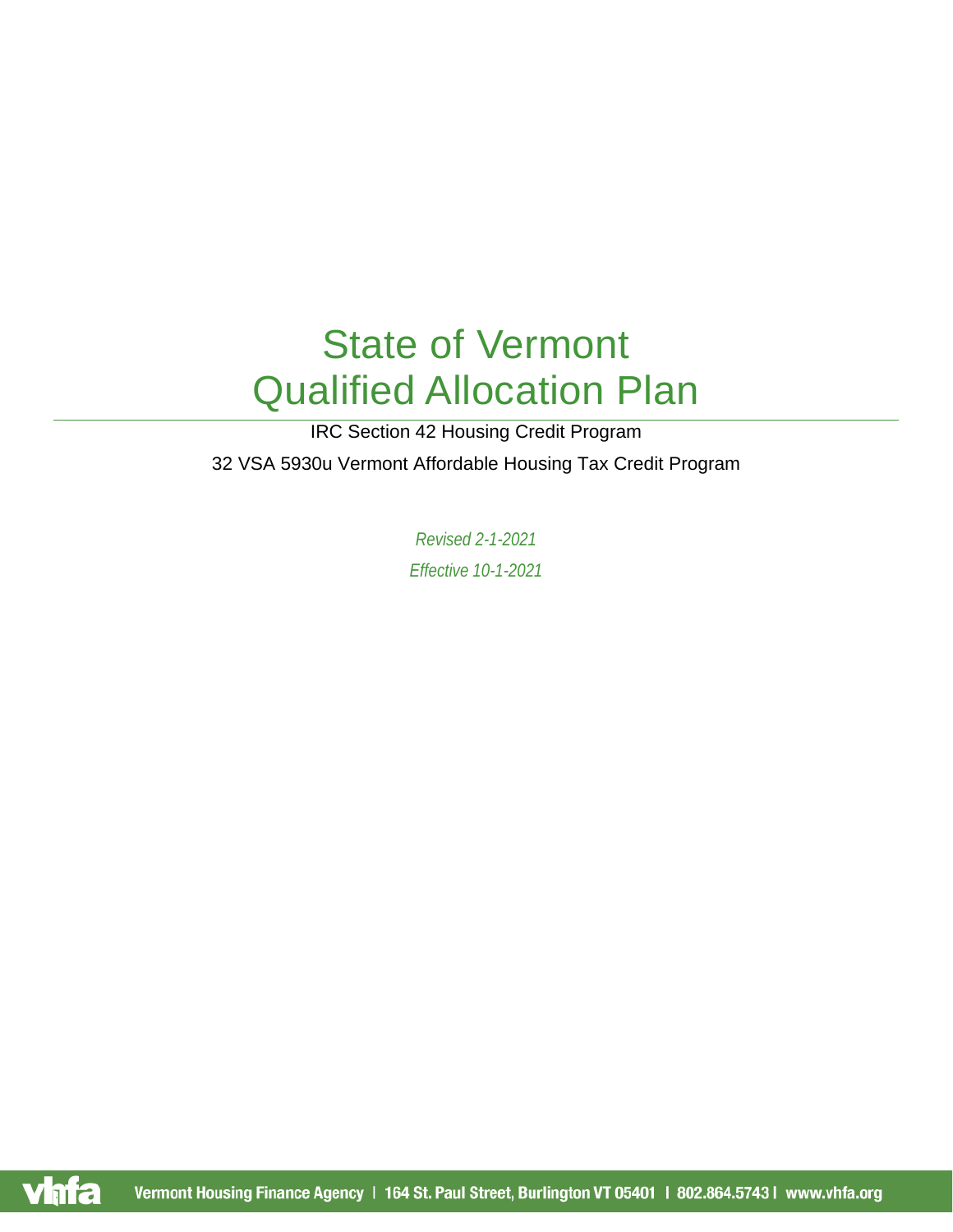# **Contents**

| 2.5. Reservation Certificate/Binding Rate Agreement/Advanced Binding Commitment  10  |  |
|--------------------------------------------------------------------------------------|--|
|                                                                                      |  |
|                                                                                      |  |
|                                                                                      |  |
| 3.1. Historic Settlement Pattern of Compact Village and Urban Centers  12            |  |
|                                                                                      |  |
|                                                                                      |  |
|                                                                                      |  |
|                                                                                      |  |
|                                                                                      |  |
| 3.7. Limitation on Housing with Services for the Homeless & Transitional Housing  13 |  |
|                                                                                      |  |
|                                                                                      |  |
|                                                                                      |  |
|                                                                                      |  |
|                                                                                      |  |
|                                                                                      |  |
|                                                                                      |  |
|                                                                                      |  |
|                                                                                      |  |
|                                                                                      |  |
|                                                                                      |  |
|                                                                                      |  |
|                                                                                      |  |
|                                                                                      |  |
|                                                                                      |  |
|                                                                                      |  |
|                                                                                      |  |
|                                                                                      |  |
|                                                                                      |  |
|                                                                                      |  |
|                                                                                      |  |
|                                                                                      |  |

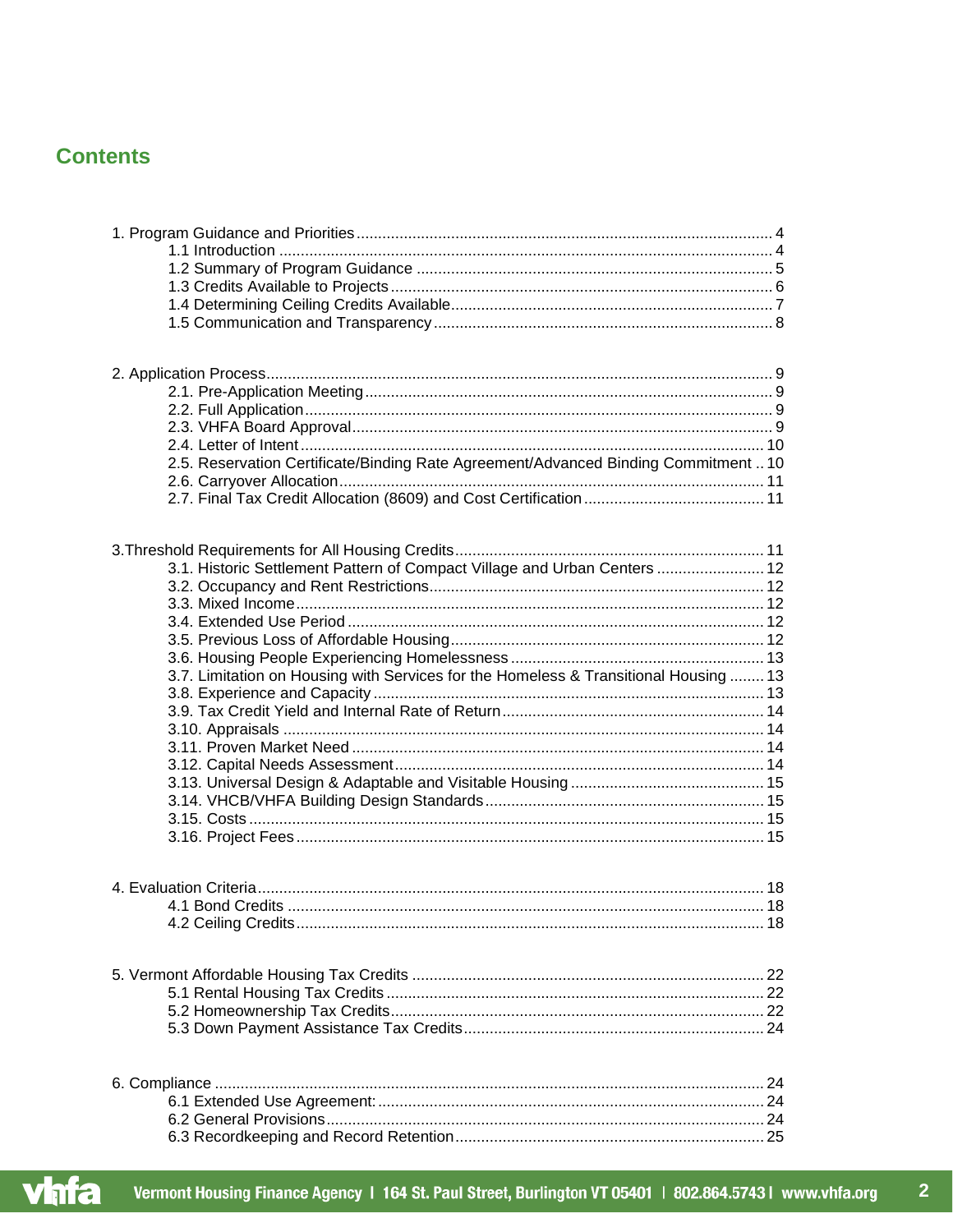$\overline{\mathbf{3}}$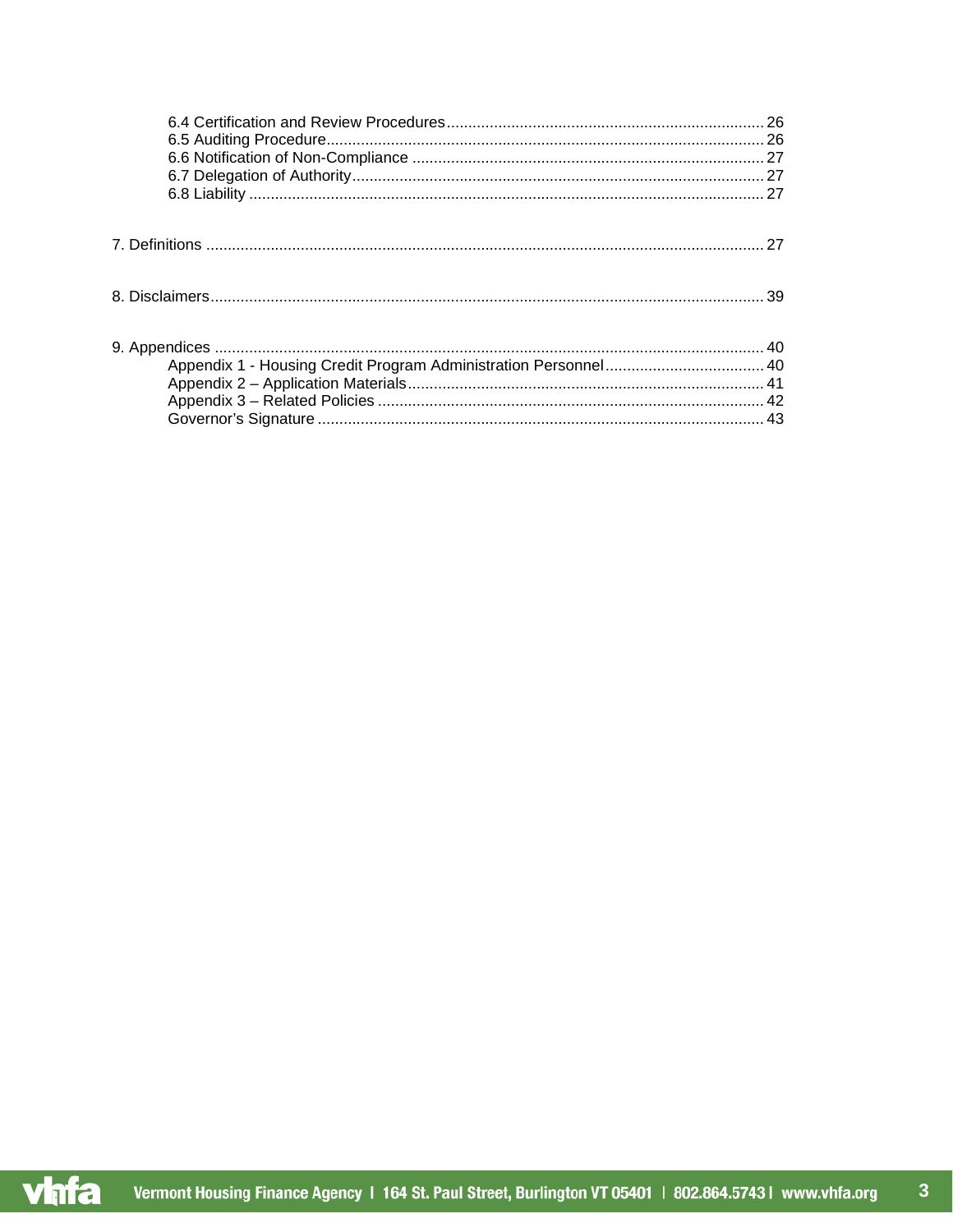# <span id="page-3-0"></span>**1. Program Guidance and Priorities**

## <span id="page-3-1"></span>**1.1 Introduction**

The purpose of this Qualified Allocation Plan (QAP) is to set forth the process and criteria under which specific housing developments will be selected to receive [Housing Credits:](#page-31-0)

- 1. Federal Low Income Housing Tax Credit (LIHTC), including:
	- a. 9% ["Ceiling Credits"](#page-28-0) or "Allocated" or "70% Present Value"
	- b. 4% ["Bond Credits"](#page-27-0) or "automatic credits" or "30% Present Value"
- 2. Vermont Tax Credits for Affordable Housing, including:
	- a. Rental Housing Tax Credits
	- b. Homeownership Tax Credits
	- c. Downpayment Assistance Tax Credits

In accordance with the requirements of [Section 42](#page-35-0) of the Internal Revenue Code, this QAP describes the application and allocation process. Priorities are set by the requirements of the statutory law and by the housing needs of Vermont, as determined by the Joint Committee on Tax Credits (JCTC), adopted by the Vermont Housing Finance Agency (VHFA) Board of Commissioners, and approved by the Governor.

Congress established the federal Housing Credit program as part of the Tax Reform Act of 1986. It offers a ten-year federal income tax credit to owners of rental housing who make specific percentages of their rental housing available for occupancy by low-income residents for at least 15 years. This housing must be available for [General Public Use.](#page-29-0) The credits provide an incentive for the development, acquisition, and rehabilitation of low-income housing which allows owners, developers, and/or investors to reduce their federal tax liability in exchange for the provision of eligible lowincome rental housing.

VHFA has administered the federal and state [Housing Credit](#page-31-0) programs since its inception. Per Executive Order 32-10, an advisory Joint Committee on Tax Credits reviews and recommends allocation policies for use when the VHFA Board of Commissioners award both federal and state Housing Credits. The Joint Committee is comprised of the Commissioner of the Department of Housing and Community Development ("DHCD"), the Executive Director of VHFA, the Executive Director of the Vermont State Housing Authority ("VSHA"), the Executive Director of the Vermont Housing and Conservation Board ("VHCB"), and one additional member representing housing interests appointed by the Governor. A designee can fill any of these positions.

The Vermont tax credit for affordable housing was created in 2000 and is governed by 32 VSA § 5930u and the requirements outlined in this plan. Allocations of state credits for rental housing are intended to supplement eligible federal low-income housing tax credit rental projects as described in this plan. Allocation of these credits and those to facilitate homeownership are described at the end of this plan.

The appendices at the end of this Allocation Plan, along with the application materials, list the various policies that will guide the [Housing Credit](#page-31-0) sponsor/applicants.

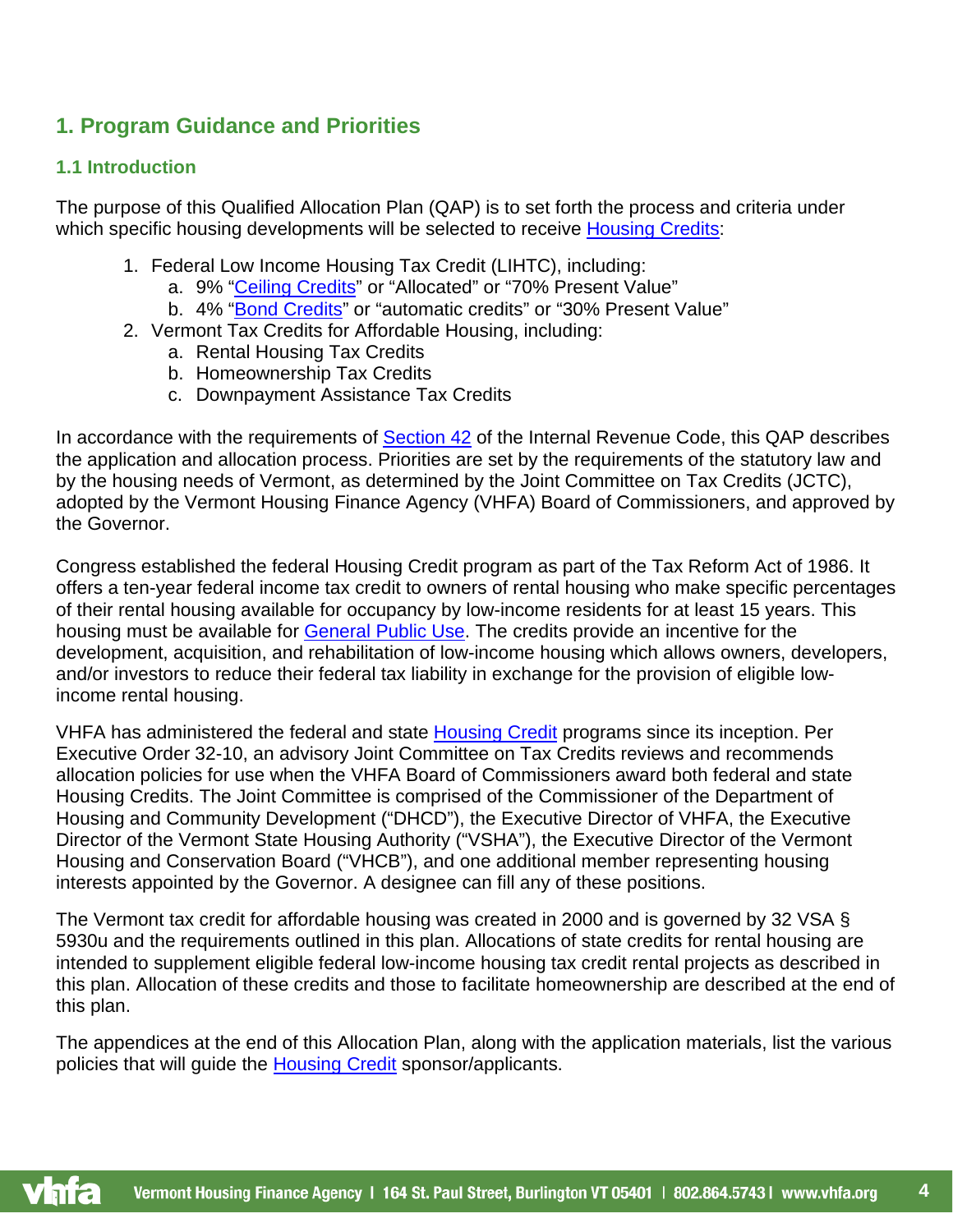# <span id="page-4-0"></span>**1.2 Summary of Program Guidance**

The requirements of the federal Low Income Housing Credit program include the requirement to create a QAP that reflects a number of federal priorities according to [Section 42.](#page-35-0) These include:

- [Community revitalization;](#page-28-1)
- Serving tenants with special housing needs, those on public housing waiting lists and individuals with children; and
- Projects intended for eventual tenant ownership.

Additionally, [Section 42](#page-35-0) requires the QAP must consider the project need, location, historic nature, energy efficiency, and the sponsor and project characteristics. States must give preference among selected projects to those serving the lowest income tenants and to those serving qualified tenants (those persons at or below the maximum income limits set by law) for the longest period. There are no requirements as to the relative weight of the various project characteristics.

Vermont's QAP intends to embrace the best affordable housing practices and allocate resources in as effective and efficient a manner as possible. The QAP aligns with the State's overarching housing policies as outlined in the HUD-required Consolidated Plan (ConPlan) and other State policies. The HUD Consolidated Plan, which guides the use of Federal housing funds, is designed to help states assess their affordable housing and community development needs and to guide investment decisions that reflect market conditions.

The Vermont ConPlan highlights three guiding principles, which help define the policies and priorities of the allocation of federal and state [Housing Credits](#page-31-0) described in this QAP:

- The first principle is achieving the perpetual affordability of housing resources and investments.
- The second principle is promoting development in State designated downtowns, village centers, neighborhood development areas, and other areas that are consistent with the state's historic settlement pattern and "Smart Growth" – including designated new town centers and growth centers.
- The third principle is to link our homeless assistance activities with permanent housing through systems, practices, and initiatives that are informed by data and proven approaches.

Under all circumstances, the State is committed and obligated to ensure that any project funded, and those entities responsible for administering such funds, must affirmatively further fair housing, work towards overcoming illegal housing discrimination, and broaden housing options for all people.

The ConPlan additionally calls out three specific housing-related goals:

- Increase the supply and quality of affordable housing.
- Decrease the number of people experiencing homelessness.
- Strengthen communities and improve the quality of life of Vermonters.

The intention of this QAP and [Housing Credit](#page-31-0) awards is to meet the ConPlan's goals through setting high threshold requirements of all Housing Credit applications and a stringent prioritization process. In addition to this process, the VHFA Board of Commissioners may take into account other qualitative factors such as but not limited to: overall housing and community development impacts especially

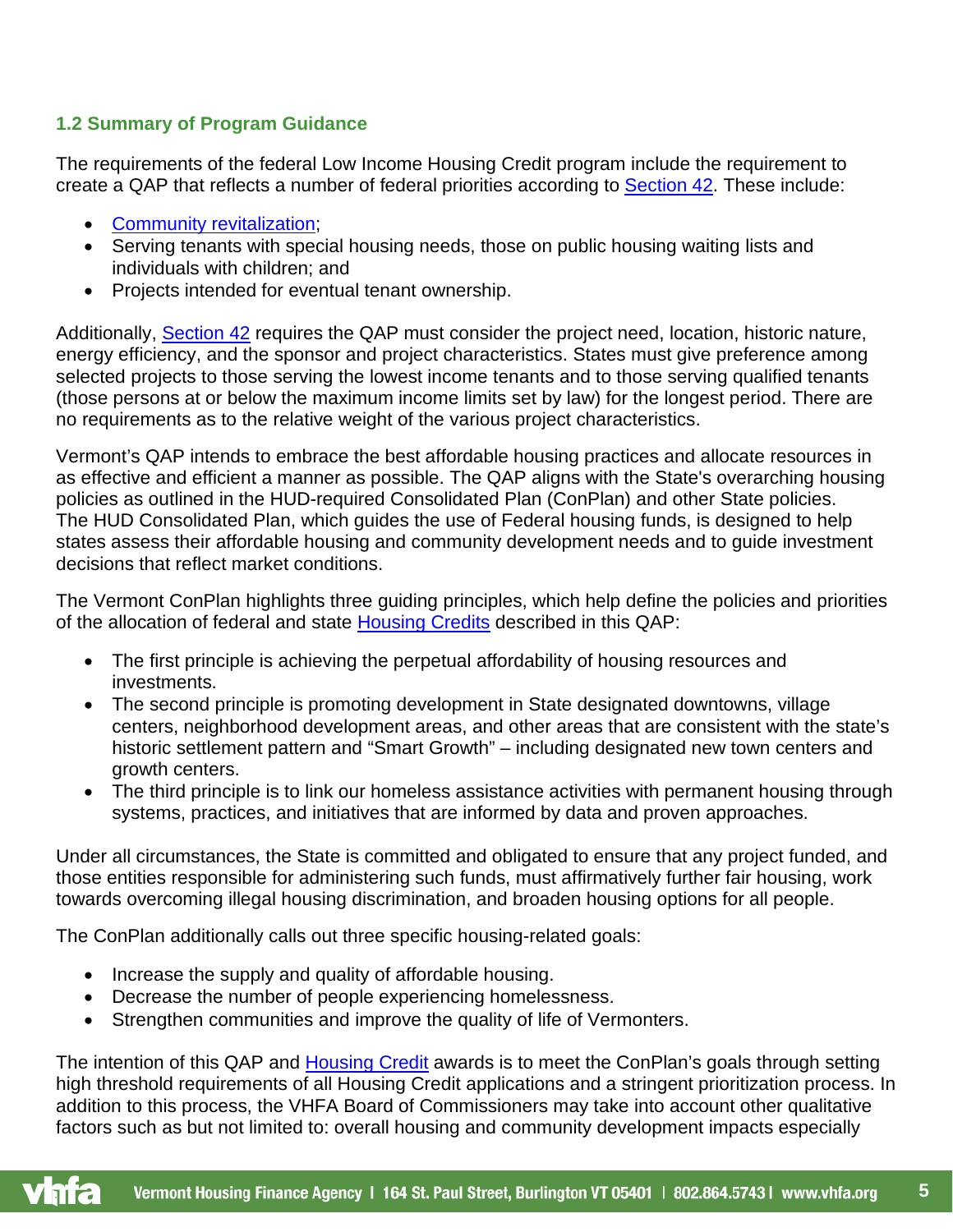proposals that in its judgement will have a transformational impact in a community; the need to serve all regions of Vermont; developments which can meet the goals of "moving to opportunity" especially in communities that are demonstrably not economically integrated and have little or no affordable rental housing opportunities for lower income households; efficient use of public resources and project cost; serving the greatest public good; and Sponsor conformance with E.O. 3-73 [\(Appendix 3\)](#page-21-3) in making its final decision for the award of Housing Credits.

## <span id="page-5-0"></span>**1.3 Credits Available to Projects**

- 1. Per project limit: No project shall receive an initial award greater than 30% of the total housing tax [Ceiling Credits](#page-28-0) available. The VHFA Board can waive this limit for projects which would result in (i) the loss of considerable federal funding; (ii) the displacement of a large number of low income households; or (iii) the continued presence of significant health hazards.
- 2. Using [Ceiling Credits](#page-28-0) in age-specific housing: Awards to age-specific projects shall be limited to no more than 30% of the available Ceiling Credits to award. Only age-specific projects that provide [Service-Enriched Housing](#page-35-1) directly to residents to allow them to age in place and avoid nursing home care or other institutional utilization will be considered. Other age-specific housing will be considered for Ceiling Credits when it leverages new rental assistance or significant other subsidies for the lowest income households.

General occupancy and age-specific projects will not be separately evaluated, and there is no requirement that an age-specific housing development will receive an award annually. All projects will be ranked according to the degree to which they meet the evaluation criteria in the QAP. To the extent that multiple applications for age-specific projects cumulatively total more than 30% of the [Ceiling Credits,](#page-28-0) staff will recommend age-specific projects that collectively utilize up to 30% of the available credit ceiling and will recommend the balance of the credit ceiling for general occupancy projects.

In evaluating competing age-specific projects, VHFA will seek input from the Agency of Human Services (AHS) as to which proposal will have the most benefits in terms of serving the most frail or disabled residents and support AHS's long term care goals.

3. [Basis Boost:](#page-27-1) The tax credit program allows the state to provide a specific incentive for projects it deems of high priority and otherwise might not be feasible, called the Basis Boost. The Basis Boost will be automatically applied to projects using **Bond Credits** for buildings within a **Qualified** [Census Tract](#page-33-0) (QCT) or [Difficult to Develop Area](#page-29-1) (DDA).

For [Ceiling Credit](#page-28-0) project applicants, VHFA will evaluate the need for the state designated basis boost. [Basis Boost](#page-27-1) shall be available for projects that meet one of the following State community development goals. For Basis Boost categories that have a maximum per year, projects will be prioritized in order of the evaluation criteria that they meet. Projects should not assume an award of Basis Boost prior to conferring with VHFA staff. The eligible projects are as follows:

a. One project per year that proposes utilizing Historic Tax Credits as described in the Internal Revenue Code Section 47(a)(2) and is also located in a [Designated Downtown](#page-29-2) or [Village Center.](#page-36-0)



**6**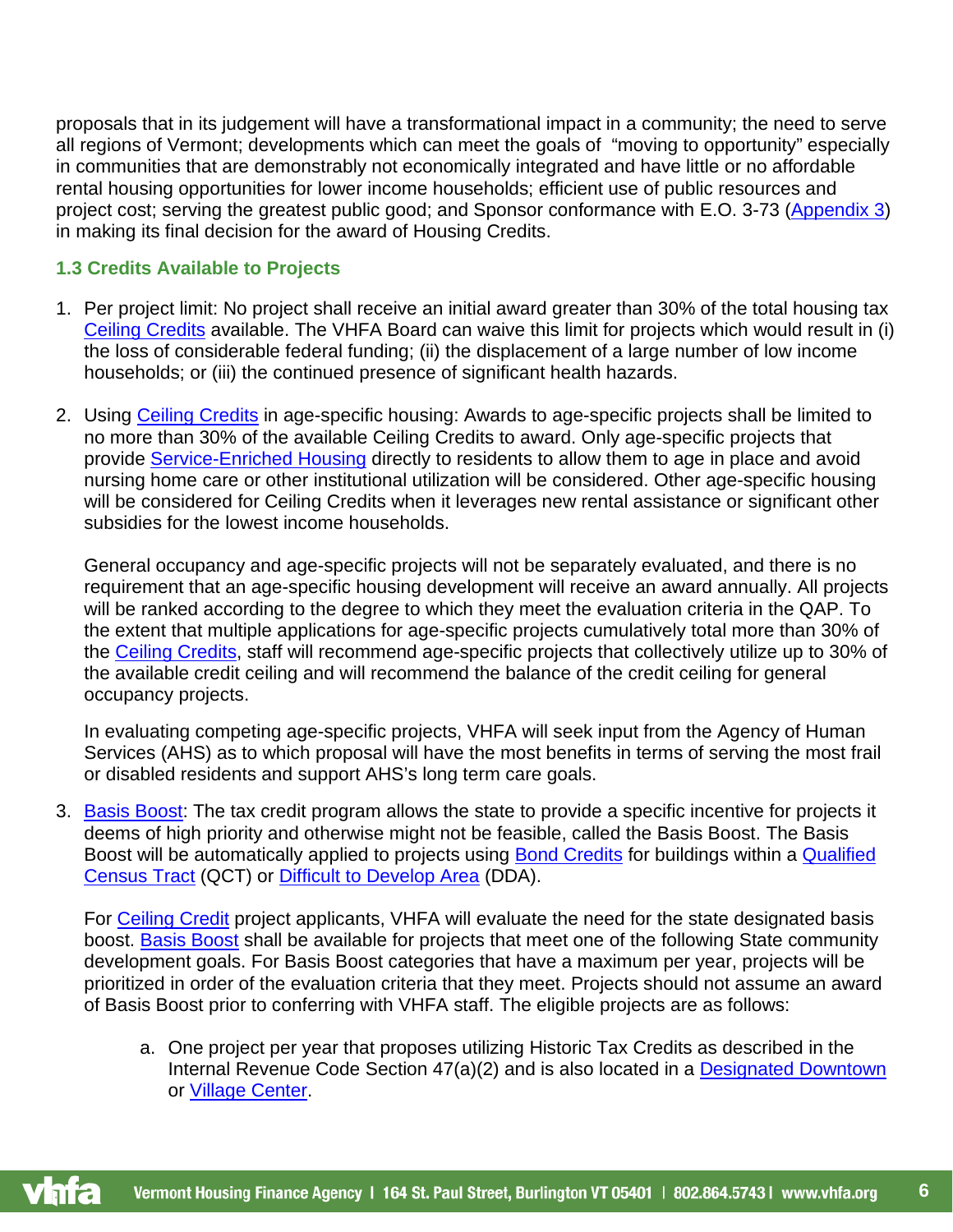b. Any project in one or more buildings of 49 units or less which dedicates at least 15% of its [Housing Credit](#page-31-0) units 1) as [Housing with Services](#page-31-1) for the Homeless (Housing with Services) or [Service-Enriched Housing;](#page-35-1) or 2) to be occupied by clients of a Human [Service Agency](#page-31-2) as evidenced through a memorandum of understanding or master lease to provide Housing with Services or Service-Enriched Housing as defined herein.

A Sponsor can satisfy this requirement as to [Housing with Services](#page-31-1) by having the owner/Sponsor provide Housing with Services directly or by entering into a new memorandum of understanding or master lease with respect to other units already in its portfolio that are not already dedicated to Housing with Services equal to 15% of the [Housing Credit](#page-31-0) units in the proposed project. Planned new developments which "come on-line" in the same year and that provide Housing with Services also can be used to satisfy this requirement.

- c. Additionally, certain high priority projects designated by VHFA as requiring an increase in the credit amount to be financially feasible may be eligible for the [Basis Boost.](#page-27-1)
- 4. Supplemental Enhancement Pool: At the discretion of the Board of Commissioners, a pool of additional credits may be created to assist projects after their awards to meet needs incurred due to unforeseen circumstances. That pool shall not exceed 5% of the total [Ceiling Credits](#page-28-0) available to award, but can be less than that amount at the discretion of the Board of Commissioners. Requests for enhancements may be granted by staff. Requests shall not exceed 5% of the project's original award. Staff may reduce the enhancement to a proportional amount of the available pool for enhancements authorized by the Board of Commissioners. Projects that receive a maximum award of 30% of the available ceiling are eligible for a supplemental increase. The [Developer Fee](#page-29-3) may not be increased if the project is receiving additional [Housing Credits.](#page-31-0)
- 5. As permitted by [Section 42,](#page-35-0) VHFA may issue less than the maximum credit allocation otherwise supportable by the project's eligible basis. Allocation of [Housing Credits](#page-31-0) to a project in an amount less than requested may be permitted, with conditions that the gap thereby created be filled by another funding source on or before a specified date. This reduction will be used only in very limited circumstances, with the agreement of the applicant, and not be applied across the board to every applicant. In all cases, any funding gap must be filled in time to meet the absolute deadline or an earlier deadline as staff imposes in the [Reservation Certificate](#page-34-0) / [Binding Rate Agreement.](#page-27-2)

## <span id="page-6-0"></span>**1.4 Determining Ceiling Credits Available**

A target of up to two years' worth of [Ceiling Credits](#page-28-0) may be awarded via [Letters of Intent](#page-32-0) (this amount may be adjusted from time to time by the VHFA Board). The VHFA Board may decide to award credits in excess of two years' worth in two limited circumstances:

1. If a development is bringing in substantial new resources to the state that are considered, in VHFA Staff's determination, essential to the financial strength and viability of the development, and which require an award of credits as a precondition to or create a competitive benefit for applying for that resource. Substantial new resources shall not include sources that receive annual appropriations, i.e., HOME, Community Development Block Grants, and state funds. For purposes of this exception, "substantial" is defined as at least 40% of a project's total cost, including noncapital contributions such as funding for services or rental assistance; or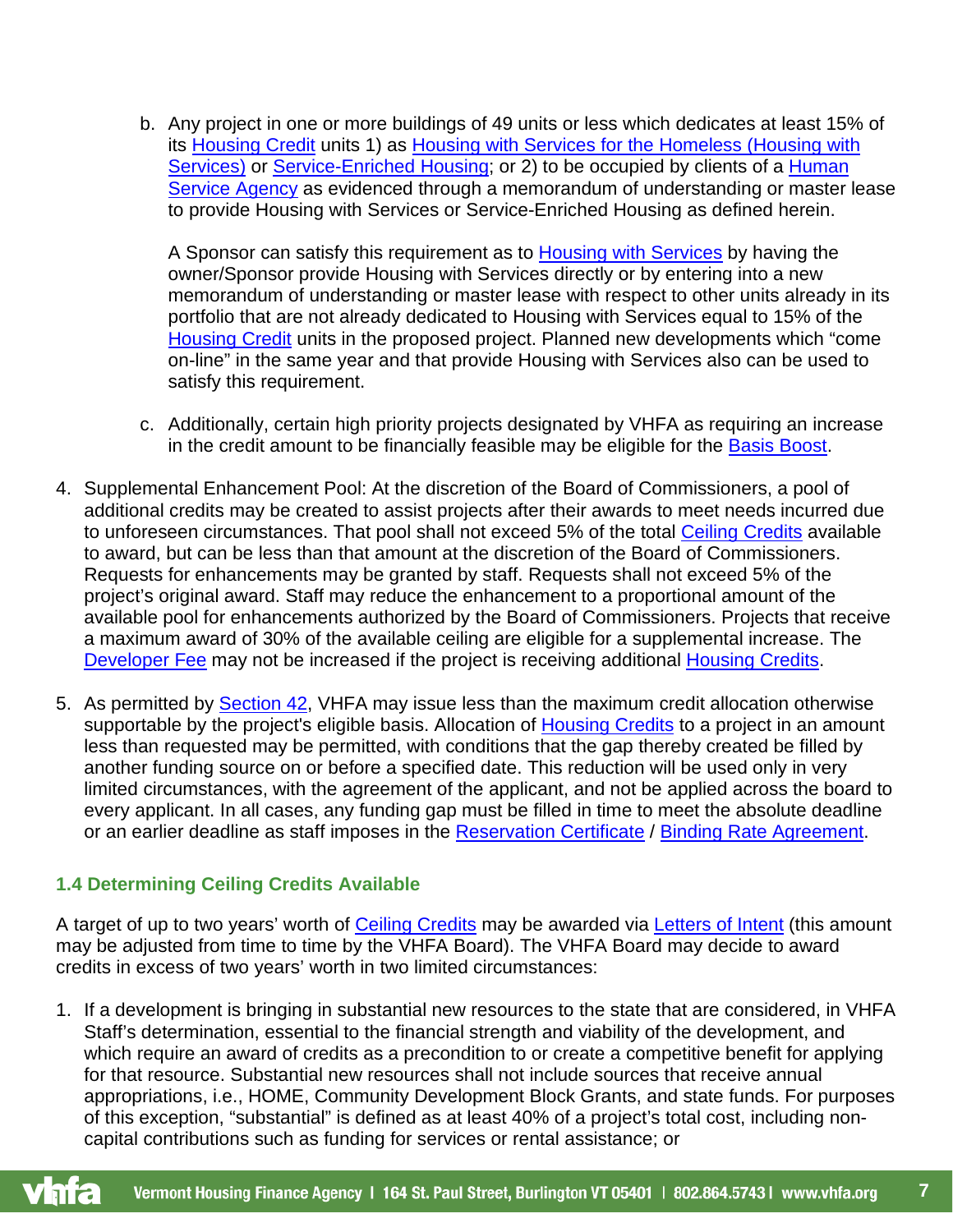2. If funds are awarded to a project from the [Delayed Project Set-Aside.](#page-28-2)

Within the above practice, two types of [Ceiling Credits](#page-28-0) applications benefit from a "set aside" of available Ceiling Credits:

- 1. [Section 42](#page-35-0) requires that at least 10% of the [Ceiling Credits](#page-28-0) be set aside for qualified non-profit organizations (or wholly owned affiliates of those organizations) that:
	- a. Qualify as a [Nonprofit Sponsor;](#page-33-1)
	- b. Qualify as [Nonprofit Material Participation;](#page-33-2) or
	- c. Have exempt purposes, including the fostering of low-income housing.
- 2. In Vermont, there is one additional set aside of [Ceiling Credits:](#page-28-0) Up to 30% of the available ceiling may be used for projects meeting the definition of [Delayed Project Set-Aside.](#page-28-2)

# <span id="page-7-0"></span>**1.5 Communication and Transparency**

Applicants and related parties are permitted and encouraged to contact VHFA staff with any questions, including those relating to the QAP rules, procedures, and applications. Similarly, letters of support from local officials and service providers submitted in connection with an application are encouraged and should be directed to VHFA staff. It is acknowledged that applicants may be working with members of the VHFA Board of Commissioners in their normal course of business while applying for other funding sources for projects.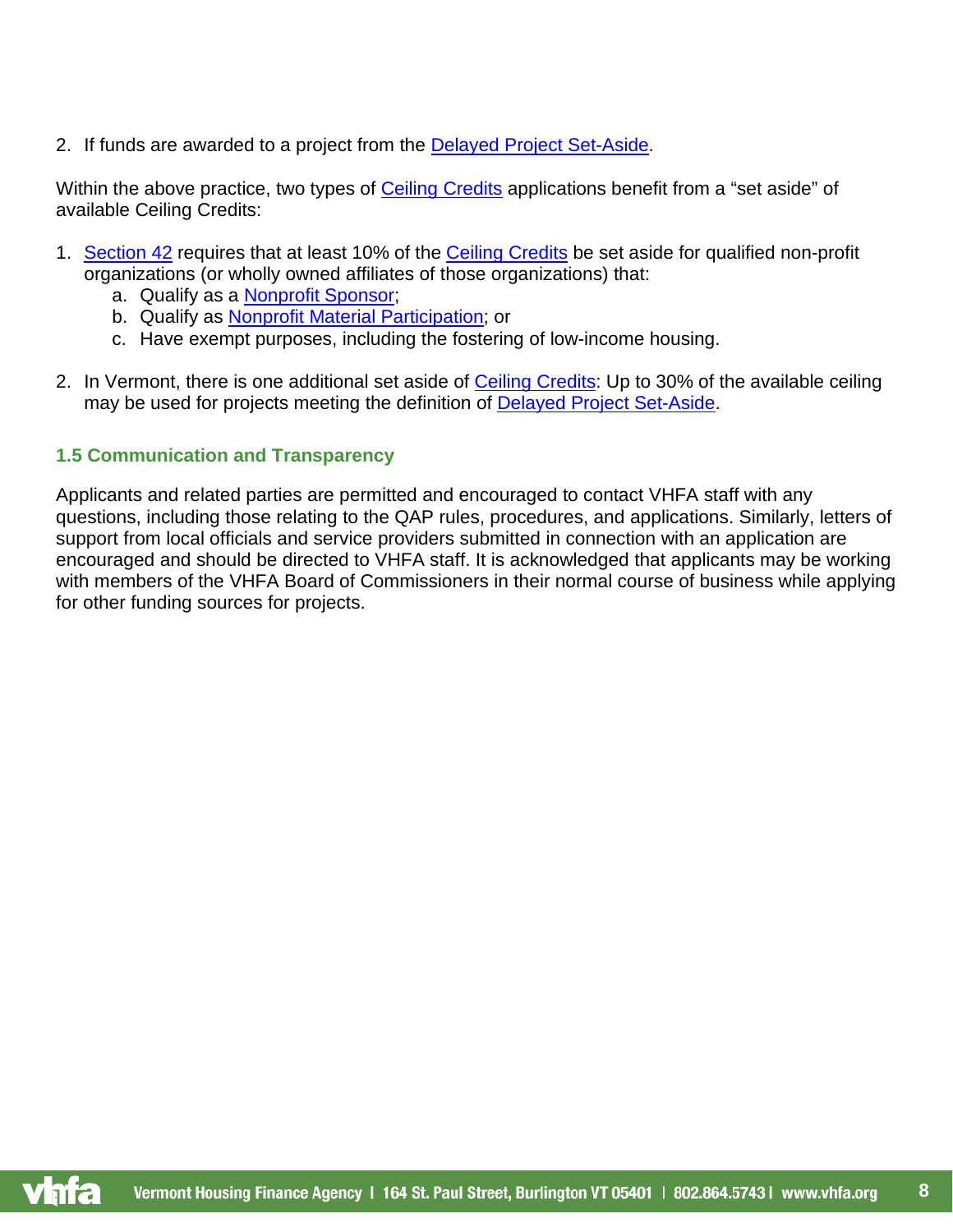# <span id="page-8-0"></span>**2. Application Process**

Applying for and receiving any type of credits involves completing several steps, each with submission requirements. While setting VHFA's annual Board of Commissioners meeting schedule, VHFA shall set deadlines for submission of applications annually. Thereafter, the application steps are outlined in the Submission Timing Table [\(Appendix 2\).](#page-40-1) Essential features of this process include:

## <span id="page-8-1"></span>**2.1. Pre-Application Meeting**

The Sponsor must schedule a site visit and pre-application meeting with VHFA staff to discuss the proposed housing development at least 90 days prior to application. Before this meeting, the Sponsor will have had discussions with other applicable funding agencies that are shown in the draft pro-forma to discuss the availability of such funding, the timing of their award cycles, the reasonableness of the amount requested, and the compatibility of the funding source with the proposed development. No formal application for these other funding sources needs to be submitted at the time of the Housing [Credit](#page-31-0) pre-application meeting.

The pre-application allows VHFA staff to provide feedback to Sponsors on what, if any, changes might be considered to make the development better able to meet the goals of the QAP. VHFA Staff may also recommend other funding sources to consider. It also allows VHFA staff to see how compatible the proposal is with VHCB/VHFA Building Design Standards, Universal Design and Adaptable and Visitable Standards, Underwriting Standards, additional funding sources, and current evaluation criteria in the QAP.

During the meeting, Sponsors should provide the following:

- An option agreement or other evidence of site control or identified site
- Site plan
- Preliminary building plans
- Evidence of compatibility with Zoning
- Draft Proforma

# <span id="page-8-2"></span>**2.2. Full Application**

VHFA is required by **Section 42** to assure that each project that receives an award of [Housing Credit](#page-31-0) substantiates its viability and need for Housing Credits. A complete VHFA application and Housing Credit Application Supplement [\(Appendix 2\)](#page-40-1), including all required attachments and payment of required fees, are required by the application deadline set by staff.

# <span id="page-8-3"></span>**2.3. VHFA Board Approval**

The VHFA Board of Commissioners will vote on approving [Housing Credits](#page-31-0) for specific proposals. In general, Staff will notify developers of the timing of this expected meeting and timing of an application deadline in the months prior to the meeting. Staff may, at its discretion, choose to have another subsequent allocation meeting at any time if VHFA receives an application from a project for the [Delayed Project Set-Aside.](#page-28-2)

At any allocation meeting, conditions may be imposed by the Board in addition to conditions that Staff recommends. Additional conditions may include, but are not limited to, requiring the Sponsor to:

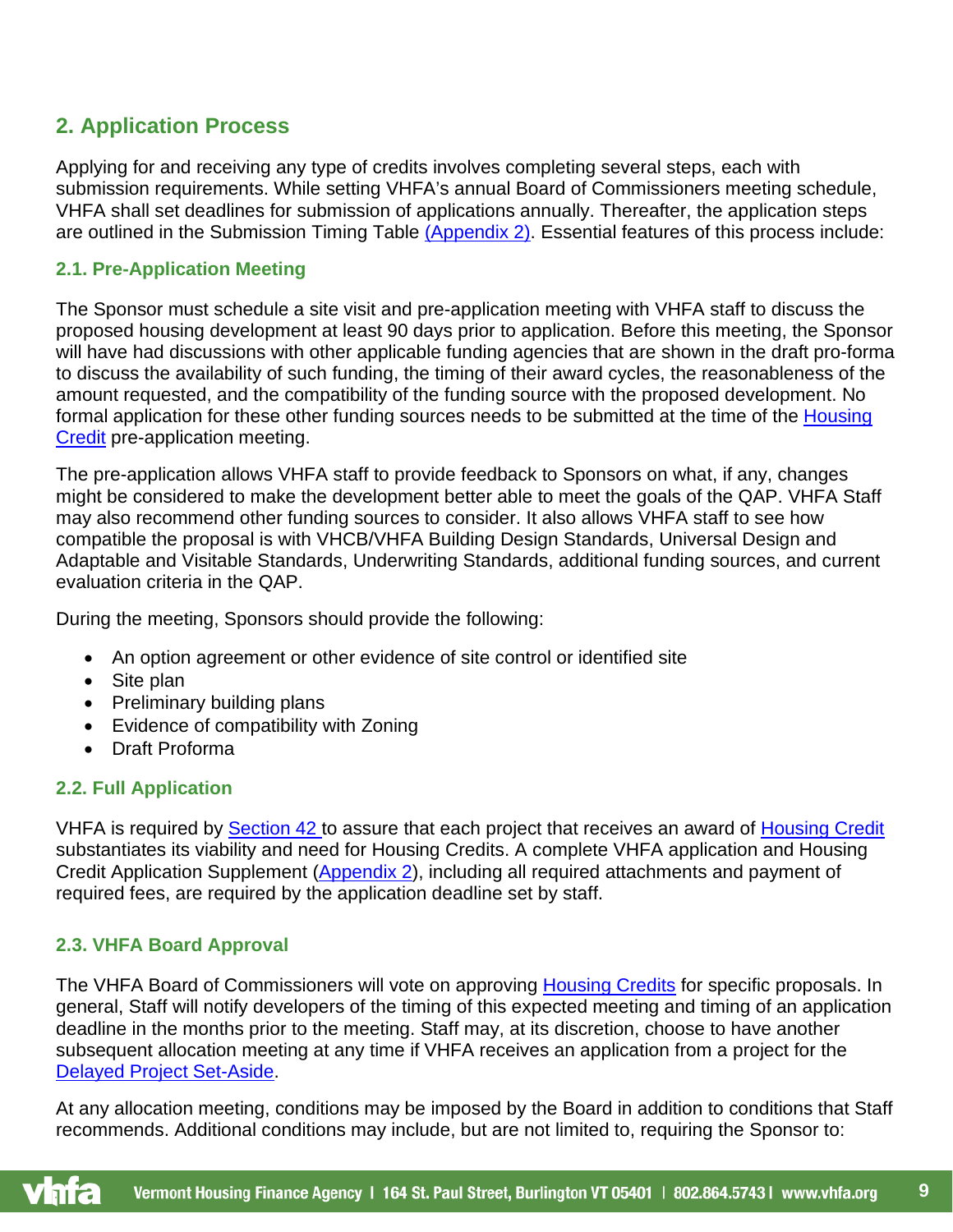- Seek alternative funding sources different from or in addition to those shown in the pro forma;
- Make design changes or the addition of other features or amenities;
- Provide documentation of representations made by the Sponsor;
- Change the fee structure of optional services, or to the services themselves;
- Change the tenant income mix or rent structure; and
- Bring the project back before the VHFA Board after some conditions have been satisfied.

## <span id="page-9-0"></span>**2.4. Letter of Intent**

The Sponsor may receive a [Letter of Intent](#page-32-0) to provide an award of [Housing Credits](#page-31-0) early in the development process. This letter can provide assurance to the developer for a significant piece of a project's funding source, presuming the development is constructed as proposed.

Any significant change in a proposal, once a [Letter of Intent](#page-32-0) has been issued, will jeopardize the award of credits, and staff, in consultation with the VHFA Board, may require the credits to be returned. A significant change will mean any significant deviation in project characteristics including:

- Any reduction in the number of bedrooms per unit or square footage of units;
- A change in the number of total units;
- Increase in rents (other than because of the annual increase in the published Tax Credit [Rents\)](#page-36-1);
- Significant changes to the proposed land use and project density;
- Reducing the number of units of [Housing with Services](#page-31-1) or housing dedicated to the [Homeless;](#page-30-0)
- Loss of site control; or
- Any change that, had it been in the original proposal, might have resulted in a different evaluation of the project.

Any project re-applying for credits under the [Delayed Project Set-Aside](#page-28-2) (if staff determines the project is substantially the same as the original application) must meet project thresholds described in "Full Application" herein. It will not be re-considered for conformance with the "Evaluation Criteria" section of the Plan, having received that comparative evaluation already.

Any previous phase of a project receiving [Ceiling Credits](#page-28-0) must be complete, occupied, and in the first year of the credit compliance period by the application date of a subsequent Ceiling Credit phase.

# <span id="page-9-1"></span>**2.5. Reservation Certificate / Binding Rate Agreement / Advanced Binding Commitment**

VHFA staff will issue a [Reservation Certificate,](#page-34-0) [Binding Rate Agreement,](#page-27-2) or an [Advanced Binding](#page-26-4)  [Commitment](#page-26-4) when specific benchmarks have been met, including any conditions that have been imposed in the VHFA Board Approval and those reflected in the [Letter of Intent.](#page-32-0) Those benchmarks include:

- Having plans and specifications for construction in a form sufficient to prepare reasonably accurate construction cost estimates;
- Obtaining all required local approvals and initiating the Act 250 approval process, if required;
- Submitting a fair housing plan acceptable to VHFA;
- Evidence that the Sponsor has met with the local Continuum of Care;
- Providing evidence that all sources of \$100,000 or greater in the pro forma have issued conditional commitments for funding; and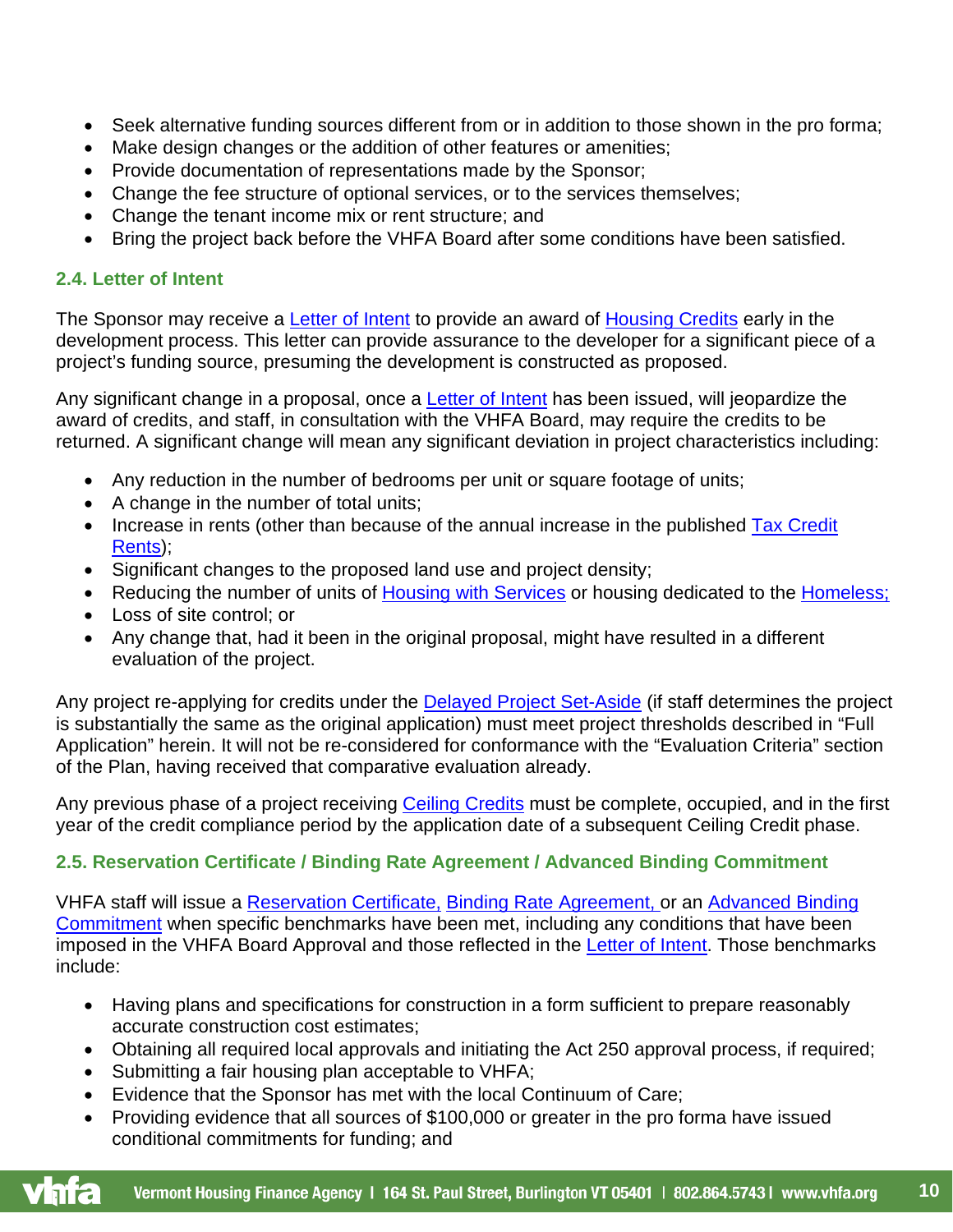• For moderate rehabilitation projects only: submitting a [Capital Needs Assessment.](#page-27-3)

With regard to [Reservation Certificate,](#page-34-0) [Binding Rate Agreements,](#page-27-2) or [Advanced Binding](#page-26-4)  [Commitments,](#page-26-4) VHFA shall retain authority to revise or retract these documents at any time if it appears reasonably certain the Sponsor will not meet any of the conditions set forth. VHFA may also revise or retract these documents if financial information provided by the Sponsor indicates, in the opinion of VHFA, that a lesser or greater amount of [Housing Credits](#page-31-0) are needed for project feasibility.

# <span id="page-10-0"></span>**2.6. [Carryover Allocation](#page-27-4)**

VHFA is authorized to issue a [Carryover Allocation](#page-27-4) to a Sponsor upon request so long as the Sponsor has met the conditions stated in the [Letter of Intent](#page-32-0) / [Reservation Certificate](#page-34-0) / Binding Rate [Agreement](#page-27-2) / [Advanced Binding Commitment.](#page-26-4) The Sponsor must submit a [Cost Certification](#page-28-3) no later than one year from the effective date of the Carryover Allocation. This certification must be accompanied by updated project information, including a current pro forma. Staff may also ask for additional documentation to substantiate the project costs.

As permitted by [Section 42,](#page-35-0) VHFA may issue less than the maximum credit allocation otherwise supportable by the project's eligible basis. Allocation of [Housing Credits](#page-31-0) to a project in an amount less than requested may be permitted, with conditions that the gap thereby created be filled by another funding source on or before a specified date. This reduction will be used only in very limited circumstances, with the agreement of the applicant, and not be applied across the board to every applicant. In all cases, any funding gap must be filled in time to meet the absolute deadline or an earlier deadline as staff imposes in the [Reservation Certificate](#page-34-0) / [Binding Rate Agreement.](#page-27-2)

# <span id="page-10-1"></span>**2.7. Final Tax Credit Allocation (8609) and Cost Certification**

VHFA staff can issue the Final Tax Credit Allocation (8609) only after receipt of [Cost Certifications](#page-28-3) and confirmation of the final square footage. The Sponsor and management agent need to sign off and confirm the final square footage of the project. VHFA requires final Cost Certifications to be prepared by a CPA for all projects with an exception for projects of 10 or fewer units, where a final cost certification prepared by the owner, including back-up documentation of costs, will be accepted.

# <span id="page-10-2"></span>**3.Threshold Requirements for All Housing Credits (Federal LIHTC and Vermont Tax Credits for Affordable Rental Housing)**

All applications approved by the Board will be held to the allocation policies and requirements of the QAP in effect at the time of Board approval unless there are retroactive changes to the [Code](#page-28-4) that staff need to impose on previous awardees. When a new QAP is adopted, it will apply to all applications submitted after its effective date.

Both Ceiling Credit and Bond Credit projects must meet the following thresholds. If the proposal cannot meet a threshold, the Sponsor must request a waiver from that threshold with a detailed description of why the proposal cannot meet the threshold.

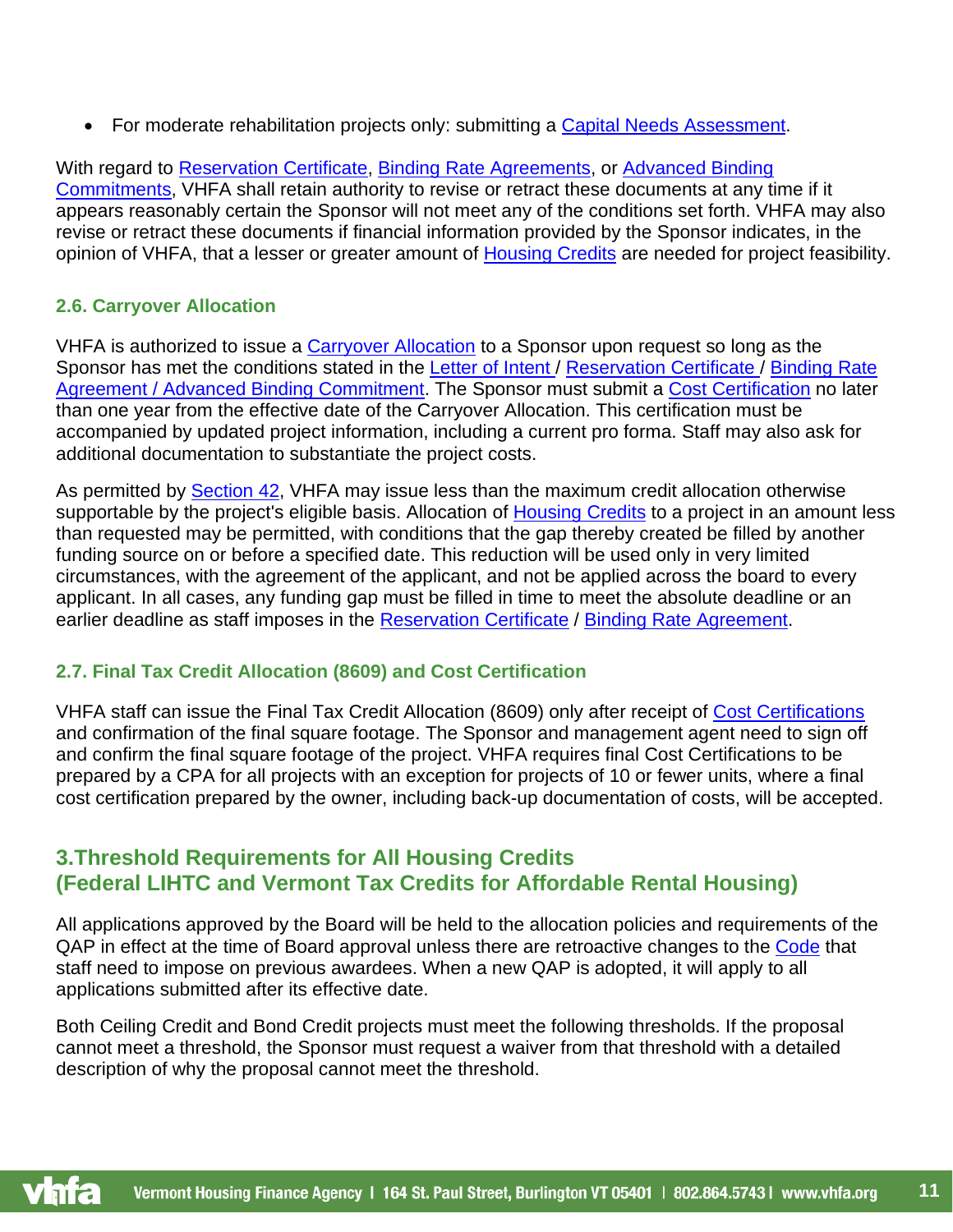# <span id="page-11-0"></span>**3.1. [Historic Settlement Pattern](#page-30-1) of Compact Village and Urban Centers**

Projects shall maintain the Historic Settlement Pattern of Compact Village and Urban Centers [\(Historic Settlement Pattern\)](#page-30-1) separated by rural countryside. This includes development in State designated downtowns, village centers, neighborhood development areas, and other areas consistent with the state's historic settlement pattern and "Smart Growth" – including designated new town centers and growth centers.

## <span id="page-11-1"></span>**3.2. Occupancy and Rent Restrictions**

The proposal must meet the basic occupancy and rent restrictions as allowed in the [Code,](#page-28-4) which are:

- 1. At least 20% of the units must be restricted to tenants at or below 50% of Area Median Gross Income (AMGI);
- 2. At least 40% of the units must be restricted to tenants at 60% of AMGI; or,
- 3. Average Income Test as allowed under the [Code](#page-28-4) as amended through the Consolidated Appropriations Act of 2018. The restrictions are enforced within the [Extended Use Agreement](#page-29-4) (see "Compliance" section).

The application form and the VHFA website have tables with the minimum rent and tenant income restrictions.

## <span id="page-11-2"></span>**3.3. Mixed Income**

Projects must meet the Mixed-Income Threshold, which is:

- For projects under 20 units, no mixed-income requirement;
- Projects of 20 49 units, 5% of the units must be market rate; and
- Projects 50 units or over, 10% of the units must be market rate.

For all of the above, "market rate units" mean those not income restricted or else are restricted to households above 60% Area Median Gross Income and are not included in eligible basis.

# <span id="page-11-3"></span>**3.4. Extended Use Period**

All projects receiving [Ceiling Credits](#page-28-0) or state Rental Housing Tax Credits must agree to perpetual affordability through an [Extended Use Agreement.](#page-29-4) The applicant may, at its option, agree to provide a [Right of First Refusal](#page-34-1) to sell the property to a nonprofit at the end of the 15 year [Compliance Period.](#page-28-5)

All projects receiving **Bond Credits** must agree to an initial 15 year Compliance Period followed by at least an additional 15 year [Extended Use Period.](#page-29-4)

# <span id="page-11-4"></span>**3.5. Previous Loss of Affordable Housing**

The Sponsor must detail any previous Qualified Contract requests that any member of the development team has submitted. Previous Qualified Contract requests that have resulted in the conversion of affordable to market rate housing may be grounds for disqualification of applicants.

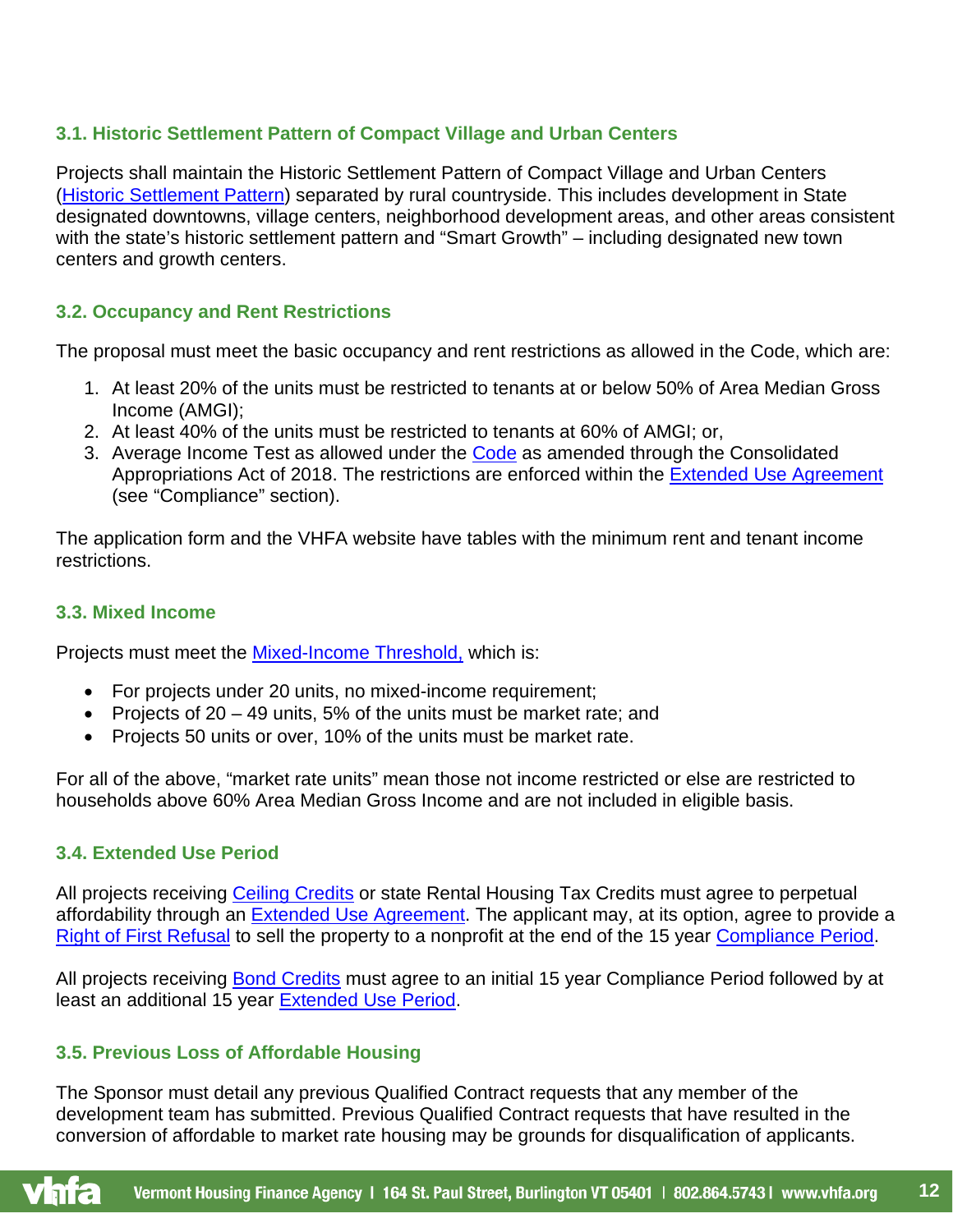Further, Sponsor must disclose if any member of the development team, including the investor, have been involved in litigation focused on the transfer of ownership or transfer of interest of affordable housing. Involvement in past litigation, may be grounds for disqualification of applicants.

## <span id="page-12-0"></span>**3.6. Housing People Experiencing Homelessness**

The Governor of Vermont issued Executive Order 3-73 [\(Appendix 3\)](#page-41-0), which aims for at least 15% of all publicly subsidized housing to be occupied by people who were formerly **Homeless**. The latest report the local Sponsor submitted to DHCD that demonstrates their efforts to comply with E.O. 3-73 regarding the provision of housing for the homeless must be provided at application. If a local Sponsor has not previously provided this information to DHCD, they should use DHCD's current Homeless Access Reporting Tool (HART) form [\(Appendix 3\)](#page-41-0) and submit that with the Housing Credit application.

In either case, if the Sponsor has not achieved at least 15% occupancy of their housing by people who were formerly Homeless, a detailed explanation of the steps planned to reach this goal should be submitted with the HART form.

## <span id="page-12-1"></span>**3.7. Limitation on Housing with Services for the Homeless and Transitional Housing for the Homeless**

Projects that dedicate more than 30% of [Housing Credit](#page-31-0) units as [Housing with Services](#page-31-1) or projects that are intended to provide [Transitional Housing](#page-36-2) must demonstrate market need, appropriateness of project design, the availability of adequate service capacity, and access to necessary rental assistance. Such proposals shall be limited to meeting an emergent and deeply rooted community need where other development resources are unavailable.

Proposed [Transitional Housing](#page-36-2) for the [Homeless](#page-30-0) projects will be limited to recovery residences, transitional housing for those fleeing intimate partner violence, transitional housing for at-risk youth, or those projects which adhere to transitional housing best practices.

# <span id="page-12-2"></span>**3.8. Experience and Capacity**

[Housing Credit](#page-31-0) awards will be based upon the experience and capacity of the project team (development and property/asset management).

The Sponsor must demonstrate the capacity to undertake the development as proposed, either through its own experience and qualifications or by utilizing experienced consultants. In the event the Sponsor will have multiple projects under construction in any given year, the organization must have the professional capacity to oversee all of the developments proposed.

Sponsor must demonstrate the development team's experience on previous [Housing Credit](#page-31-0) projects as well as knowledge of residential development in Vermont. Sufficient depth of experience and recent timing will be considered in order to demonstrate capacity, capability, and program knowledge.

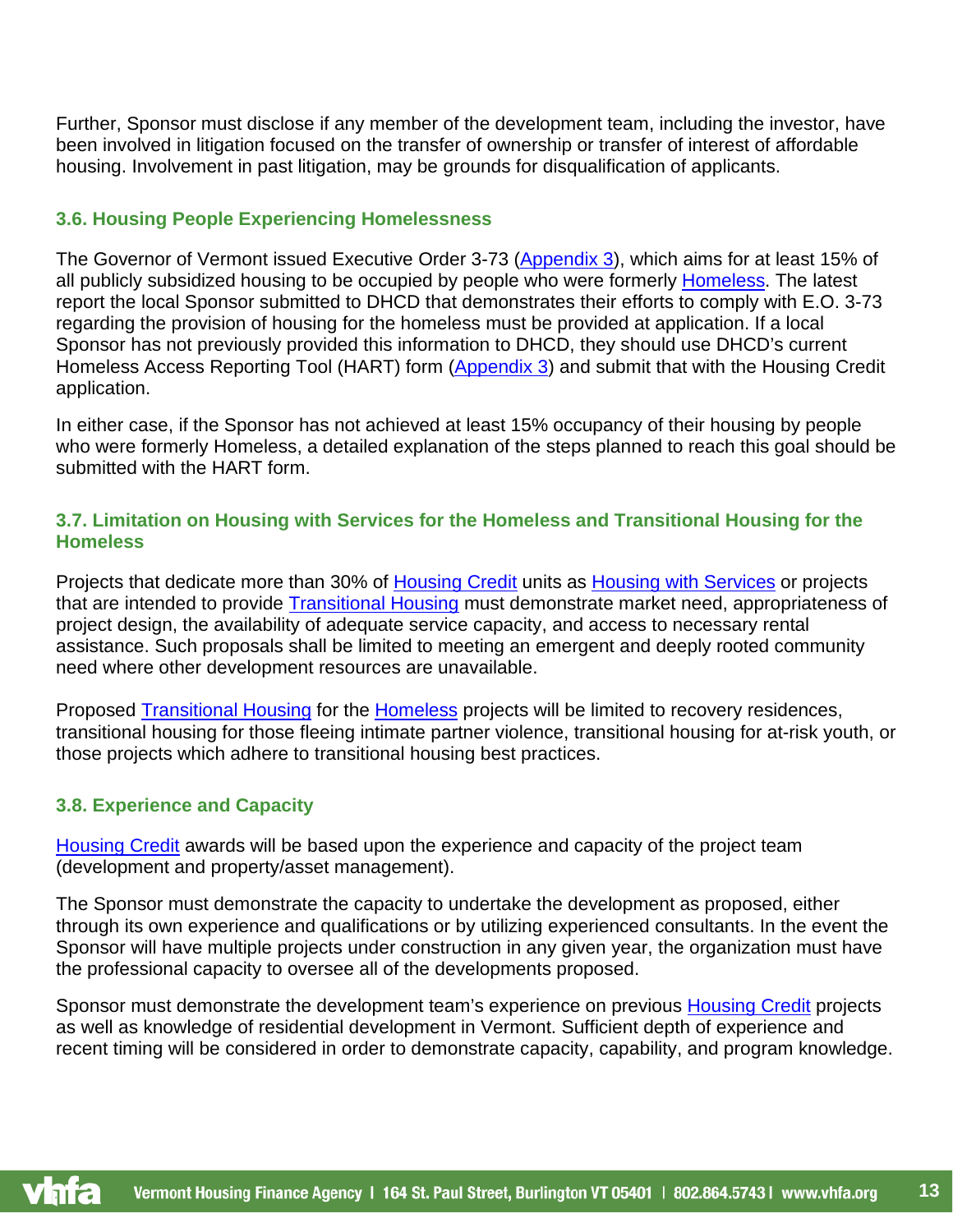## <span id="page-13-0"></span>**3.9. Tax Credit Yield and Internal Rate of Return**

The Sponsor must demonstrate the ability to administer the marketing and sale of the [Housing Credit](#page-31-0) at a reasonable Internal Rate of Return and credit yield through at least one financing acknowledgment letter. The Sponsor must also demonstrate compliance with the Department of Housing and Urban Development (HUD) Subsidy Layering Review standards and Safe Harbor limits for both yield generated and Expense to Income Ratio.

## <span id="page-13-1"></span>**3.10. Appraisals**

The Sponsor must provide a recent appraisal that conforms with VHFA's Appraisal Standards [\(Appendix 3\),](#page-41-0) demonstrating that the acquisition cost of land and buildings is supported and is reasonable. Staff and the VHFA Board may take extenuating circumstances into account in evaluating the appraisal.

## <span id="page-13-2"></span>**3.11. Proven Market Need**

The Sponsor must establish the need and demand (i.e., market feasibility) for the type and cost of housing proposed by completing a qualified [Market Study.](#page-32-1) Additionally, projects that are new construction must be located in housing markets with a vacancy rate of 5.0% or less, as demonstrated by the Market Study.

A disinterested party who is approved by the **Allocating Agency** must conduct an independent, project specific [Market Study](#page-32-1) at the Sponsor's expense that meets the Market Study Standards [\(Appendix 3\).](#page-41-0) The Sponsor must submit this study at the time of application.

The [Allocating Agency](#page-26-5) will also consider the impact that the proposed development will have on existing rental housing in the area, whether subsidized or unsubsidized. The Agency may, at its sole discretion, reject an application that might have a negative impact on the existing housing stock.

# <span id="page-13-3"></span>**3.12. [Capital Needs Assessment](#page-27-3)**

The developer will provide a [Capital Needs Assessment](#page-27-3) (CNA) and will ensure that the scope of work addresses all long-term capital needs of the project according to the standards provided in the Capital Needs Assessment Guidance Policy [\(Appendix 3\).](#page-41-0) The purpose of this requirement is to provide, in a timely fashion, information to the owner and to VHFA regarding the scope of any rehabilitation work associated with the project and the funding of the replacement reserves in the operating budget.

The timing of the CNA may vary:

• For projects that are new construction (or are creating new housing units through adaptive reuse of a building), or for projects that are "gut" rehabilitation (such that all major systems are either being replaced or are in good condition and are expected to have the same capital lifespan as if they were new) the CNA should be submitted within six months of substantial completion.

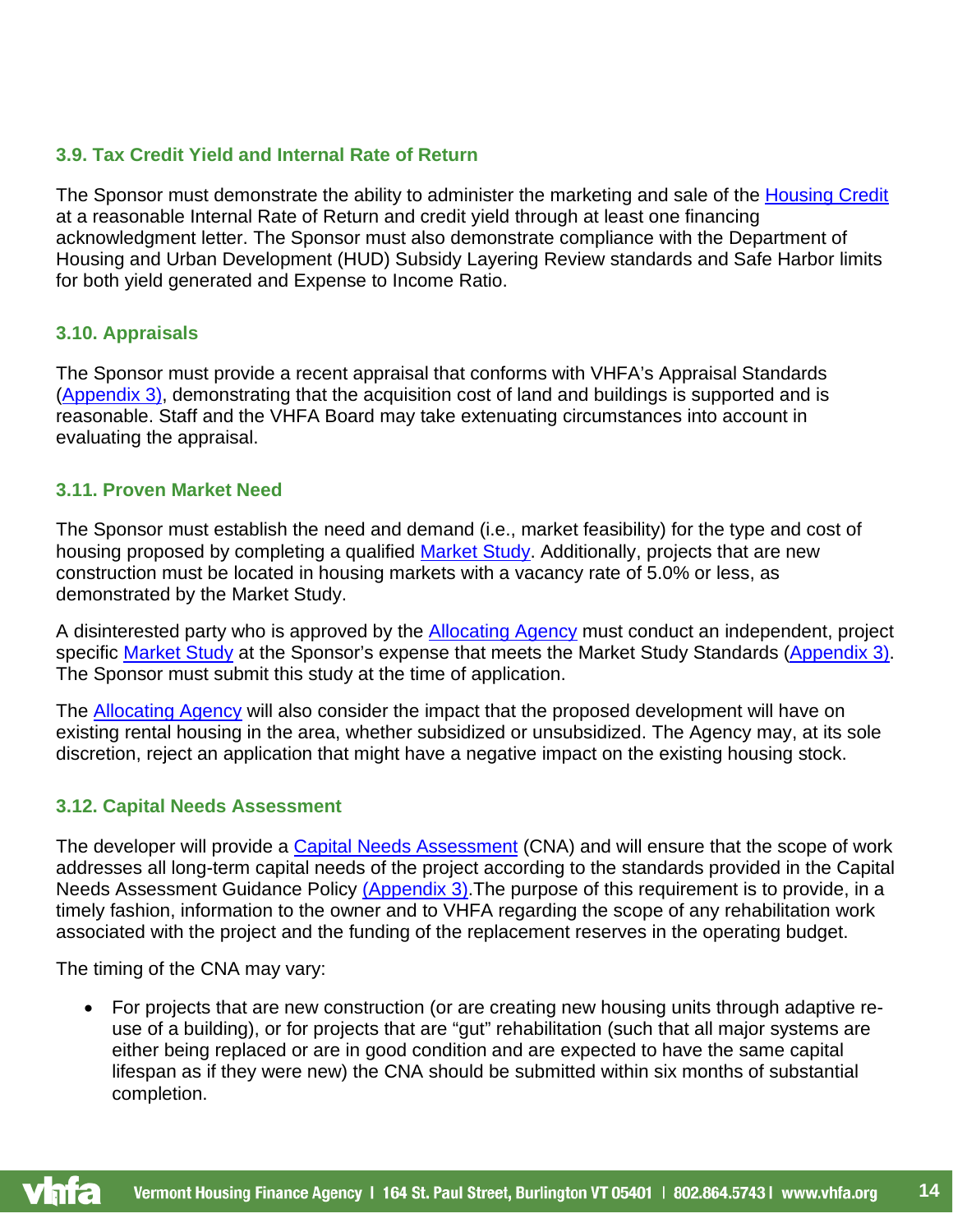• For all other developments, the CNA is required prior to issuance of the [Reservation Certificate](#page-34-0) / [Binding Rate Agreement](#page-27-2) or, if no such agreement is needed, prior to the [Carryover](#page-27-4)  [Allocation.](#page-27-4)

## <span id="page-14-0"></span>**3.13. Universal Design & Adaptable and Visitable Housing**

All projects and units are required to meet the Universal Design Policy [\(Appendix 3\)](#page-41-0) in addition to the Vermont Access Rules for being "adaptable" and "visitable."

## <span id="page-14-1"></span>**3.14. VHCB/VHFA Building Design Standards**

The Sponsor must demonstrate that the project meets the VHCB/VHFA Building Design Standards, [\(Appendix 3\).](#page-41-0) Sponsors are encouraged to incorporate spaces in their designs which are responsive to current residential and employment trends. For example: design features that allow residents to work from home.

## <span id="page-14-2"></span>**3.15. Costs**

The Sponsor must agree to submit information related to the project's development budget, plans, and specifications to allow for a thorough analysis of project cost-effectiveness and reasonable use of public resources. VHFA staff, as a part of its underwriting, will compare available cost estimates with previous housing development cost data. VHFA's goal is to select developments whose value to a community justifies the costs of the project.

## <span id="page-14-3"></span>**3.16. Project Fees**

## *Builder's Overhead, Profit, General Requirements*

For projects where there is an identity of interest between the developer and the contractor or the contractor is selected without competitive bidding, the following limits shall apply:

- Builder's Profit: 6% of hard construction costs
- Builder's Overhead: 2% hard construction costs; and
- General Requirements: 6% of hard construction costs.

These limits will not apply for projects that are competitively bid, whether through open public bidding or selective bidding. The bid process will determine the amount of builder's profit, builder's overhead, and general requirements. The developer must make best efforts to obtain at least three competitive bids; documentation of the bid process must be provided. For Rural Development (RD) 515 projects, the limits will be the amounts approved for each project under the RD cost containment guidelines.

#### *Developer Fee*

The **Developer Fee** is the capital budget fee cost taken by the developer as compensation for their services, resources, and risk associated with the development. It should be payable by full occupancy. The maximum cash portion of the Developer's Fee shall not exceed \$1,000,000 unless otherwise noted below. The total Developer's Fee shall be calculated as a percentage of the Total Development Cost (excluding the fee itself and cash accounts) as follows:

• For projects 60 units or less:

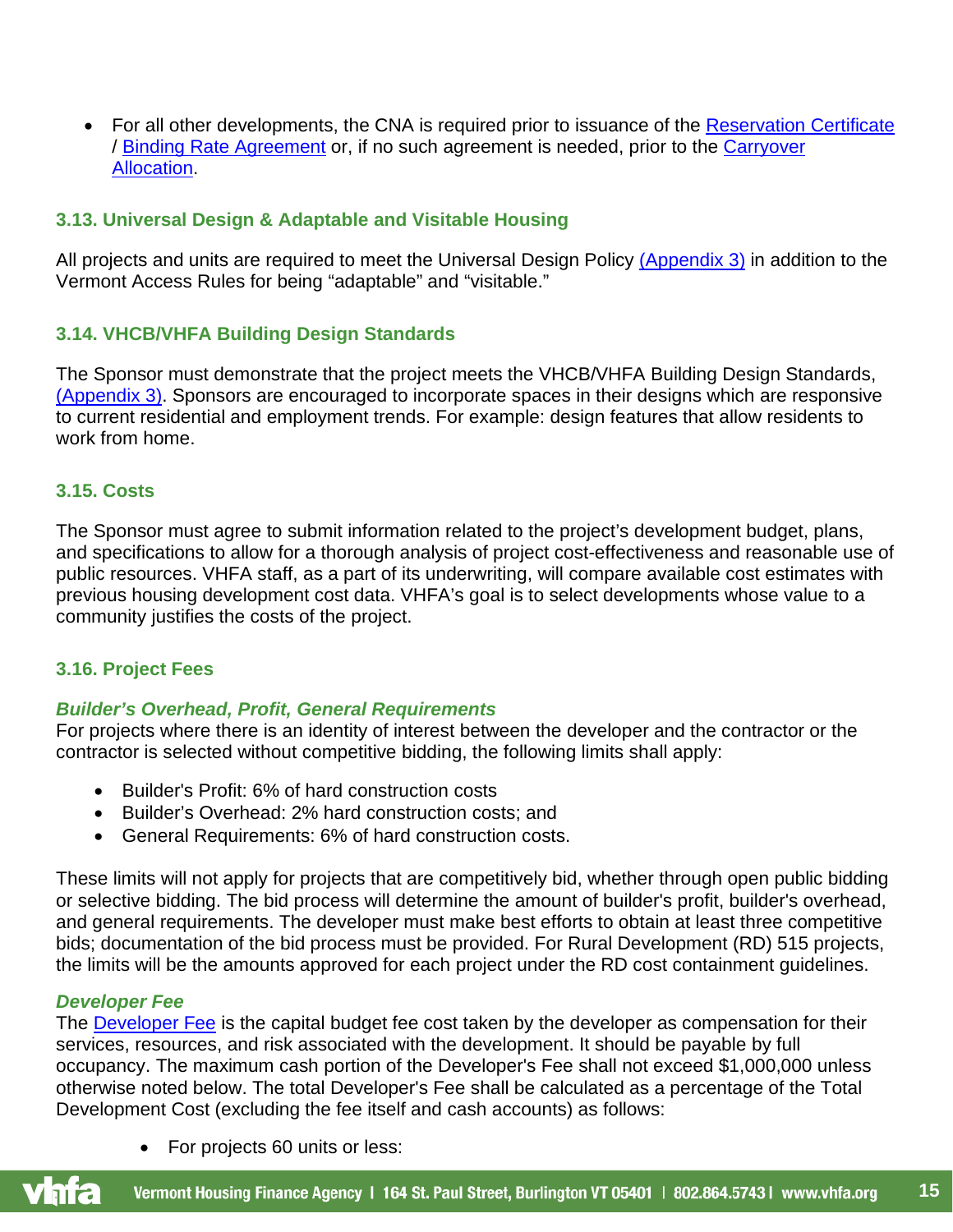- o 12% of the Total Development Cost (TDC) or;
- o 15% of the TDC if at least one-third of the fee (but not less than \$100,000) is deferred. (See below for more information)
- For projects more than 60 units:
	- o 10% of the TDC.

The term of repayment of a deferred **Developer's Fee** will be based upon the financial strength of the development but should not exceed 10 years. Interest on the deferred Development Fee will not exceed the long term Applicable Federal Rate (AFR) as published monthly by the IRS, in the month the deferred fee note is executed.

Developer Fee Examples:



Exceptions to items noted above:

- For [Hybrid Developments:](#page-32-2) The maximum cash portion of the combined [Developer Fees](#page-29-3) can exceed \$1,000,000 but shall not exceed \$1,500,000.
- For [Bond Credit](#page-27-0) Developments: The maximum cash portion of the Developer Fees can exceed \$1,000,000 but shall not exceed \$1,500,000.
- For projects that involve the refinance, recapitalization, or workout of developments already in the developer's portfolio (including transfers to or from related-party controlled partnerships or limited liability companies), the maximum developer's fee will be no more than 15% of the hard construction cost (including contingency).
- For projects that involve arm's length acquisition of an existing subsidized development from an unrelated seller involving substantial construction work to be done by the buyer, the fee limit shall be 12% of the Total Development Cost (which for purposes of calculating the fee excludes the fee itself and capitalized cash accounts).
	- o "Substantial construction work" for purposes of this section is defined as any development whose construction eligible basis (as defined by [Section 42\)](#page-35-0) less developer's fee (and less [Consultant Fees](#page-28-6) that are by definition included in the developer's fee limit) is greater than the project's acquisition eligible basis plus land cost.

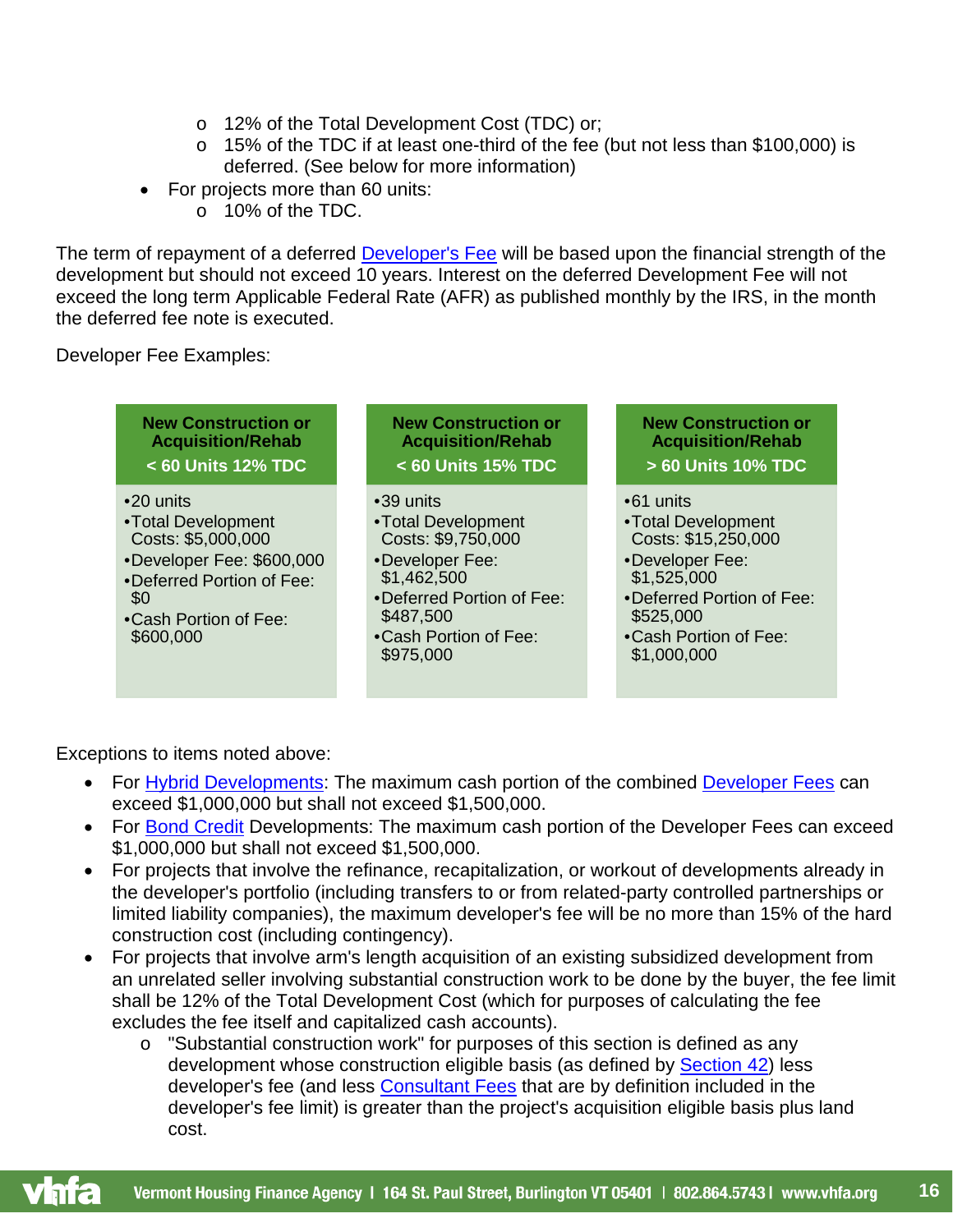• For projects that involve an arm's length acquisition of an existing subsidized development with less than substantial construction work, the developer's fee will be no more than 15% of the hard construction cost (including contingency).

Developer Fee Exception Examples:



Other Considerations:

- When any developer-related party is doing work on the development, that work will be considered part of the overall limit. There are two exceptions to this requirement:
	- 1) construction costs, which has separate limits, and
	- 2) architectural costs, which will be reviewed for cost reasonableness.
- Prior to the issuance of the initial Housing Credit [Reservation Certificate](#page-34-0)[/Binding Rate](#page-27-2)  [Agreement,](#page-27-2) the Sponsor and the Allocating Agency shall agree upon the amount of the Developer's Fee. If no Reservation Certificate or Binding Rate Agreement is issued, the relevant date will be the issuance of the [Carryover Allocation.](#page-27-4) Once this fee has been agreed upon, the [Allocating Agency w](#page-26-5)ill not recognize any increases to the fee, whether total development costs increase or decrease, in any Carryover Allocation or final allocation of Housing Credits. However, if there is a substantial change to the project (such as an increase or decrease in the total number of units in the project), the Allocating Agency may permit an increase or require a reduction in the Developer's Fee. The Agency may consider exceptions to the Developer's Fee limit on a case-by-case basis for extraordinary circumstances.
- If a Sponsor is proposing new Project Based rental subsidy, the Sponsor must demonstrate compliance with HUD Subsidy Layering Review standards and Safe Harbor limits for Overhead, Profit, General Contractor Profit, and Developer Fees.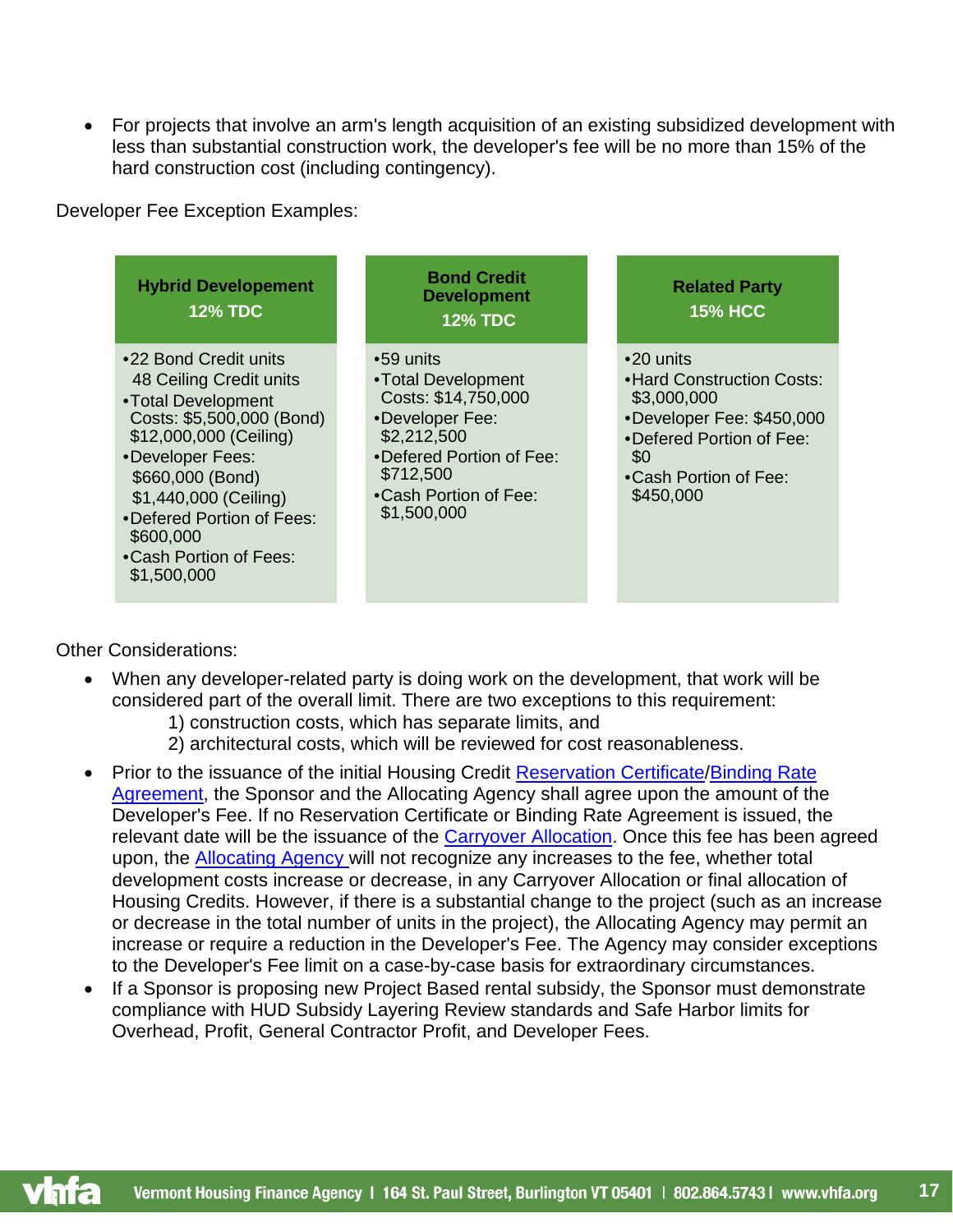# <span id="page-17-0"></span>**4. Evaluation Criteria**

# <span id="page-17-1"></span>**4.1 Bond Credits**

Bond Credits must adhere to all threshold requirements listed above and will be underwritten and considered for funding based on the financial strength of the project. There are no additional evaluation criteria.

# <span id="page-17-2"></span>**4.2 Ceiling Credits**

Ceiling Credits must adhere to all threshold requirements listed above and will be evaluated based on the extent of the state housing policy goals achieved, as described below.

Staff will consider all applications submitted in an allocation cycle together and will assign a weight to a variety of project and/or sponsor characteristics as outlined below. This weight will be used to rank the projects. The ranking will be considered along with other considerations, including community investment, timing, and resource efficiency, in making award recommendations to the VHFA Board.

- 1. *Site Location & Designations:* Projects can receive a **maximum of 4 checkmarks** based on the criteria below.
	- a. Projects will receive four checkmarks based on location in:
		- i. [Downtowns](#page-29-2) or [Village Center;](#page-36-0)
		- ii. support of a Downtown or Village Center by virtue of their location (i.e., that are within a 0.5-mile walking distance from these areas); or
		- iii. [Neighborhood Development Areas](#page-32-3) or [Growth Centers](#page-30-2) associated with a Downtown or Village Center.
	- b. Projects will receive three checkmarks based on location in:
		- i. [New Town Centers](#page-33-2);
		- ii. [Growth Centers](#page-30-2) not associated with a [Downtown](#page-29-2) or [Village Center;](#page-36-0) or
		- iii. [Neighborhood Development Areas](#page-32-3) associated with a New Town Center or Growth **Center**
	- c. Projects will receive two checkmarks based on location in:
		- i. [Dense Infill Sites](#page-28-7)
- 2. *Project Tenancy and Services:* Projects can receive a **maximum of 6 checkmarks** based on a combination of the criteria below.
	- a. Projects that are for general occupancy and are of any market-appropriate unit size distribution will receive **4 checkmarks**
	- b. Projects that are age-specific for senior occupancy (and are of any market-appropriate unit size distribution) will receive **1 to 3 checkmarks**, based on the robustness of the service package offered:
		- i. Service-Enriched Housing [\(equivalent to the SASH model or more\) will receive](#page-35-1) **3 [checkmarks](#page-35-1)**.
		- ii. Staff will evaluate all other service plans and will assign **between 1 and 3 checkmarks** accordingly.
	- c. Projects may receive an **additiona**l **2 checkmarks** when sponsors demonstrate: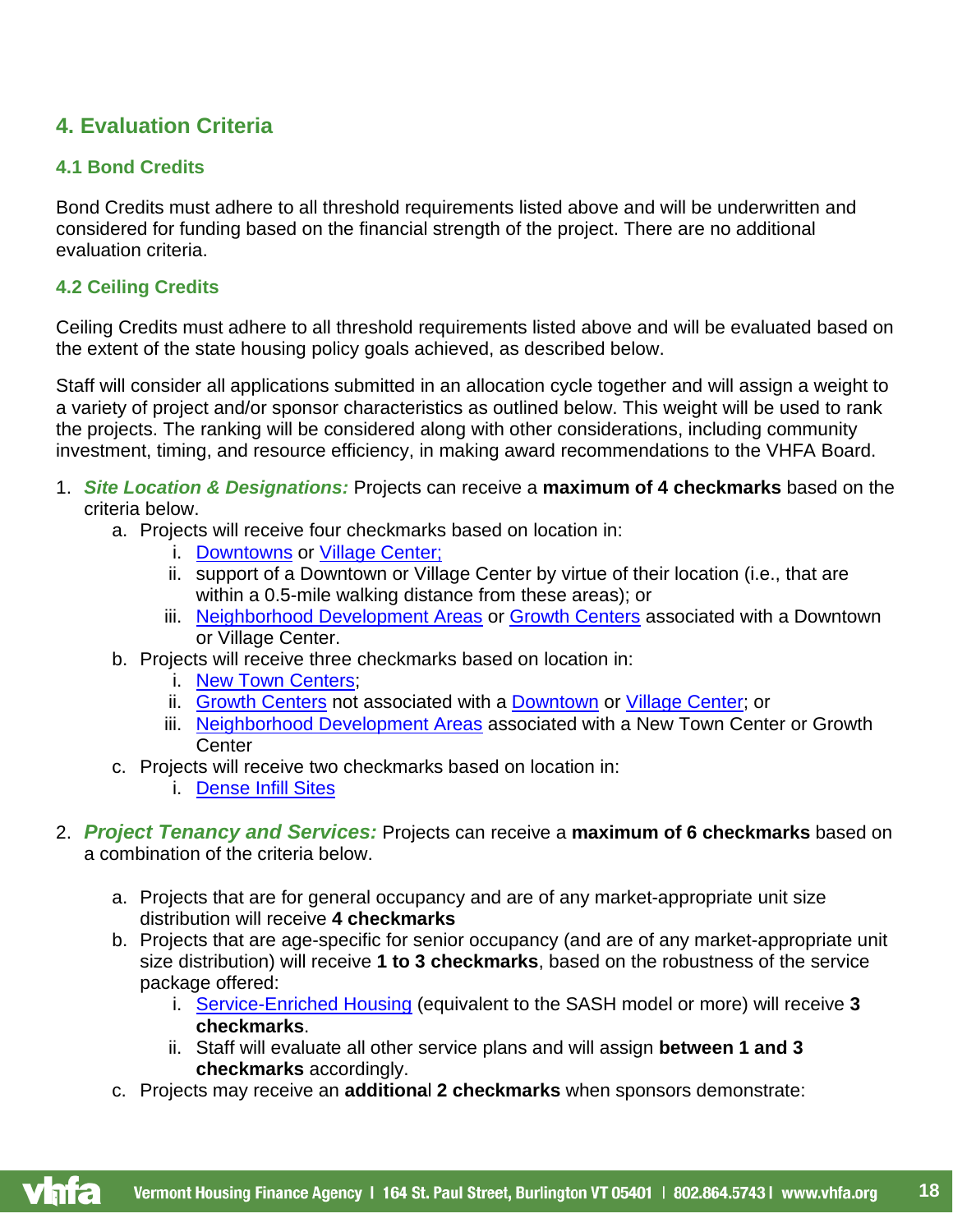- i. The proposed project includes a service plan which includes a Resident Service Coordinator and/or programming that focuses on housing retention that effectively reduces the risk of eviction; and
- ii. Sponsor must demonstrate a history of providing housing occupied by households that have experienced homelessness or were at risk of homelessness and the capacity to provide a range of programming and services that focus on housing retention and preventing homelessness.

Housing retention and eviction prevention services could include one-on-one or group services available on demand to all residents of a project. Strategies may include classes, financial coaching, and early intervention strategies with mediation and conflict resolution strategies. This level of service provision is likely to include brief intervention strategies with screening and referral.

- 3. *Housing with Services for the Homeless:* Projects can receive a **maximum of 4 checkmarks** for providing at least 25% of the [Housing Credit](#page-31-0) units as [Housing with Services](#page-31-1) for the [Homeless](#page-30-0) or [At Risk of Homelessness](#page-26-6) at the proposed project (or within the Sponsor's existing portfolio that are not already dedicated as permanent Housing with Services). For projects electing to satisfy the Housing with Services commitment within the Sponsor's existing owned property portfolio, an inventory of existing housing units owned by the Sponsor and previously set aside for Housing with Services is required at application.
- 4. *Deeper Affordability:* Projects with deeper affordability than the minimum required credit election can receive a **maximum of 3 checkmarks** from this section. Developments that set rent levels below the maximum tax credit rents will be evaluated as follows. Units must be properly identified in the project budget as "affordable to residents at" the specified AMI below and supported by a market study.
	- a. For projects with the following percentage of units at or below 30% AMI:
		- i. 20% to 24.99% of Tax Credit Units will receive two checkmarks
		- ii. 25% or more of Tax Credit Units will receive three checkmarks
	- b. For projects with the following percentage of units at or below 50% AMI:
		- i. 30% to 39.99% of Tax Credit Units will receive two checkmarks
		- ii. 40% or more of Tax Credit Units will receive three checkmarks

| <b>Affordable to</b><br><b>Residents at</b><br>AMI % | Minimum % of Tax Checkmarks<br><b>Credit Units</b> | <b>Awarded</b> |
|------------------------------------------------------|----------------------------------------------------|----------------|
|                                                      | 20% - 24.99%                                       |                |
| 30% AMI                                              | 25% or more                                        | ς              |
| 50% AMI                                              | 30% - 39.99%                                       |                |
|                                                      | 40% or more                                        |                |

If a future award of Project-Based Rental Assistance (PBRA) is needed to meet the stated AMI goals above, the agency shall analyze the feasibility of the project's ability to obtain such an award

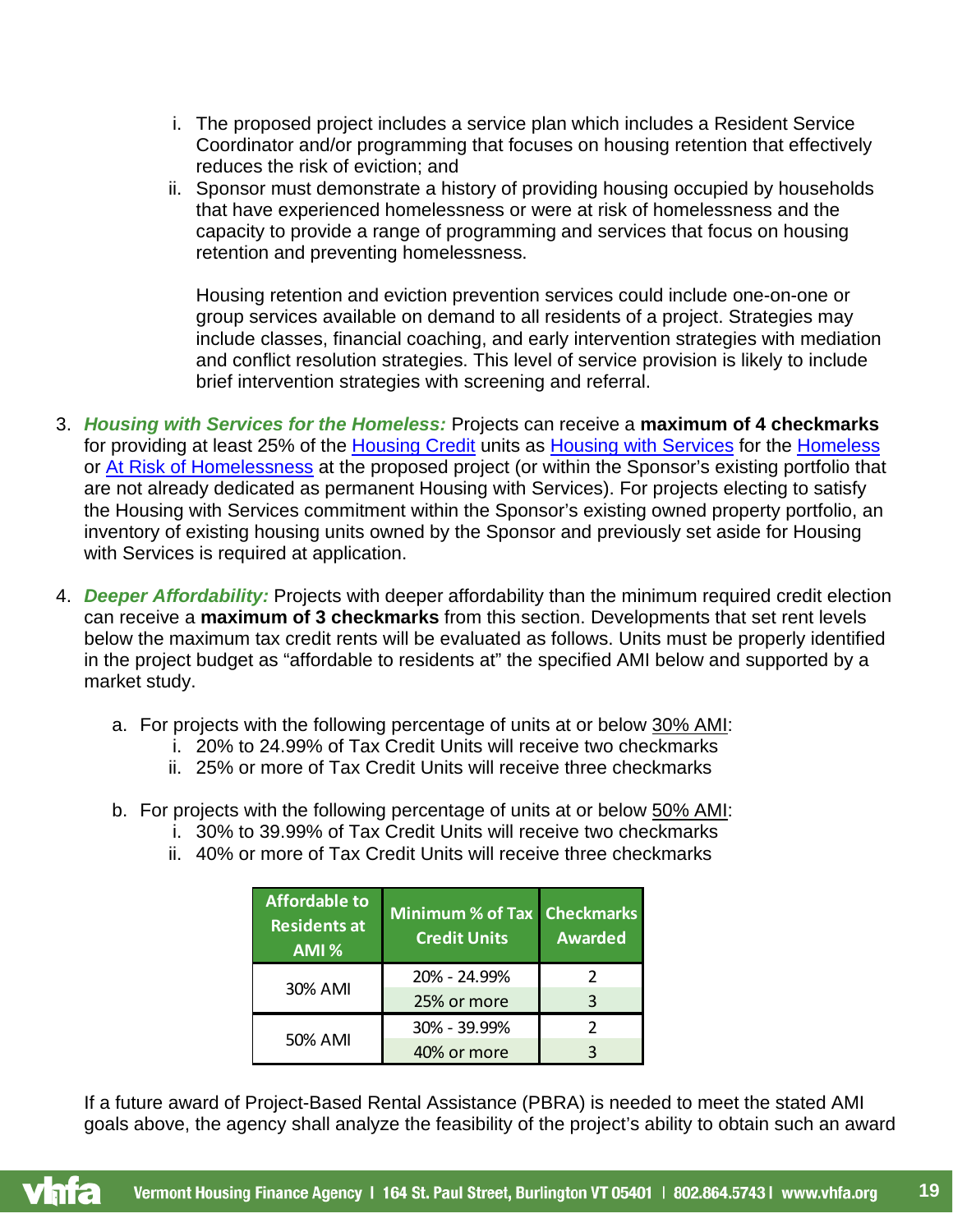based on expected PBRA availability and the sponsor's capacity to obtain and manage such an award of PBRA.

- 5. *Income Diversity:* Developments that promote economic integration by providing units that are not income restricted or else restricted to households above 60% AMI and not included in eligible basis can receive a **maximum of 2 checkmarks**.
	- a. Projects of 20 units or more with at least 20% of the units unrestricted will receive two checkmarks
	- b. Projects of fewer than 20 units with at least two unrestricted units will receive two checkmarks

Market rate units must be distributed proportionately throughout each building and each floor of each building, and throughout the bedroom/bath mix and type. Both market rate and affordable units must have the same design regarding unit amenities and square footage. Units must be properly identified in the budget and supported by the market study.

- 6. *Permanent Debt:* Projects utilizing amortizing permanent debt in their funding stacks can receive a **maximum of 2 checkmarks**.
	- a. Projects in Chittenden County that use amortizing permanent debt for at least 18% of the total development cost of the project will receive two checkmarks
	- b. Projects outside of Chittenden County that use amortizing permanent debt for at least 3.5% of the total development cost of the project will receive two checkmarks
	- c. Projects in Chittenden County that use amortizing permanent debt for at least 9% of the total development cost of the project will receive one checkmark
	- d. Projects outside of Chittenden County that use amortizing permanent debt for at least 1.75% of the total development cost of the project will receive one checkmark
- 7. *Access to Public Transportation:* Projects with Access to Public Transportation can receive a **maximum of 2 checkmarks**. Staff will evaluate operation times, routes available, and the distance from routes to the development to assign checkmarks accordingly.
	- a. Projects located within 0.5 miles of local fixed routes will receive two checkmarks
	- b. Projects located within 0.5 miles of a "commuter" or regional/interregional limited transportation will receive one checkmark
	- c. Projects served by a "Demand Response" or specialized transportation will receive one checkmark.
- 8. *[Property Remediation:](#page-33-3)* Projects can receive a **maximum of 2 checkmarks**. Projects can only be eligible for one of the qualifying definitions of [Property Remediation](#page-33-3) under this criterion.
	- a. Projects that propose the remediation of a building or site as defined will receive two checkmarks
	- b. Projects that propose vacant lot infill as defined will receive one checkmark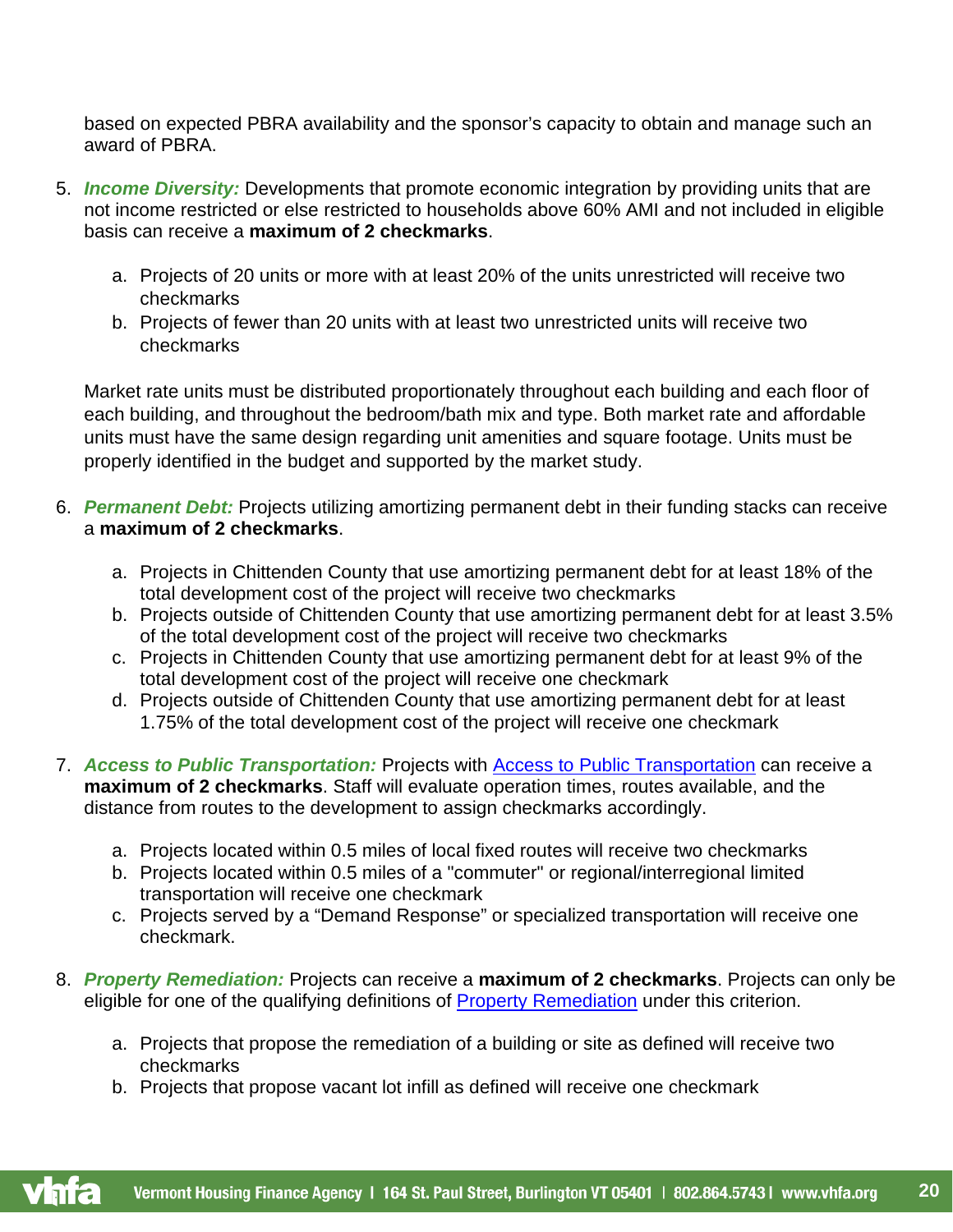- 9. *Federally Subsidized and At-Risk:* Existing projects that are [Federally Subsidized and At-Risk](#page-29-5) will receive two checkmarks.
- 10.*Historic Rehabilitation Tax Credit:* Projects that utilize the Historic Rehabilitation Tax Credit as described in the Internal Revenue Code Section 47(a)(2) will receive **one checkmark**.
- 11.*Passive House or Net Zero:* Projects that will be constructed to [Passive House](#page-33-4) standards or [Net](#page-33-5)  [Zero](#page-33-5) guidelines will receive **one checkmark**. Passive House projects require certification.
- 12.*Highly Ready-To-Proceed:* Projects that are [Highly Ready-To-Proceed](#page-30-3) to construction will receive **one checkmark**.
- 13.*Eventual Tenant Ownership:* Projects intended for [Eventual Tenant Ownership](#page-29-6) will receive **one checkmark**.
- 14.*Underserved Areas:* Projects that are in a town that has market need and demand but has no affordable housing of the type proposed will receive **one checkmark**.
- 15.*Community Development Experience of Sponsor:* Projects sponsored by an entity with a demonstrated history or current proposed project that achieves broad community development outcomes as defined below shall earn **up to 1 checkmark**.
	- a. Demonstrate a history of previous projects, or a current project, that will redevelop historically neglected or complex properties that have significance to the community or neighborhood; and
	- b. Demonstrate a history of continued reinvestment and recapitalization within the sponsor's existing affordable housing portfolio, including a commitment to long-term and perpetual affordability when appropriate; and
	- c. Demonstrate that the entity has used resources generated from their housing portfolio to create additional affordable housing, and/or increases the affordability of housing within their portfolio; and
	- d. Document a planned approach to continually identifying and addressing racial inequities within the sponsor's organization, housing portfolio, or broader community investments.

Staff will consider an entity's previous opportunities for participation in affordable housing development. For example, entities owned or directed by women, black, indigenous, and people of color without extensive opportunities to participate in community development in Vermont will not be limited from being considered for this checkmark.

Projects with significant changes post-award, which do not achieve the proposed evaluation criteria for which they have received checkmarks may be subject to a reduction or cancelation of a tax credit award. Further, project sponsors may jeopardize their future ability to apply for tax credits.

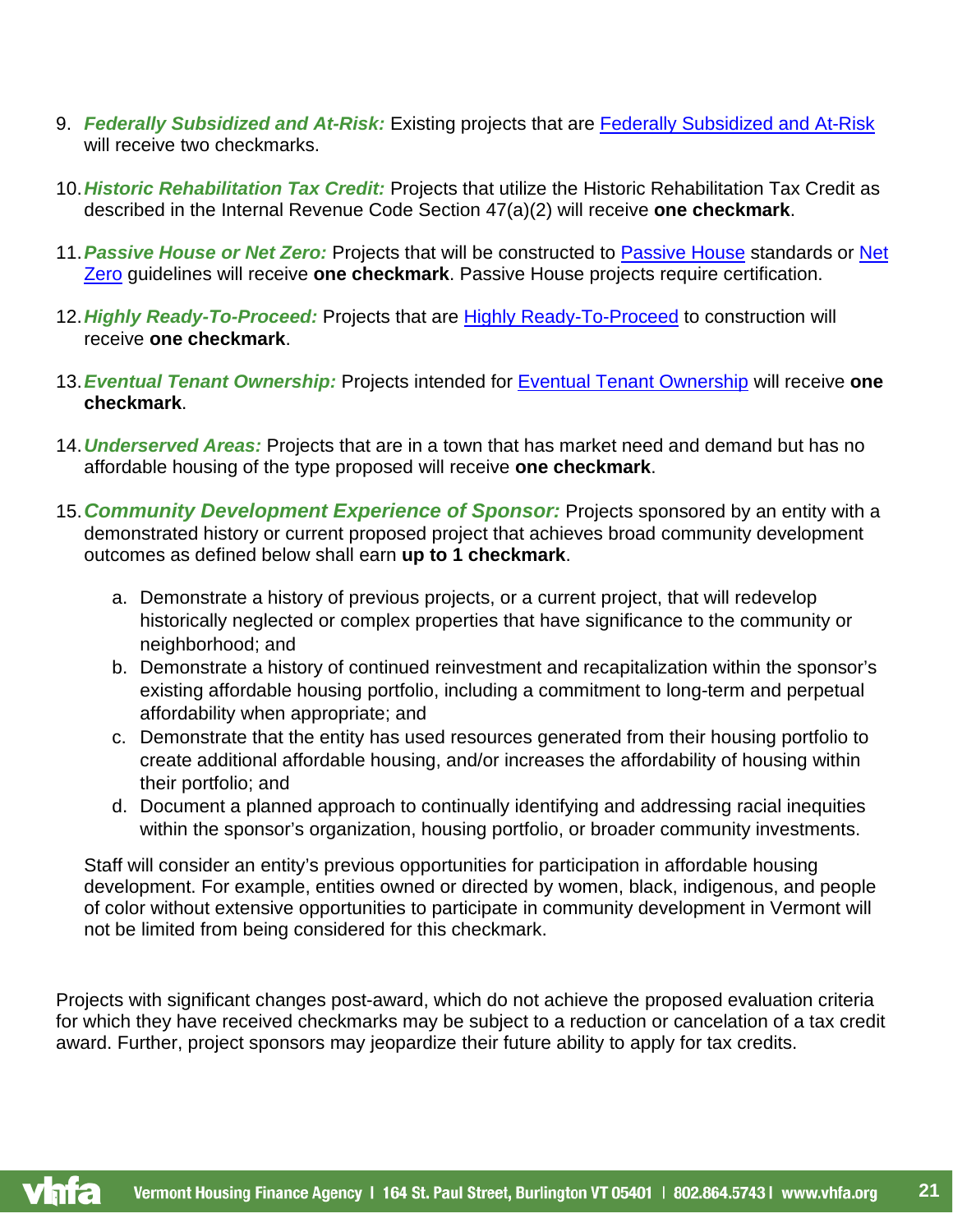# <span id="page-21-0"></span>**5. Vermont Affordable Housing Tax Credits**

The Vermont tax credit for affordable housing is governed by [32 VSA § 5930u](https://legislature.vermont.gov/statutes/section/32/151/05930u) and has three eligible uses, which are all described below:

- 1. Rental Housing Tax Credits
- 2. Homeownership Tax Credits
- 3. Down Payment Assistance Tax Credits

# <span id="page-21-1"></span>**5.1 Rental Housing Tax Credits**

# *Eligible Applicant*

An eligible applicant is any Sponsor who has applied for and received an award of federal Bond [Credits.](#page-27-0)

# *Eligible Project*

An eligible project is:

- A rental housing project identified in 26 U.S.C.  $\S$  42(g) and meets all of the requirements laid out the Vermont Qualified Allocation Plan; and
- Agrees to a perpetual **Extended Use Agreement**.

# *Prioritization of Awards*

Projects financed using [Bond Credits](#page-27-0) will be given preference, in addition to preferences for:

- Targeting a minimum of 15% of the [Housing Credit](#page-31-0) units as [Housing with Services](#page-31-1) to households who are [Homeless](#page-30-0) or [At Risk of Homelessness](#page-26-6)
- Creating net new Housing Credit units in growing communities (based on recent Census data)
- Rehabilitation of existing affordable housing
- Demonstrating innovation in cost and scarce resource efficiencies
- The degree to which a project exceeds thresholds listed in Section 2 of the QAP

# <span id="page-21-2"></span>**5.2 Homeownership Tax Credits**

## *Eligible Applicant*

For-profit and non-profit developers who have demonstrated financial strength and experience in forsale housing development consistent with the nature and scope of the proposed development as determined by VHFA. State instrumentalities such as VHFA or VHCB and municipalities are eligible applicants.

# *Eligible Projects*

- 1. Eligible housing types include: single family detached units, mobile homes, and single family attached units, including condominium, cooperative, cohousing, and planned unit developments.
- <span id="page-21-3"></span>2. Units may be stick-built, modular, panelized, or manufactured homes; however, all units except mobile homes must conform to the VHCB/VHFA Building Design Standards. Mobile homes must meet Energy Star standards, but Zero Energy Modular mobile homes are preferred.

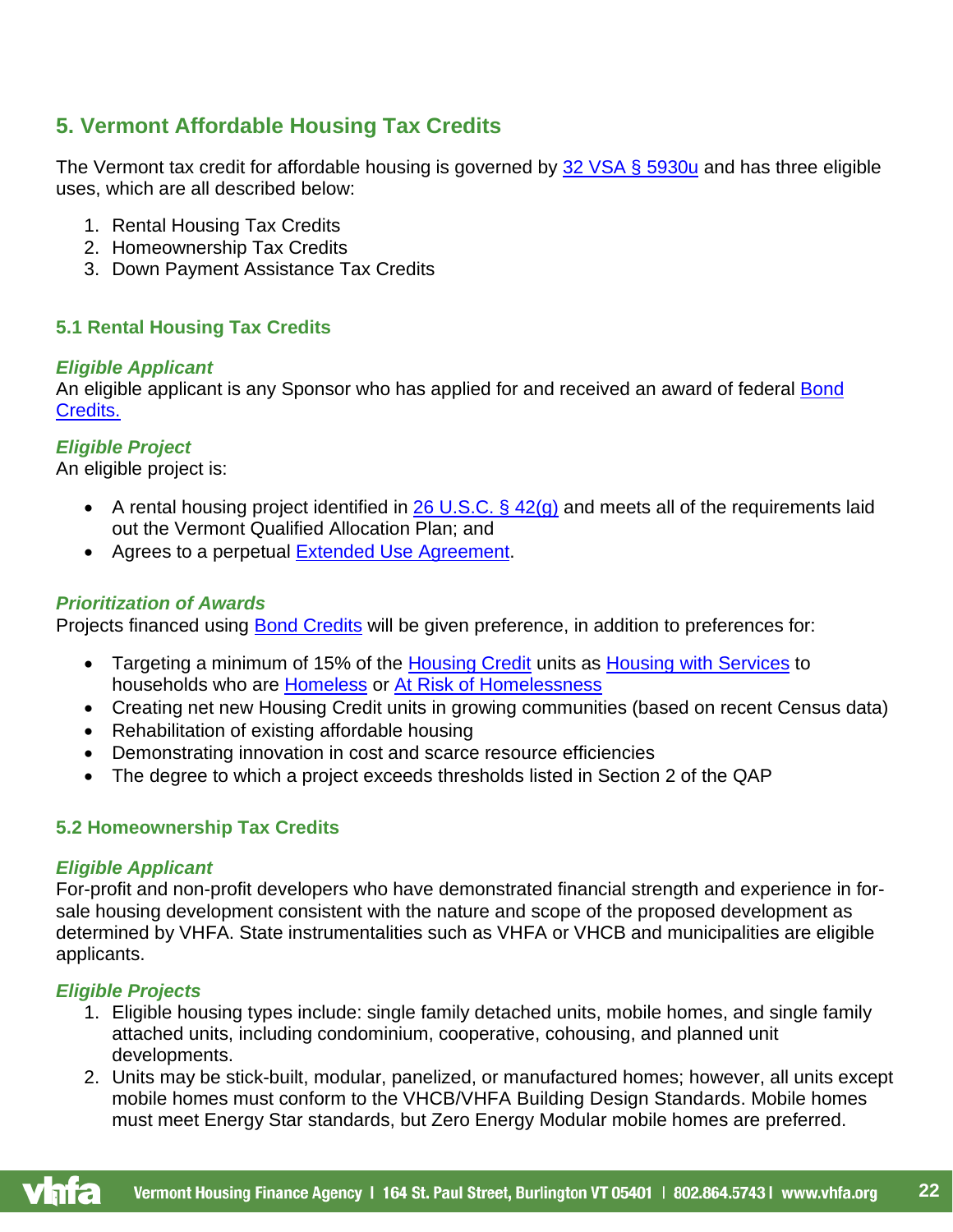- 3. All units receiving the Vermont State Homeownership Tax Credit must be owner occupied, and developers must agree to provide sales documentation to prove this.
- 4. A newly constructed/substantially rehabilitated single unit or home can be considered an Eligible Development / Project.

## *Purchase Price Limit*

The Homeownership Tax Credit units in the project must sell at or below the purchase price limits allowed by the VHFA mortgage programs and that the credit makes the home available at a reduced cost to the buyer.

## *Income Limit*

The Homeownership Tax Credit units in the project must be sold to households whose incomes are at or below 120% of the Statewide Median Income. Preference will be given to projects where the sales price will be affordable to the lowest income household.

## *Term of Affordability*

All units or programs receiving the Vermont Homeownership Tax Credit must be created and maintained as an affordable housing resource in perpetuity.

Each developer or program must submit a proposal for preserving affordability with their application for credits. Some examples include a shared appreciation model, a program modeled after VHCB's Homeland program, or a soft second mortgage program. The covenant or second mortgage must name the nonprofit or public designee that will monitor the resale and enforce the mechanism of affordability. Either of these two programs must be administered by an existing entity that administers similar programs (such as VHFA, VHCB, or a community-based non-profit with a demonstrated plan and has adequate experience with homeownership programs has adequate staff capacity, and has adequate funding).

## *Prioritization of Awards*

The following uses of Vermont Homeownership Tax Credits will be prioritized. Each of the following carries equal weight to each other:

- Down payment assistance programs
- Projects which are supported under an [Employer Assisted Housing Program](#page-29-7)
- In growing communities (as determined by recent Census data or Housing Needs Assessment) new construction will be prioritized. Rehabilitation of existing housing will be the priority in all other communities
- Project uses Section 8 Homeownership Vouchers in combination with the Homeownership Tax Credit for deeper subsidy to very low-income households
- Project serves as permanent replacement housing for manufactured housing that is substandard, energy inefficient, or flood-prone

## *Final Allocation and Cost Certification*

Upon submission of a final cost certification, VHFA will issue a grant to the Homeownership Tax Credit project.

## *Status Reporting*

The Sponsor will be required to report annually to VHFA staff on the status and market need of the project until full occupancy. Projects which no longer are moving forward or are deemed to be unviable may lose the designation of the award.

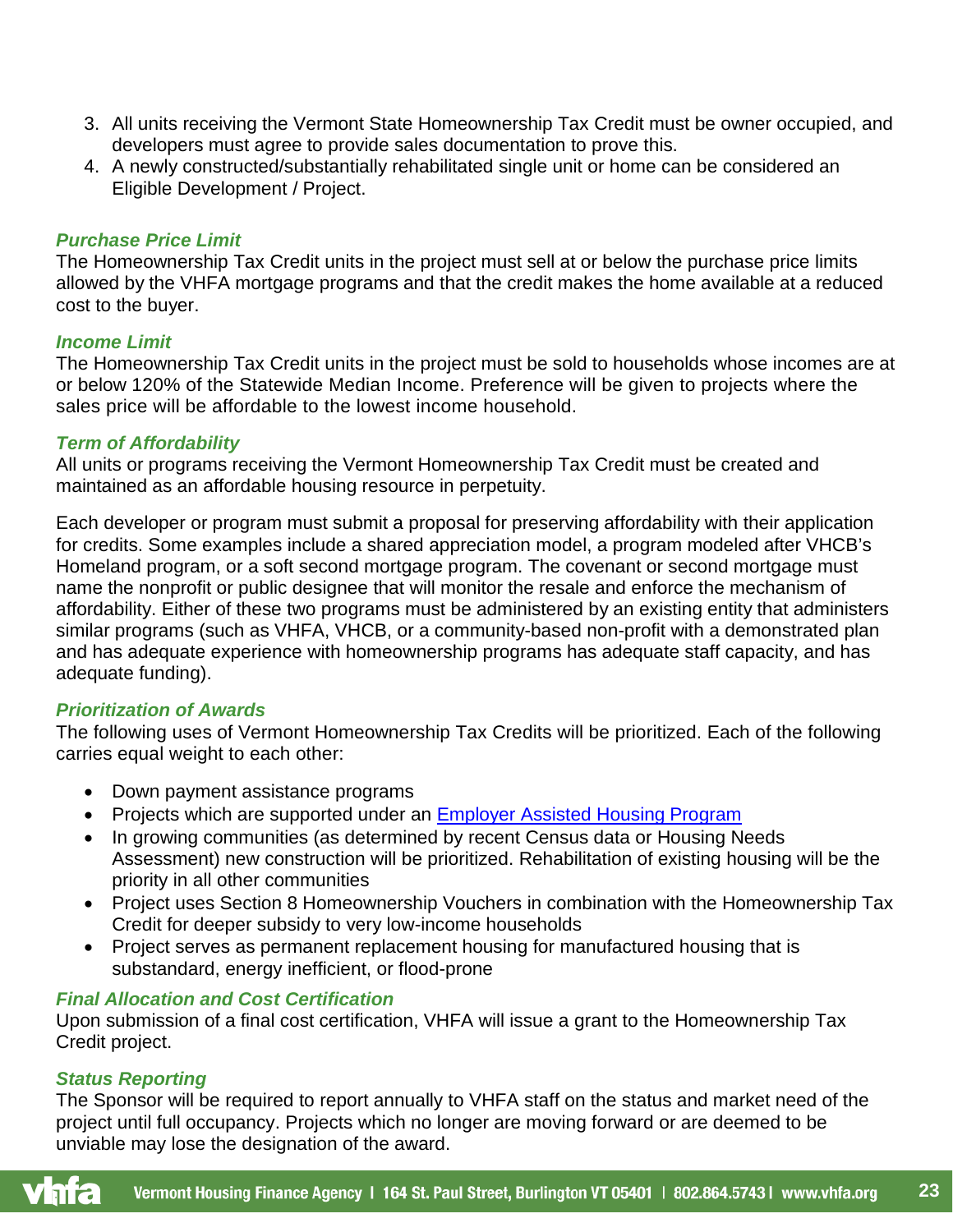# <span id="page-23-0"></span>**5.3 Down Payment Assistance Tax Credits**

The Vermont Housing Finance Agency has the authority to allocate affordable housing tax credits, as authorized by the Vermont legislature, to finance down payment assistance loans that meet the following requirements:

- the loan is made in connection with a mortgage through a VHFA program;
- the borrower is a first-time homebuyer of an owner-occupied primary residence; and
- the borrower uses the loan for the borrower's down payment or closing costs or both.

The Agency shall require the borrower to repay the loan upon the transfer or refinance of the residence.

# <span id="page-23-1"></span>**6. Compliance**

[Section 42](#page-35-0) requires state tax credit allocating agencies to monitor developments for compliance with the requirements of the law and notify the [IRS](https://www.vhfa.org/documents/multifamily/irs_proposed_compliance_monitoring_regs_7_2020.pdf) of any documented non-compliance, per IRS [Compliance-Monitoring Regulations.](https://www.vhfa.org/documents/multifamily/irs_proposed_compliance_monitoring_regs_7_2020.pdf) The following compliance standards apply to all Housing Credit awardees that develop multi-family rental housing using federal or state housing credit resources. Further information on the following is detailed in the [VHFA Compliance Manual.](https://www.vhfa.org/documents/multifamily/vhfa_lihtc_compliance_manual_-_9_2019_update_11_2019_correction.pdf)

## <span id="page-23-2"></span>**6.1 Extended Use Agreement:**

All [Housing Credit](#page-31-0) recipients will be required to execute and record a Housing Credit Extended Use [Agreement](#page-29-4) (the "Agreement") that has been approved by VHFA.

- The Agreement must be signed by the Owner and sent to the municipality for recording prior to VHFA issuing a [Carryover Allocation](#page-27-4) or IRS Form 8609.
- The Agreement will, at a minimum, require conditions wherein the Sponsor and the development must continuously comply with **Section 42** and other applicable sections of the [Code](#page-28-4) and the Treasury Regulations issued thereunder and will bind any successors' interest for the specified time period.
- Except for first position debt, all financing on the development will be subordinate to the Agreement.
- In the event that a project's funding source requires its own Housing Subsidy Covenant, the provisions of the [Extended Use Agreement](#page-29-4) may be incorporated into such Covenant, and the requirement of a separate Extended Use Agreement may be waived by VHFA.
- Owners are required to provide VHFA with a copy of the IRS Form 8609, with Part II & Schedule A completed by the Owner, for the first year of the [Compliance Period.](#page-28-5)

## <span id="page-23-3"></span>**6.2 General Provisions**

Successfully managing [Housing Credit](#page-31-0) developments require a thorough understanding of the [Section 42](#page-35-0) regulations. To ensure success for tenants, sponsors, and investors, the owner and/or management agent are, at minimum, required to do the following:

• Attend compliance training or document that they have received training prior to lease up;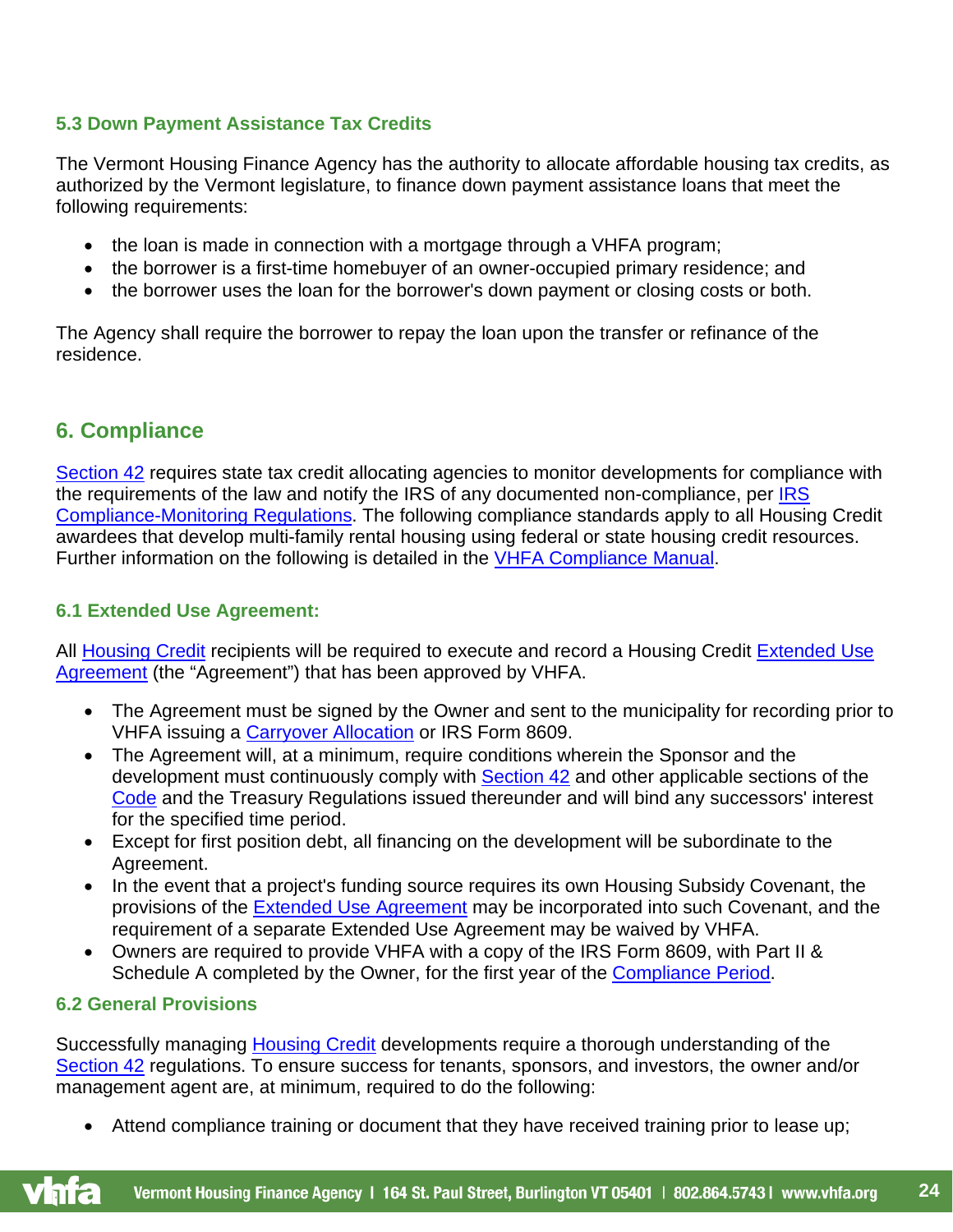- Management agents must demonstrate that they have received **Fair Housing** training;
- Accept the [Common Rental Application](#page-28-8) for Housing in Vermont;
- Provide project and vacancy information and participate in VHFA's Directory of Affordable Housing (DOARH);
- Management Agents must provide notice of available units to local and regional organizations providing services to the homeless;
- The owner and/or management agent is required to have a lease with a minimum term of six months, and this lease must contain an addendum to address the [Violence Against Women](#page-37-0)  [Act;](#page-37-0) and
- The owner/manager shall not discriminate against voucher holders or refuse to lease a rental unit to a household solely because of the household's participation in a Section 8 tenant-based program.

Recipients of Housing Credits are responsible for ensuring their management staff has the professional capacity to manage Housing Credit developments within the rules and regulations referenced in the QAP and provided under Section 42. VHFA is required to monitor compliance with the provisions of [Section 42](#page-35-0) and to notify the Internal Revenue Service of non-compliance and will charge fees to cover costs related to this monitoring. The fee structure is posted on VHFA's website. Information on rental housing management and compliance can be found on VHFA's website.

# <span id="page-24-0"></span>**6.3 Recordkeeping and Record Retention**

The owner of a [Housing Credit](#page-31-0) development must keep records for each qualified Housing Credit eligible building in the project for a period of at least six years beyond the end of the Compliance [Period](#page-28-5) for each building. Required records include:

- 1. The total number of [Residential Rental Units](#page-34-2) in the building, including square footage;
- 2. The percentage of Residential Rental Units in the building that are [Housing Credits](#page-31-0) eligible units (square footage fraction or unit fraction), which may take into account the presence of a [Resident Manager's Unit;](#page-34-3)
- 3. The rent charged on each Residential Rental Units in the building, including utility allowance;
- 4. The Housing Credit eligible unit vacancies in the building and the occupancy of the next available units;
- 5. The income certification of each Housing Credit eligible tenant;
- 6. Documentation to support each Housing Credit eligible tenant's income certification (for example, a copy of the tenant's federal income tax return, W-2 Forms, or verifications of income from third parties such as employers or state agencies paying unemployment compensation; owners should retain the right in their leases to obtain this documentation at any time, even after tenants have moved into the unit);
- 7. The character and use of the nonresidential portion of the building included in the building's eligible basis under [Section 42\(](#page-35-0)d) (*e.g.,* tenant facilities that are available on a comparable basis to all tenants and for which no separate fee is charged for the use of the facilities or facilities reasonably required by the project);
- 8. Evidence that a memorandum of understanding between VHFA and Sponsor(s) is in place, which states the local General Partner will work with an Agency of Human Service approved service provider to provide Housing with Services for the initial [Compliance Period.](#page-28-5) In addition,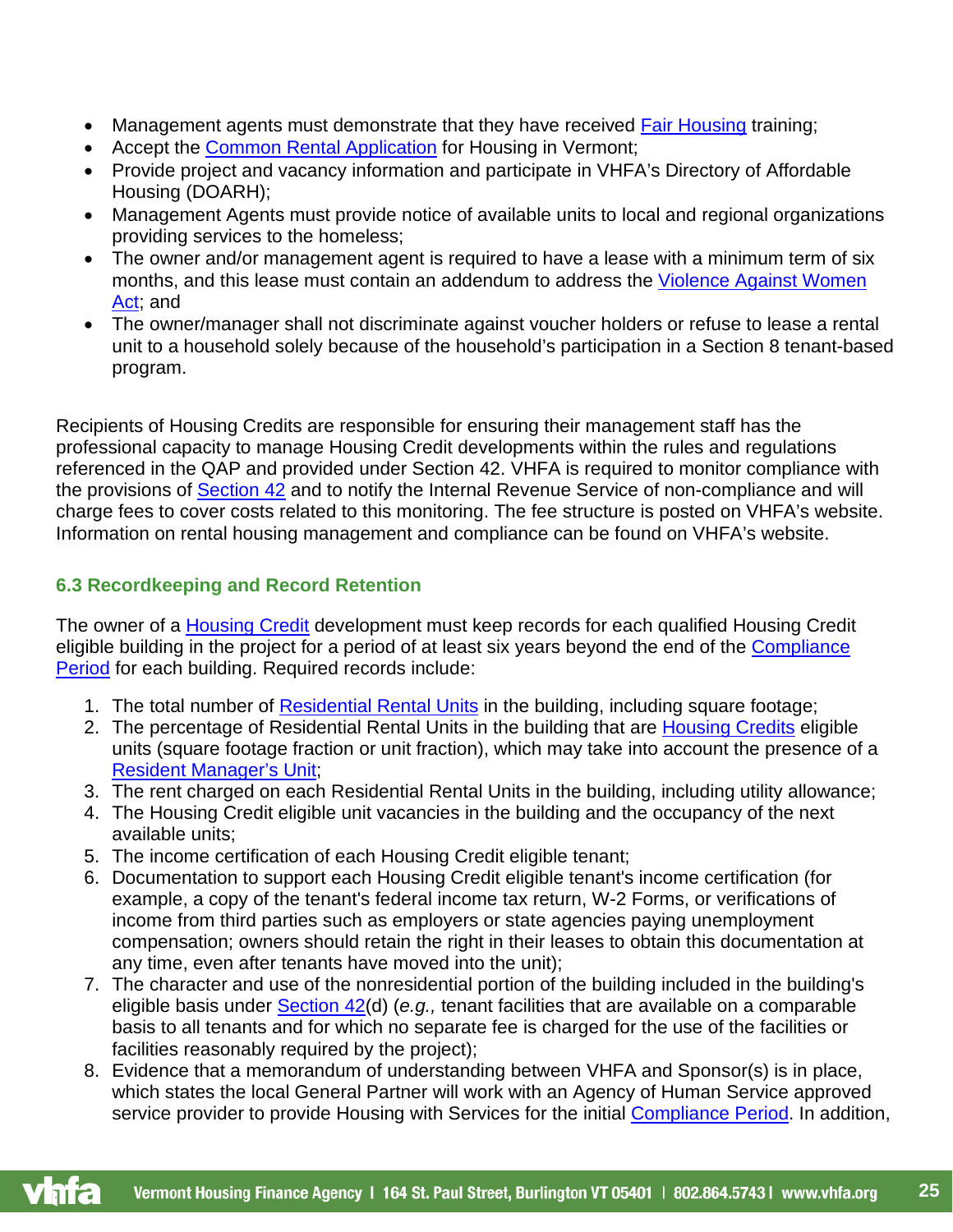evidence of a memorandum of understanding with a social service provider is required if the sponsor is not acting as the service provider; and

9. An annual report on the locations and number of [Housing with Services](#page-31-1) units being served. In some cases, this may be a violation of the [Extended Use Agreement](#page-29-4) and can make the Sponsor ineligible to receive future allocations of Housing Credits.

In addition, each property owner (or syndicator) will be required to submit annual operating statements showing property income and expenses in a format acceptable to VHFA.

Tenant-specific data must be uploaded annually through the VHFA Web Compliance Management System. Electronic copies of the utility allowance schedule, the Tax Credit Questionnaire, and the Fair Housing Questionnaire must be reported annually.

## <span id="page-25-0"></span>**6.4 Certification and Review Procedures**

## *Certification Procedure*

The Agency will utilize a certification procedure as set forth by the IRS under their final monitoring regulations. This certification will be required annually and can be found under: Owner's Certificate of Continuing Program Compliance at [www.vhfa.org/rentalhousing/forms-and-documents.](file://vhfa-fp02/VHFA/DEVEL/lihtc/FORMS/2020/www.vhfa.org/rentalhousing/forms-and-documents)

## *Review Procedure*

The Agency will electronically review at least 20%, or sample size as stipulated by the IRS, of [Housing Credit](#page-31-0) files at least once every three years, starting the first year the credits are claimed. This may not apply to the following types of Housing Credit eligible buildings, which are subject to other monitoring programs and may include additional compliance regulations:

- Buildings financed by USDA Rural Development (RD) under its Section 515 program;
- Buildings in which 50 percent or more of the aggregate basis (taking into account the building and the land) is financed with the proceeds of obligations the interest on which is exempt from tax under Section 103 of the Internal Revenue Code; and
- Projects in which 100% of the units are [Housing Credit](#page-31-0) units. These projects are not required to recertify annually after the first annual recertification has been completed. However, note that other funding sources do not allow this waiver (i.e., Section 8, HOME, and RD).

## <span id="page-25-1"></span>**6.5 Auditing Procedure**

The Agency has the right to perform an audit of any eligible [Housing Credit](#page-31-0) development at least through the end of the [Compliance Period](#page-28-5) of the buildings in the project. An audit includes a physical inspection of any building or buildings in the project, as well as an electronic review of the records described above. The audit may be performed in addition to any inspection of income certifications and documentation under the review procedure. The IRS requires the Agency to conduct an initial physical inspection by the end of the second calendar year following the year the last building in the project is placed in service. A physical inspection of at least 20% of the Housing Credit units, or sample size as stipulated by the IRS, is performed every three years.

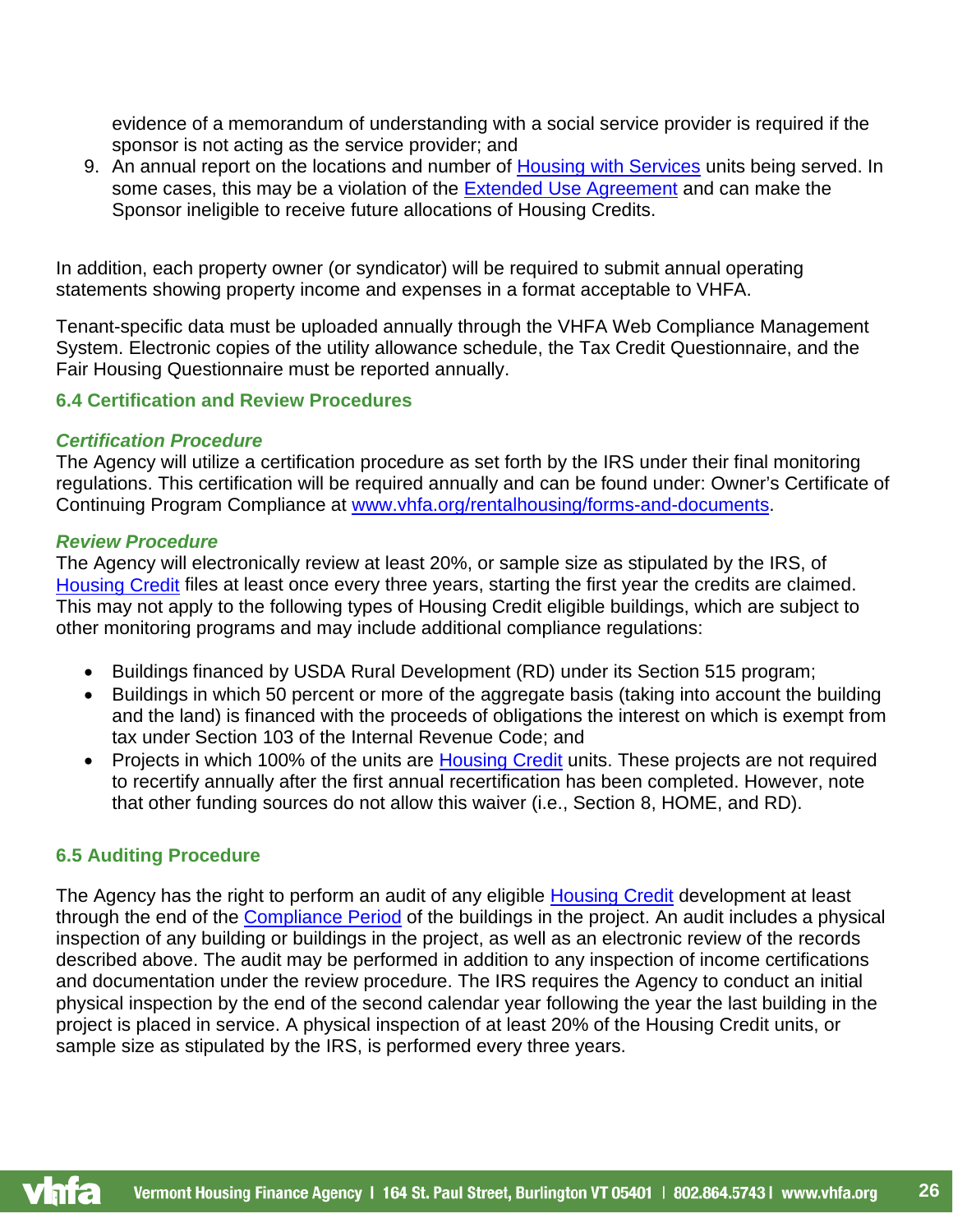## <span id="page-26-0"></span>**6.6 Notification of Non-Compliance**

If the Agency discovers upon audit, inspection, review, or in some other manner that the project is not in compliance with the provisions of [Section 42,](#page-35-0) the Agency will provide written notice to the owner of the project, including a correction period.

The correction period shall be a period of up to 90 days from the date of the notice to the owner under paragraph 1. of this section and, during that period, the owner must supply any missing certifications and bring the project into compliance with the requirements of [Section 42.](#page-35-0) For good cause shown, the Agency may extend the correction period for up to six months.

The Agency will file Form 8823, Low-Income Housing Credit Agencies Report of Non-Compliance, with the Internal Revenue Service no later than 45 days after the end of the correction period described, whether or not the non-compliance or failure to certify is corrected. The Agency must explain on Form 8823 the nature of the non-compliance or failure to certify and indicate whether the owner has corrected the non-compliance or failure to certify.

## <span id="page-26-1"></span>**6.7 Delegation of Authority**

The Agency may retain an agent or other private contractor to perform compliance monitoring. VHFA will retain the responsibility to notify the Internal Revenue Service as referenced above.

## <span id="page-26-2"></span>**6.8 Liability**

Compliance with the requirements of **Section 42** is the responsibility of the owner of the building for which the [Housing Credits](#page-31-0) are allocated. The Agency's obligation to monitor for compliance does not make the Agency liable for an owner's non-compliance.

# <span id="page-26-3"></span>**7. Definitions**

Each definition that contains an asterisk (\*) is intended to be consistent with Section 42 and related IRS regulations and guidance.

<span id="page-26-4"></span>**Advanced Binding Commitment:** A document in which the Agency and the owner enter into a binding agreement as to the Housing Credit dollar amount to be allocated to a building or buildings.

<span id="page-26-5"></span>**Allocating Agency (or Agency):** Vermont Housing Finance Agency (VHFA).

**Applicable Fraction:\*** The fraction used to determine the qualified basis of the qualified low income building, which is the smaller of the unit fraction or the floor space fraction, all determined as provided in Section  $42(c)(1)$ .

**Applicable Percentage:\*** The percentage used in calculating the tax credit based on a building's qualified basis as defined in Section 42(b), as may be set or amended from time to time by IRS guidance or Congressional action.

<span id="page-26-6"></span>**At Risk of Homelessness:** Individuals and families might qualify under Category 1 (below), unaccompanied children and youth might qualify under Category 2 (below), and families with children might qualify under Category 3 (below).

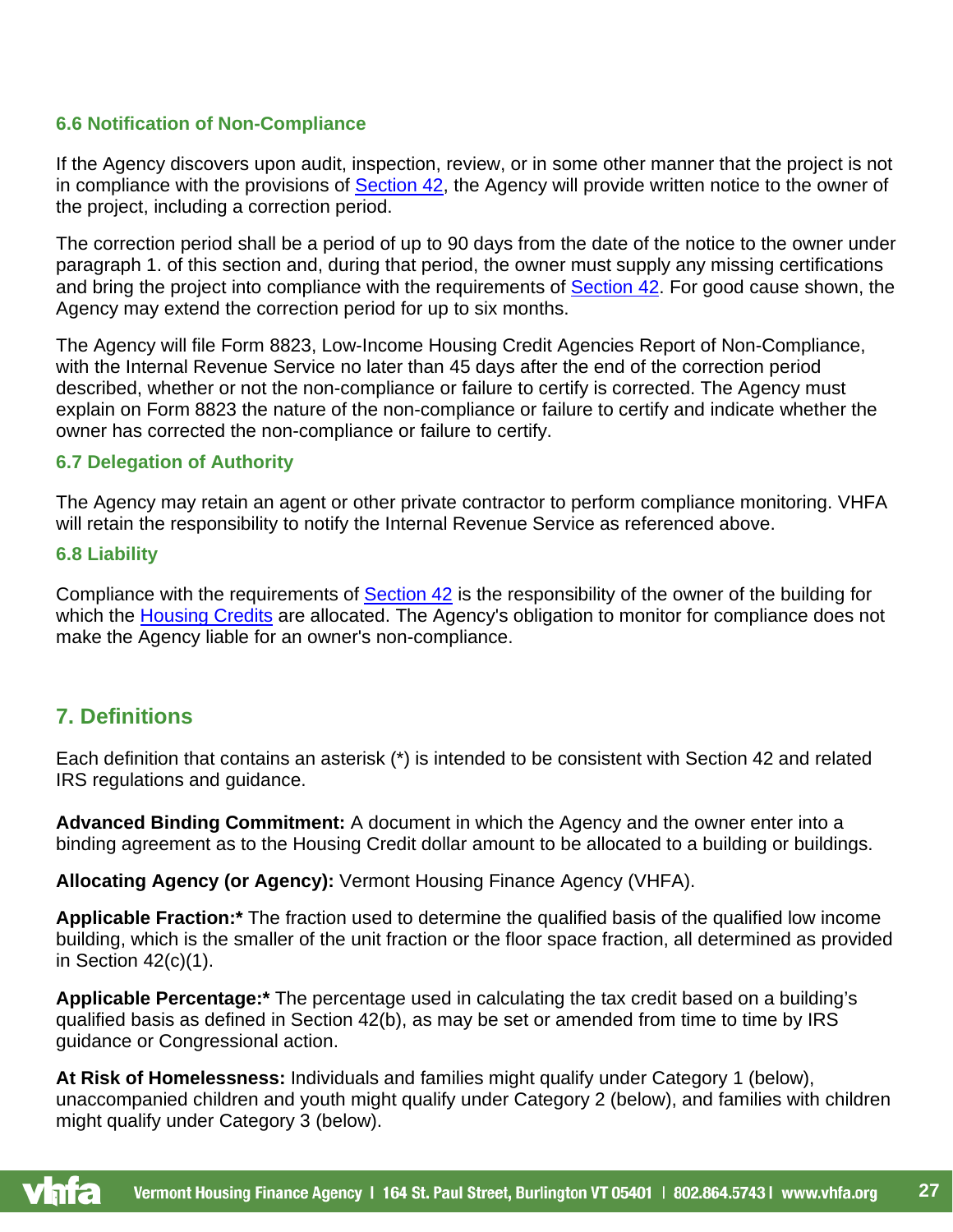*Category 1* is an individual or family who:

- (i) Has an annual income below 30% of median family income for the area; AND
- (ii) Does not have sufficient resources or support networks immediately available to prevent them from moving to an emergency shelter or another place defined in Category 1 of the "homeless" definition; AND
- (iii) Meets one of the following conditions:
	- Has moved because of economic reasons two or more times during the preceding 60 days immediately preceding the application for assistance; OR
	- Is living in the home of another because of economic hardship; OR
	- Has been notified that their right to occupy their current housing or living situation will be terminated within 21 days after the date of application for assistance; OR
	- Lives in a hotel or motel and the cost is not paid for by charitable organizations or by Federal, State, or local government programs for low-income individuals; OR
	- Lives in an SRO or efficiency apartment unit in which there reside more than two persons or lives in a larger housing unit in which there reside more than one and a half persons per room; OR
	- Is exiting a publicly funded institution or system of care; OR
	- Otherwise lives in housing that has characteristics associated with instability and an increased risk of homelessness, as identified in the State's approved Con Plan

**Category 2** are unaccompanied children and youth who do not qualify as homeless under the homeless definition but qualifies as homeless under another Federal Statute.

**Category 3** are families with children and youth where an unaccompanied youth who does not qualify as homeless under the homeless definition, but qualifies as Homeless under section 725(2) of the McKinney-Vento Homeless Assistance Act, and the parent(s) or guardian(s) or that child or youth if living with him or her.

<span id="page-27-1"></span>**Basis Boost:** An increase of up to 30% in eligible basis provided to Ceiling Credit buildings which meet the State requirements for the Basis Boost set forth herein.

<span id="page-27-2"></span>**Binding Rate Agreement:\*** A document in which the owner of a project elects, irrevocably, to fix the Applicable Percentage with respect to a building or buildings. (The percentage for non-federally subsidized buildings will not be less than 9% per year.)

<span id="page-27-0"></span>**Bond Credits:** ("Automatic Housing Credits", "out-of-cap credits", or "4% credits") Federal Housing Credits that are available to an eligible project when half or more of a project's total cost is financed with tax-exempt financing. Bond Credits differ from Ceiling Credits.

**Builder's Overhead, Profit, and General Requirements:** Limits that apply when there is an identity of interest between the developer and builder (Appendix 3).

<span id="page-27-3"></span>**Capital Needs Assessment (CNA):** An independently, professionally prepared report that evaluates the systems of a building and identifies the remaining useful life of those systems, as well as estimating the cost of replacing them (Appendix 3).

<span id="page-27-4"></span>**Carryover Allocation:\*** An allocation of current year tax credit authority by the Allocating Agency, pursuant to Section 42(h)(1)(E) of the Code and Treasury Regulations Section 1.42-6.

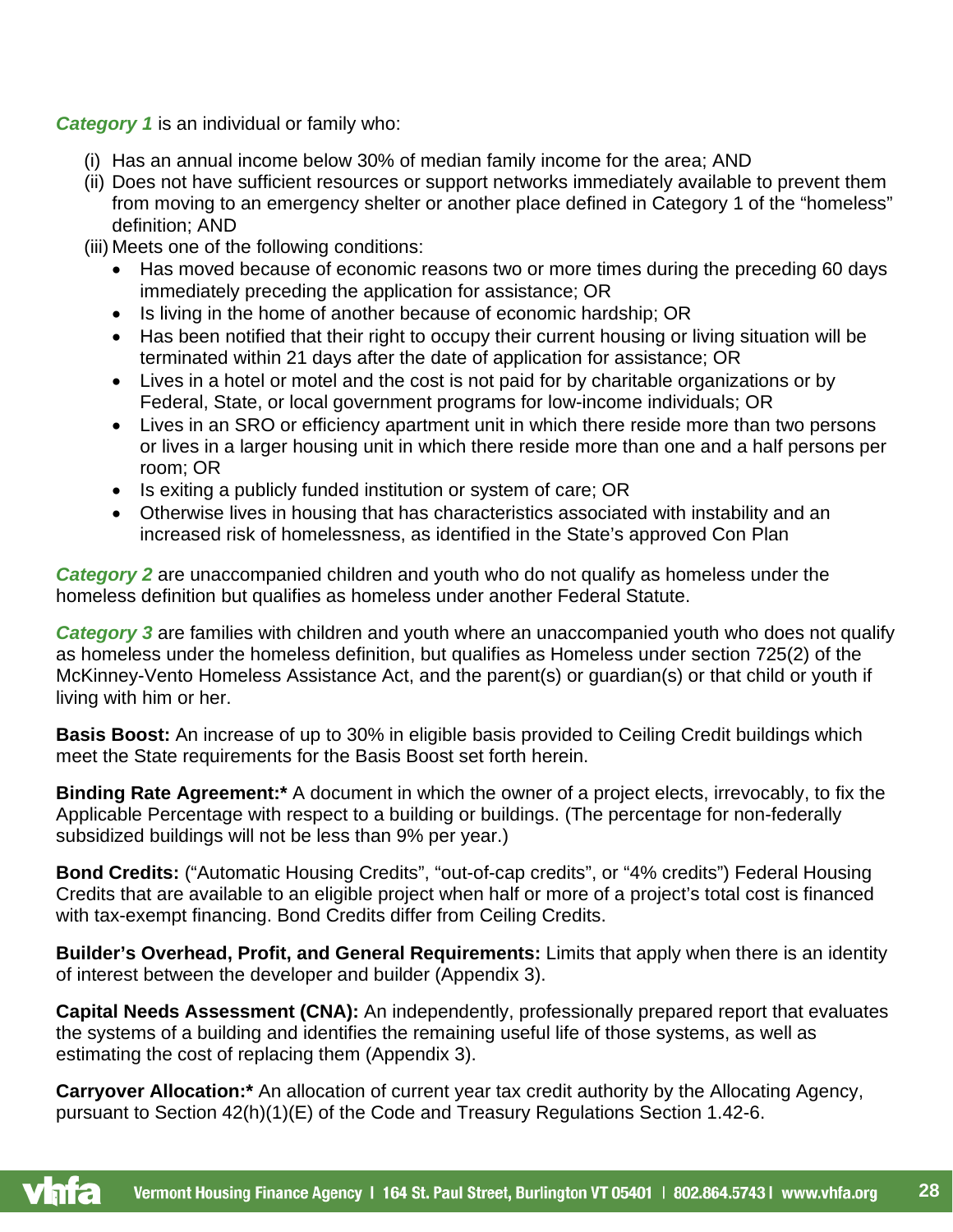<span id="page-28-0"></span>**Ceiling Credits:** Federal Housing Credits that are allocated to each state based on its population. Federal legislation passed at the end of 2000 granted the State of Vermont a "small state set-aside" of \$2,000,000, which is adjusted annually by an inflation index. Ceiling Credits are considered on a competitive basis annually.

<span id="page-28-4"></span>**Code:** The Internal Revenue Code of 1986 as amended.

<span id="page-28-8"></span>**Common Tenant Application:** The application adopted for use by the housing funding agencies of Vermont, as may be modified or amended from time to time (Appendix 3).

<span id="page-28-1"></span>**Community Revitalization Plan:** In Vermont, the State's program for designating downtowns, village centers, and neighborhood development areas is the program that is used to identify areas for community revitalization.

<span id="page-28-5"></span>**Compliance Period:\*** The period of 15 taxable years beginning with the first taxable year of the credit period, as defined in Section 42(i)(1).

**Consolidated Plan:** The current State of Vermont HUD Consolidated Plan for Housing and Community Development programs, which can be found at [http://accd.vermont.gov/housing/plans](http://accd.vermont.gov/housing/plans-data-rules/hud)[data-rules/hud](http://accd.vermont.gov/housing/plans-data-rules/hud)

<span id="page-28-6"></span>**Consultant Fee:** Defined as any fee(s) paid by the developer to a third party for services that a developer generally would be expected to perform, such as preparing applications for financing, obtaining local permits and approvals, and overseeing project functions. Consultant Fees do not include the fees paid to independent third-party professionals for specific development-related services, such as architectural, engineering, appraisal, construction supervision, and environmental testing or assessment. Consultant Fees are included in the Developer's Fee. VHFA shall make the final determination of which fees in a specific project shall be considered Consultant Fees.

<span id="page-28-3"></span>**Cost Certification:** A certified accountant-prepared statement (following the format outlined in the VHFA Housing Credit Application package) that documents the capital costs incurred by the Sponsor. There are two versions of the Cost Certification, the "10%" cost certification and the "final" Cost Certification. These must be submitted for VHFA review.

<span id="page-28-2"></span>**Delayed Project Set-Aside:** A set-aside of Ceiling Credits for projects that have been awarded Ceiling Credits but had to return those credits due to factors beyond the control of development team. Such factors would cause lengthy delays and not allow the project to move forward on the timelines as described in the application materials and/or the credit award documentation. Those factors include but are not limited to permit appeals, lawsuits, and unforeseen physical impediments to construction commencement. This set-aside is not intended to cover long timelines needed to assemble financing. The purpose of this set-aside is to show programmatic support for projects that were evaluated by the VHFA Staff and Board and received an award of Housing Credits but then faced prolonged timelines and delays due to some form of opposition to the project (including from neighbors, local community members, and municipalities) and had to return those Housing Credits due to those delays. Staff will use discretion in determining which projects are eligible to receive credits from this set-aside. Any unused credits from this set-aside as of time of the annual allocation meeting will released from it and will be available to all applicants.

<span id="page-28-7"></span>**Dense Infill Sites:** Sites not in or within designated downtowns, village centers, neighborhood development areas, growth centers, or new town centers that are intended to provide convenient

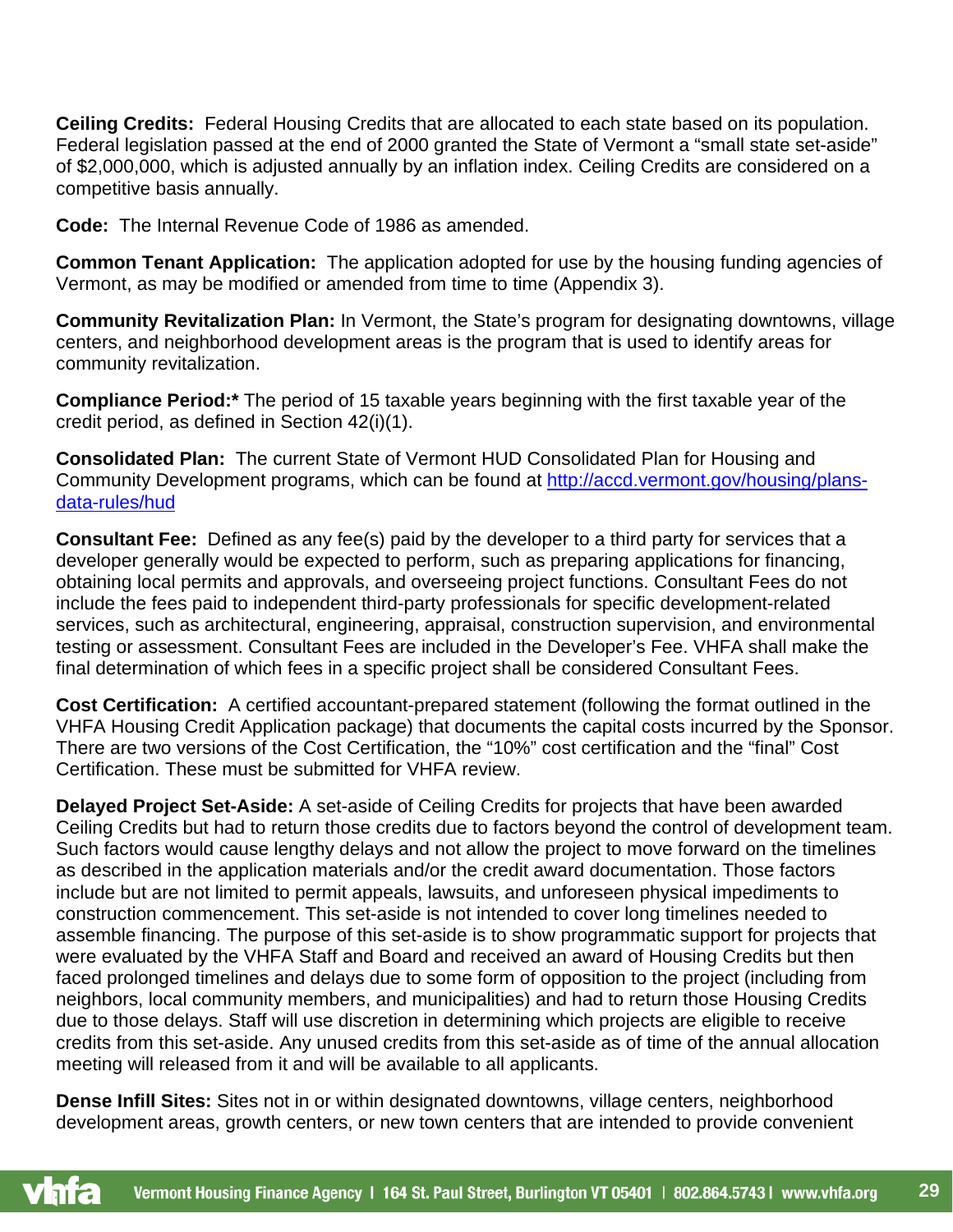neighborhood and city-wide oriented goods, services, and employment opportunities within walking or biking distance of many of the city's or town's residential areas.

<span id="page-29-3"></span>**Developer's Fee:** Capital budget fee taken by the developer as compensation for their time and risk associated with the development.

<span id="page-29-1"></span>**Difficult Development Area (DDA):\*** Any area designated by the Secretary of Housing & Urban Development as having high construction, land and utility costs relative to Area Median Gross Income in accordance with Section 42(d)(5)(C)(iii)(I).

<span id="page-29-2"></span>**Downtown:** Defined in the Consolidated Plan and as provided for in 24 VSA Chapter 76A, "Downtown" means the traditional central business district of the community that has served as the center for socioeconomic interaction in the community characterized by a cohesive core of commercial and mixed use buildings, often interspersed with civic, religious, and residential buildings and public spaces, arranged along a main street and intersecting side streets and served by public infrastructure.

<span id="page-29-7"></span>**Employer Assisted Housing Program:** A program through which employers assist workers in the purchase of a home through down payment assistance grants, closing cost grants, or other similarly meaningful financial participation to encourage homeownership of employees.

<span id="page-29-6"></span>**Eventual Tenant Ownership:** A project that is intended for "eventual tenant ownership" is one that can demonstrate that the tenants that will be occupying the project at the end of the tax credit initial compliance period would have the choice of purchasing their residence, either as a condominium, a housing cooperative, or a single-family home.

<span id="page-29-4"></span>**Extended Use Agreement:\*** The agreement (sometimes called a Land Use Restriction Agreement or Housing Subsidy Covenant) between the Agency and an owner restricting a property to affordable housing use during the Compliance Period and Extended Use Period. See Internal Revenue Code Section 42(h)6.

**Extended-Use Period:\*** The period described in Section 42(h)(6)(D).

<span id="page-29-8"></span>**Fair Housing:** The US Fair Housing Act (45 USC 3601-3619), the State of Vermont Fair Housing Act, and any rules and regulations relating thereto from HUD or from the State of Vermont (9 VSA Chapter 139).

<span id="page-29-5"></span>**Federally Subsidized and At-Risk:\*** Defined as any development currently occupied by low-income households that faces, within the next five years: 1) a loss of deep rental assistance or other operating subsidy; and 2) faces prepayment of its mortgage or other involuntary action by its owner that would terminate federal low income use restrictions. In addition, any project(s) that is slated to receive federal funding specifically for the preservation of the units as affordable housing. Examples include but are not limited to RD 515, Section 8, Section 23, Section 236, and Section 221(d)3.

<span id="page-29-0"></span>**General Public Use:** To be available for "general public use" a building must be open and available to the general public for occupancy. Buildings that restrict occupancy to tenants with special needs, or tenants who share a common occupation or interest, or members of a specified group (so long as those restrictions are otherwise permitted by law and by Federal, State or local programs or requirements) do not violate the general public use requirement because of these restrictions.

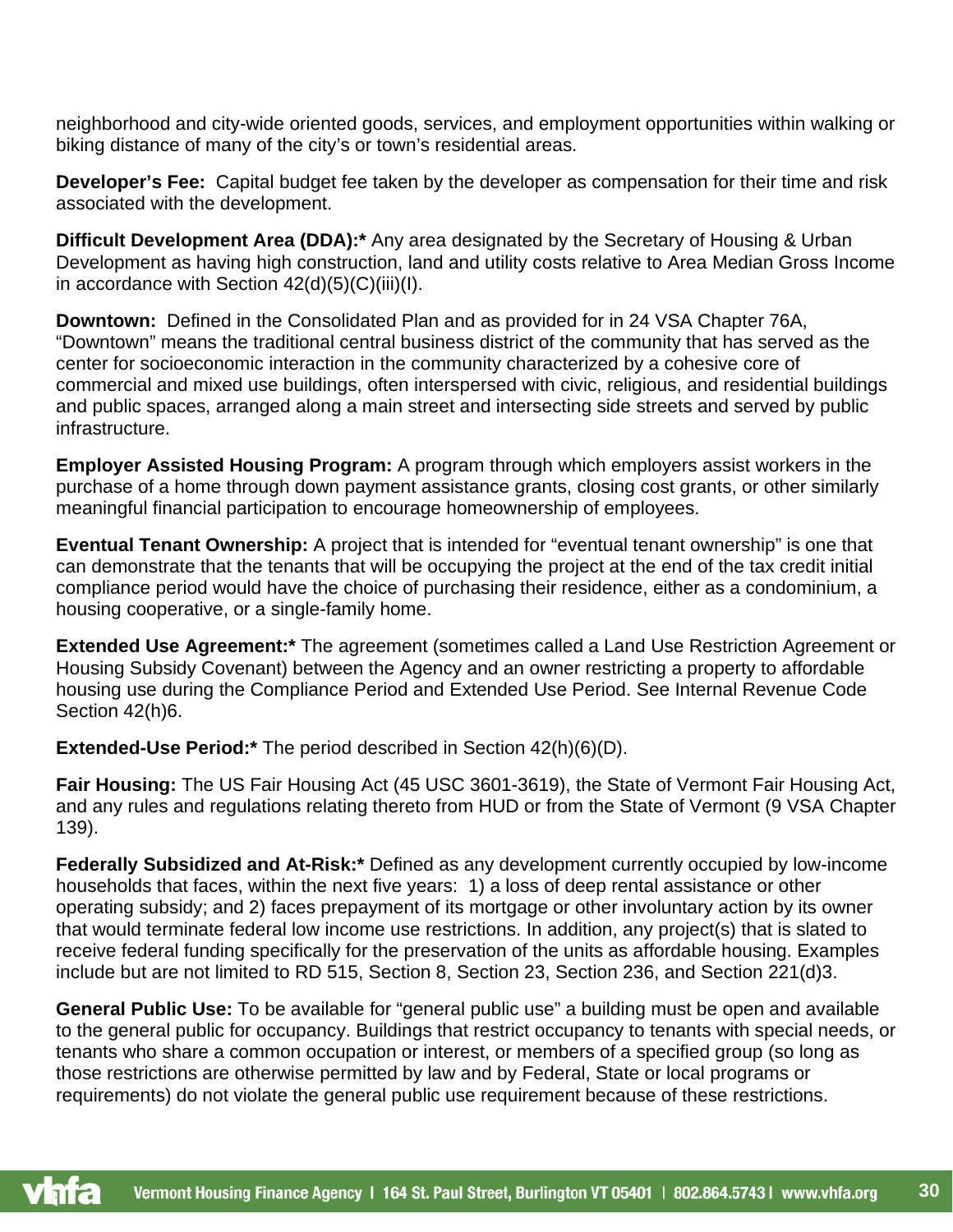<span id="page-30-2"></span>**Growth Center:** As defined by 24 V.S.A. Chapter 76A. An area of land that is within or adjoining a downtown, village center, or new town center designated under 24 V.S.A 2793c that has clearly defined boundaries that can accommodate a majority of commercial, residential, and industrial growth anticipated by the municipality or municipalities over a 20-year period.

<span id="page-30-3"></span>**Highly Ready-To-Proceed:** Any project that has received all necessary local, state, and federal permits necessary to begin construction with the exception of the final building permit, and is past any appeal periods on such permits as of 20 business days before the VHFA Board of Commissioners meeting where Allocated Housing Credit projects will be considered as certified by the Sponsors in a form acceptable to VHFA.

<span id="page-30-1"></span>**Historic Settlement Pattern of Compact Village and Urban Centers:** Characteristics of compact urban, town, and village centers include: higher density than surrounding areas; mixed uses; developments with pedestrian, bike, transit, and auto access; public facilities, services, and spaces; diversity in the types and scale of housing, businesses, and industries; center for community activity; open space, including productive farm and forestland, surrounding the town center; and exemplifying a unique cultural heritage.

<span id="page-30-0"></span>**Homeless:** Defined here as household meeting criteria in one of the following categories:

*Category 1* is an individual or family who lacks a fixed, regular, and adequate nighttime residence, meaning:

- (i) Has a primary nighttime residence that is a public or private place not designed for or ordinarily used as a regular sleeping accommodation for human beings, including a car, park, abandoned building, bus or train station, airport, or camping ground;
- (ii) Is living in supervised publicly or privately operated shelter designated to provide temporary living arrangements (including congregate shelters, transitional housing, and hotels and motels paid for by charitable organizations or by federal, state, or local government programs for lowincome individuals); OR
- (iii) Is exiting an institution where (s)he resided for 90 days or less and who resided in an emergency shelter or place not meant for human habitation immediately before entering that institution.

*Category 2* is an individual or family who will imminently lose their primary nighttime residence, provided that:

- (i) Residence will be lost within 14 days of the date of application for homeless assistance;
- (ii) No subsequent residence has been identified; AND
- (iii) The individual or family lacks the resources or support networks, e.g., family, friends, faithbased or other social networks, needed to obtain other permanent housing.

*Category 3* are unaccompanied youth under 25 years of age, or families with children and youth, who do not otherwise qualify as homeless under this definition, but who:

(i) Are defined as homeless under the Runaway and Homeless Youth Act (42 U.S.C. 5732a, section 387), the Head Start Act (42 U.S.C. 9832, section 637), the Violence Against Women Act of 1994 (42 U.S.C. 14043e-2, section 41403), the Public Health Service Act (42 U.S.C. 254b(h), section 330(h)), the Food and Nutrition Act of 2008 (7 U.S.C. 2012, section 3), the

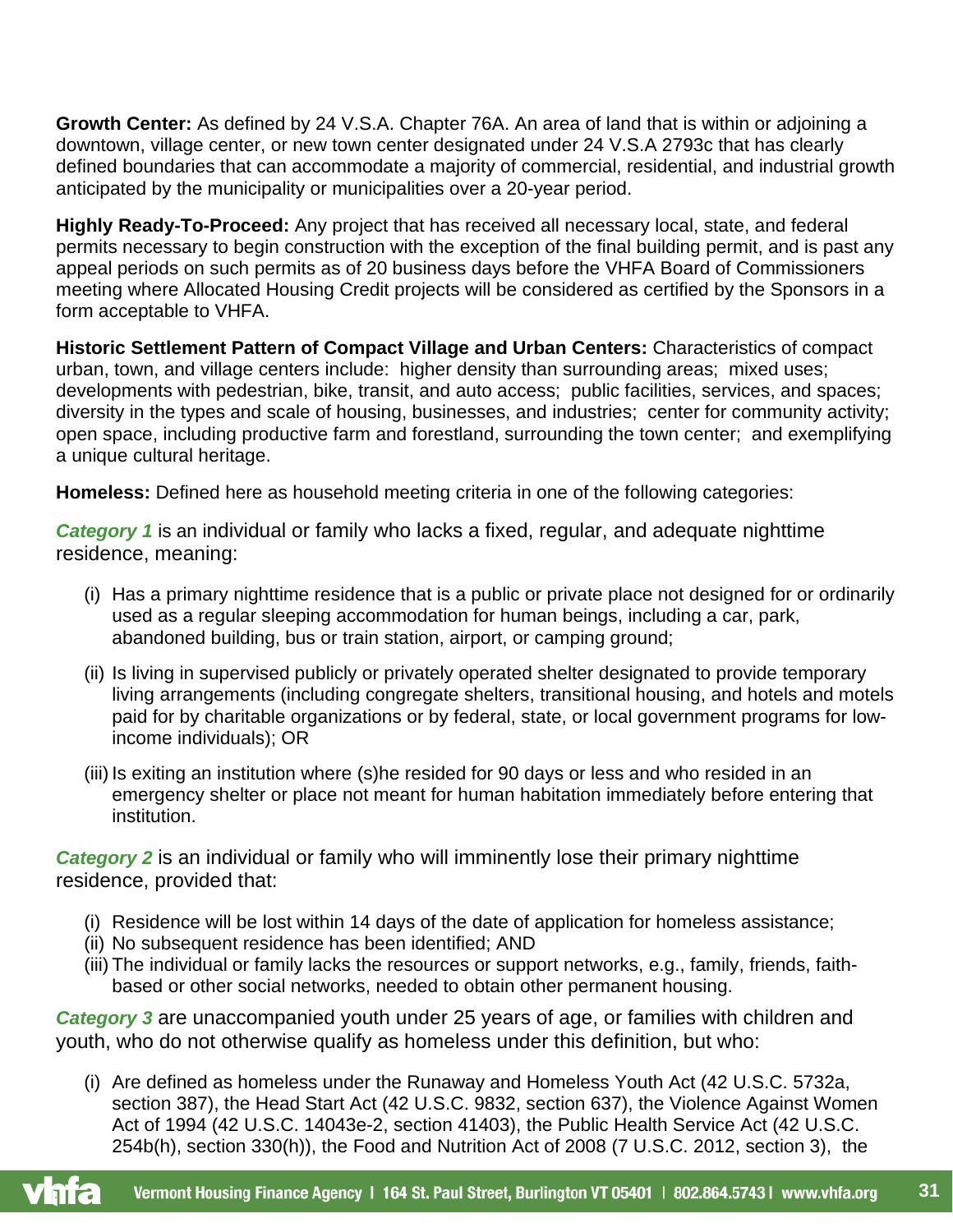Child Nutrition Act of 1966 (42 U.S.C. 1786(b), section 17(b)) or McKinney-Vento Homeless Assistance Act (42 U.S.C. 11434a, section 725);

- (ii) Have not had a lease, ownership interest, or occupancy agreement in permanent housing at any time during the 60 days immediately preceding the date of application for homeless assistance;
- (iii) Have experienced persistent instability as measured by two moves or more during the preceding 60-days; AND
- (iv)Can be expected to continue in such status for an extended period of time because of chronic disabilities, chronic physical health or mental health conditions, substance addiction, histories of domestic violence or childhood abuse (including neglect), the presence of a child or youth with a disability, or two or more barriers to employment, which include the lack of a high school degree or GED, illiteracy, low English proficiency, a history of incarceration or detention for criminal activity, and a history of unstable employment.

*Category 4* is an individual or family who:

- (i) Is fleeing, or is attempting to flee, domestic violence, dating violence, sexual assault, stalking, or other dangerous or life-threatening conditions that relate to violence against the individual or a family member, including a child, that has either taken place within the individual's or family's primary nighttime residence or has made the individual or family afraid to return to their primary nighttime residence;
- (ii) Has no other residence; AND
- (iii) Lacks the resources or support networks, e.g., family, friends, faith-based or other social networks, to obtain other permanent housing.

**Homeownership Tax Credit:** Tax credits provided for owner-occupied developments which meet the eligibility criteria of the Vermont Housing Finance Agency homeownership loan program. The Sponsor or applicant must ensure the resources created by the credits support perpetual affordability to moderate- and low-income Vermonters and that the tax credit will benefit future homeowners.

<span id="page-31-0"></span>**Housing Credits:\*** Low income housing tax credits as described in Section 42 and 32 VSA 5930u.

<span id="page-31-2"></span>**Housing Tax Credit Program Year 15 Policy [\(Appendix 3\)](#page-41-0):** This policy contains information about modified compliance monitoring requirements after year 15 and outlines options available to owners of Housing Credit properties when their tax credit partnerships reach year 15. Options include:

- maintaining a development as affordable housing;
- selling or transferring ownership to an entity exercising a right of first refusal; or
- selling a development through the Qualified Contract Process.

<span id="page-31-1"></span>**Housing with Services for the Homeless:** Housing with Services for the Homeless (Housing with Services) is permanent housing with services for persons who are Homeless or At Risk of Homelessness. It plays an important role in the continuum of care and provides support to help individuals or families become successful in independent permanent housing which may not include services to residents otherwise. Candidates are often referred by, but not limited to, the following: homeless shelters, corrections departments, mental health agencies, community action agencies and other social service providers. Residency is not time limited.

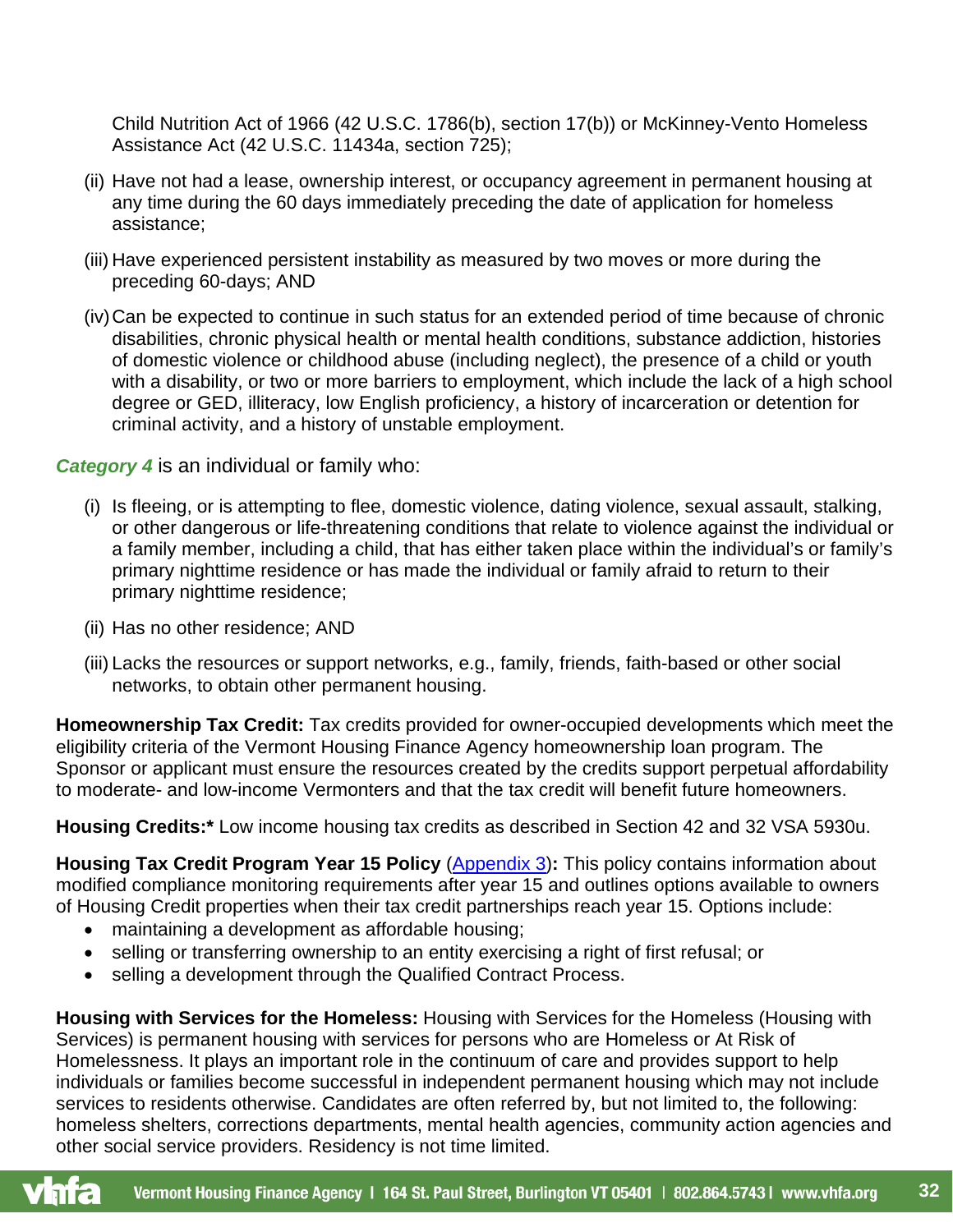Housing with Services include, but are not limited to, life skills, budgeting, credit counseling, and housekeeping and parenting. The purpose of the services is to stabilize situations and allow the individual or family to develop the resources or skills needed to access independent permanent housing.

Services may be provided by the organization managing the housing or coordinated by them with other public or private agencies who are local partners. Housing with Services can be provided in one structure or several structures, at one site or in multiple structures at scattered sites. For additional guidelines and proposed best practices on Housing with Services units, please see the [Supportive](https://www.vhfa.org/rentalhousing/supportive-services-homelessness-information) [Services & Homeless Information](https://www.vhfa.org/rentalhousing/supportive-services-homelessness-information) page of the [VHFA website.](https://www.vhfa.org/)

**Human Service Agency:** A local non-profit organization whose mission is to serve people with special needs including people who are homeless, disabled, youth at risk, victims of domestic violence, veterans, and other vulnerable populations. This organization can typically provide Housing with Services and/or emergency or temporary housing to the community.

<span id="page-32-2"></span>**Hybrid Development:** A single development constructed simultaneously by two partnerships using both Ceiling Credit and Bond Credit as either a single or separate building(s).

**IRS Form 8609:\*** The Low Income Housing Credit Allocation Certification, IRS Form 8609, is prepared by the Agency once the project is completed and its costs have been reviewed and certified by a certified public accountant. The first part of the form is completed by the Agency, the second part by the owner. The form is then attached to the owner's federal income tax return every year for the Compliance Period.

<span id="page-32-0"></span>**Letter of Intent:** A letter issued by the Agency that sets aside Housing Credits for a development, subject to conditions. The amount of the credits may be subject to change depending on the project's budget, but the amount stated in the Letter will equal the project's qualified basis times the applicable percentage in effect at the time of the letter (plus some allowance for future fluctuations in the basis or the percentage).

**Market Area:** Unless otherwise defined in the Agency's market study standards, market area refers to the city or town in which the proposed development is located, and adjacent cities or towns.

<span id="page-32-1"></span>**Market Study:** Defined as a comprehensive study of housing needs of low-income individuals in the market area to be served by the project. The market study needs to follow any standards that have been adopted by the Agency (Appendix 3).

**Minimum Set-Aside Election:\*** Means the federally imposed minimum proportion of total project units set aside as low-income units at one or more area median gross income level(s). The minimum set-asides include the "20-50" test, the "40-60" test and "Average Income" test. This election is made by the Sponsor and meets the minimum requirements of Section 42.

<span id="page-32-3"></span>**Neighborhood Development Area:** As defined by 24 VSA Chapter 76A. "Neighborhood planning area" means an automatically delineated area including and encircling a downtown, village center, or new town center designated under this chapter or within a growth center designated under this chapter. A neighborhood planning area is used for the purpose of identifying locations suitable for new and infill housing that will support a development pattern that is compact, oriented to pedestrians, and consistent with smart growth principles. To ensure a compact settlement pattern, the outer boundary of a neighborhood planning area shall be located entirely within the boundaries of the applicant municipality and shall be determined:

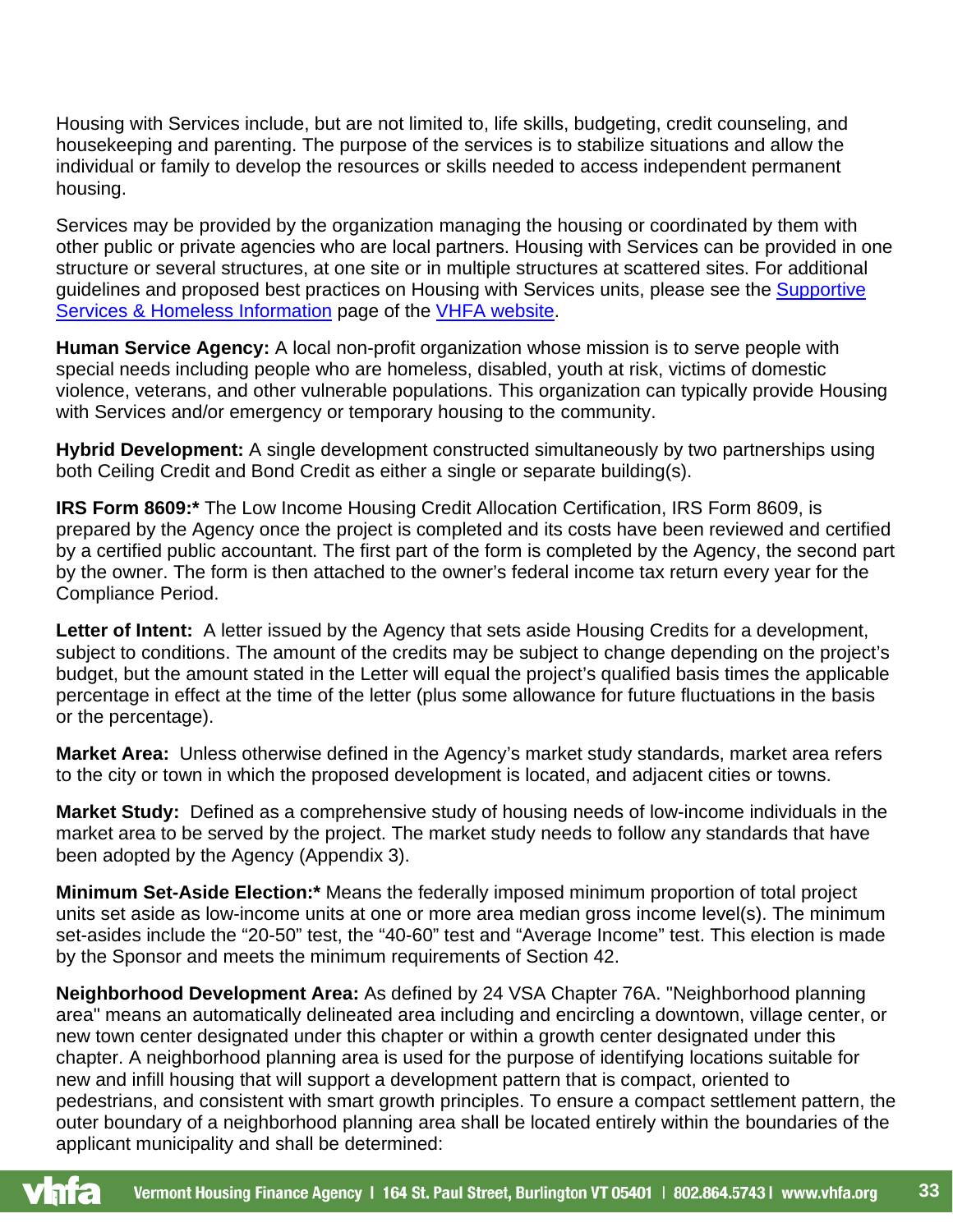(A) for a municipality with a designated downtown, by measuring out one-half mile from each point around the entire perimeter of the designated downtown boundary;

(B) for a municipality with one or more designated village centers, by measuring out onequarter mile from each point around the entire perimeter of the designated village center boundary;

(C) for a municipality with a designated new town center, by measuring out one-quarter mile from each point around the entire perimeter of the designated new town center boundary; and

(D) for a municipality with a designated growth center, as the same boundary as the designated growth center boundary.

"Neighborhood development area" means a location within a neighborhood planning area that is suitable for new and infill housing and that has been approved by the State Board for designation under this section and associated benefits.

<span id="page-33-5"></span>**Net Zero:** A Zero Energy Building is an energy-efficient building where, on a source energy basis, the actual annual delivered energy is less than or equal to the on-site renewable exported energy.

<span id="page-33-2"></span>**New Town Center:** As defined by 24 VSA Chapter 76A, the area planned for or developing as a community's central business district, composed of compact, pedestrian-friendly, multistory, and mixed use development that is characteristic of a traditional downtown, supported by planned or existing urban infrastructure, including curbed streets with sidewalks and on-street parking, stormwater treatment, sanitary sewers, and public water supply.

**Nonprofit Material Participation:\*** Means involvement in the development and operation of a project by a Nonprofit Sponsor (defined below) which is regular, continuous, and substantial as defined in Section 42 and 469(h) of the Code.

<span id="page-33-1"></span>**Nonprofit Sponsor:\*** An organization that is described in Section 501(c)(3) or (4) of the Code, that is exempt from federal income taxation under Section 501(a) of the Code, that is not affiliated with or controlled by a for profit organization, and includes as one of its exempt purposes the fostering of low income housing within the meaning of Section 42(h)(5)(C).

<span id="page-33-4"></span>**Passive House:** Passive House is a rigorous, voluntary standard for energy efficiency in a building, reducing its ecological footprint. It results in ultra-low energy buildings that require little energy for space heating or cooling. Passive House standards are enumerated by two certifying bodies: Passive House Institute US (PHIUS) or Passive House International (PHI).

<span id="page-33-3"></span><span id="page-33-0"></span>**Property Remediation:** The property remediation criterion may be met by a project in which there is at least one site which meets one of the preceding qualifying definitions (whether a project has only one site, or if there is at least one site within a scattered site project meeting the definition.)

• *Building Remediation:* Projects that propose the removal of substandard structures. Substandard structures are defined as those which pose a risk to public health and safety, specifically due to neglect, condemnation, or damage from fire or other natural disaster.

This definition includes demolition of unused non-housing structures which are in a condition of disrepair which has an adverse effect on the surrounding community, in order to develop a site into affordable housing.

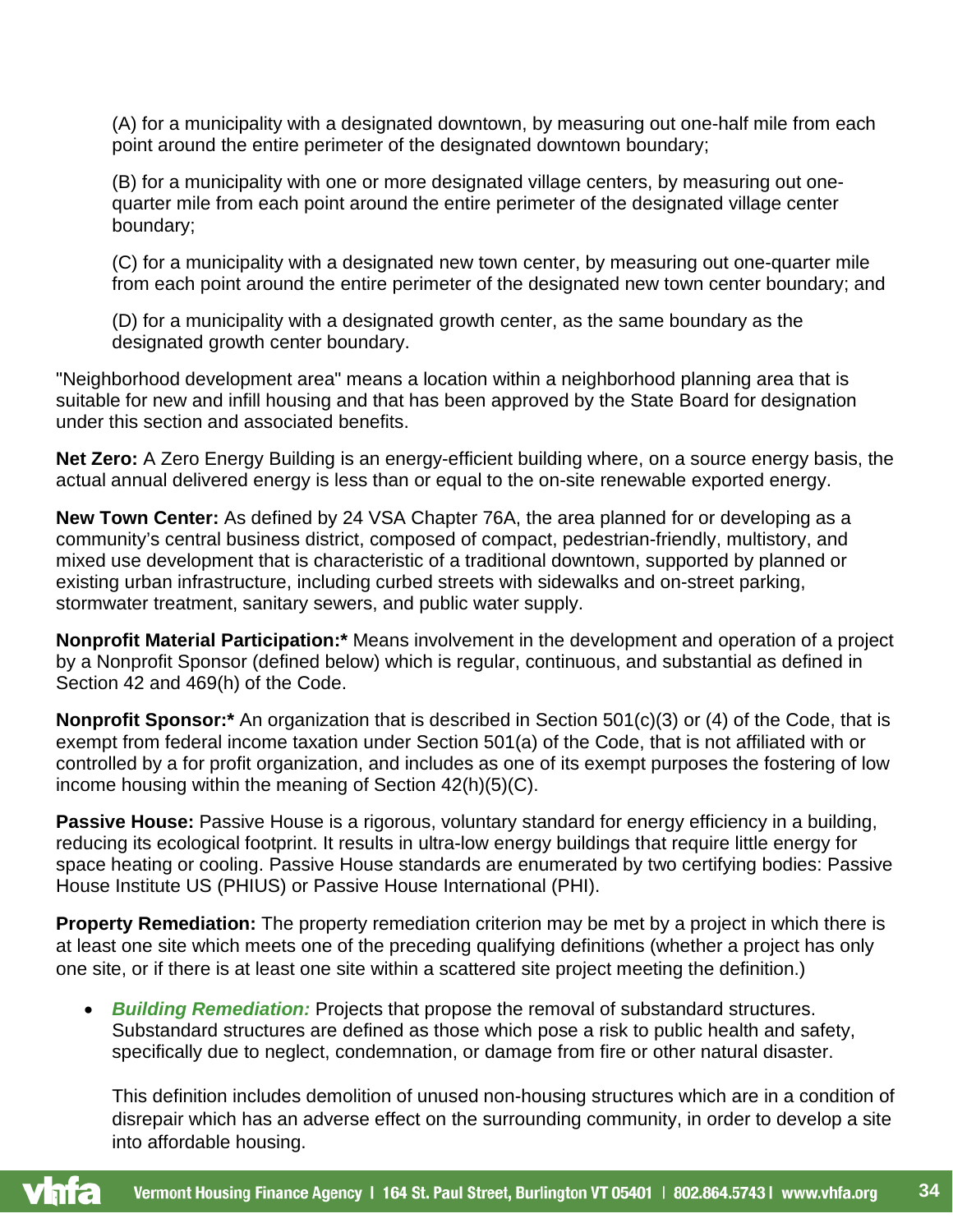Shall include the construction of new affordable units as replacement housing for units damaged or destroyed in a declared natural disaster area in the same municipality affected by that disaster.

- *Site Remediation:* Projects that propose site remediation for land parcels which pose a risk to public health and safety, specifically those projects which involve the clean-up of a brownfield site to be developed into affordable housing.
- *Vacant lot/ infill site:* Projects that propose the development of a vacant lot into affordable housing given that they also meet the following conditions:
	- Located in a designated Downtown, Village Center, or a Neighborhood Development Area attached to a Downtown or Village Center; AND
	- Private enterprise and investment are not reasonable expected, without assistance, to produce the construction of decent, safe, and sanitary housing which would meet the needs of low- and moderate-income persons on a proposed site

**Qualified Census Tract (QCT):\*** Defined in Section 42 (d)(5)(C), means a census tract designated by the Secretary of Housing & Urban Development in which 50 percent or more of households have an income less than 60 percent of the area median gross income or in which there exists a poverty rate of 25 percent or greater.

<span id="page-34-0"></span>**Reservation Certificate:\*** A document in which the Agency and the owner enter into a binding agreement as to the Housing Credit dollar amount to be allocated to a building or buildings.

<span id="page-34-3"></span>**Resident Manager's Unit:\*** Means a unit set aside by an owner of a development as a residential rental unit for a manager. In accordance with IRS Revenue Ruling 92-61, a manager's unit can be included in the eligible basis of the building but will be excluded from both the numerator and the denominator of the applicable fraction. A manager's unit is not classified as a residential rental unit, but rather as a facility reasonably required by a project that is functionally related and subordinate to residential rental units.

<span id="page-34-2"></span>**Residential Rental Unit:\*** A rental unit in a development used as an accommodation on a nontransient basis, that contains complete physical facilities and fixtures for living, sleeping, eating, cooking, and sanitation. Qualified units are rented or available for rent on a continuous basis, with a term of at least 6 months, are available to members of the general public, and are suitable for occupancy.

<span id="page-34-1"></span>**Resident Service Coordinator**: A Resident Service Coordinator serves as on-site staff for all project residents, providing access to necessary services in the community, case management, and on-site program and resource development that supports the wellness of the entire resident population. Resident service coordination includes advocacy on behalf of residents, resource support for residents on available community-based services, facilitation of wellness and other educational programs for residents, motivation to empower residents to be as independent as possible, monitoring to follow up with services provided to residents, championing and encouraging residents to adhere to a healthy lifestyle, education and trainings to residents and other property staff, advising residents with building support networks and consultation with tenant organizations and resident management, referrals to connect residents to service providers who can meet their needs, and community partnerships to assist residents with accessing community-based service.

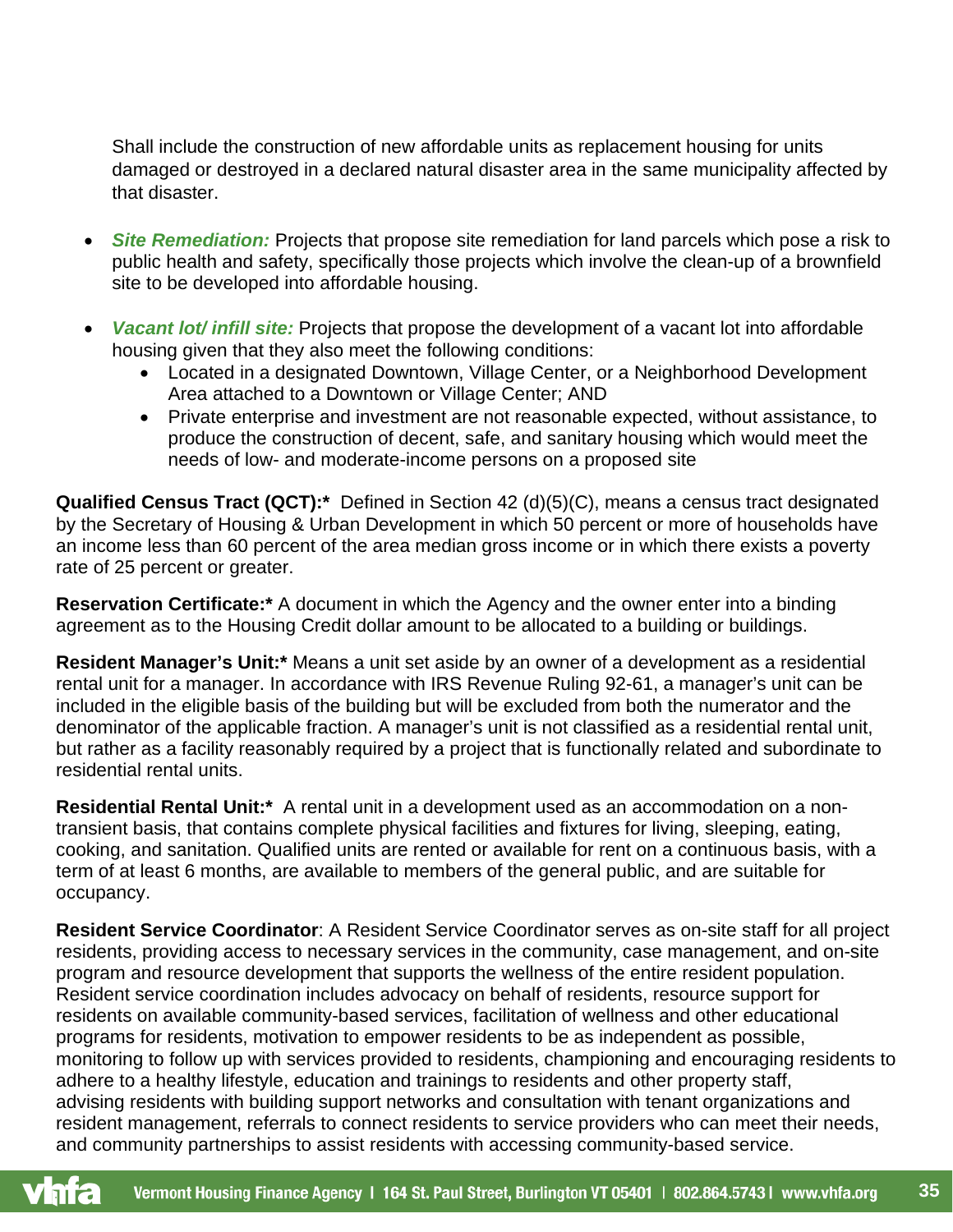Resident Service Coordination does not include direct service provision, recreation or activity development, duplication of existing community services, distribution of medical aids, medications, or medical advice, handling of residents' funds, property management or leasing activities, resident transportation, organizing resident associations or councils, or serving as Powers of Attorney for residents or individuals who sign checks for residents.

**Right of First Refusal:** A separate legal document that entitles an entity to purchase the property from the owner (which will generally be a limited partnership or limited liability company) for a specified price and under specified conditions. The Right of First Refusal price must be the highest of: 1) the same terms and considerations contained in an offer of a third party; 2) the minimum purchase price as described in Section 42(i)(7)(B); or 3) the target return provided in the Borrower's Limited Partnership Agreement or other document provided to the Agency in a satisfactory form. The Right of First Refusal must allow the holder of the right to make the offer on the property that triggers the Right of First Refusal.

# <span id="page-35-0"></span>**Section 42: Section 42 of the [Code.](https://www.law.cornell.edu/uscode/text/26/42)**

<span id="page-35-1"></span>**Service-Enriched Housing:** A combination of housing and services intended to help residents to live healthier, stable, satisfying, and productive lives. Services provide the support and care residents need to maintain or improve their health and to live safely in the housing site. The best examples of Service-Enriched Housing, such as the Vermont Blueprint for Health Support and Services at Home (SASH) program, address a range of health, social, and economic needs of residents. Service-Enriched Housing sites should meet the following criteria:

- Close to other community resources residents will need to access food and other shopping, pharmacy, transportation, physician/medical services.
- Include common areas and residential units that support people with disabilities and aging in place, including physical accessibility and Universal Design features.
- Implement specific methods of serving residents with low incomes, disabilities, chronic health conditions, and/or frailty associated with aging.
- Implement stable and predictable methods of providing services that address a range of needs in an individualized and flexible manner to support individual resident needs, either through site employees or agreements with other entities. Common support services include meals, cooking assistance, cleaning, shopping assistance, personal care, social and recreational activities, and transportation.
- Implement practices that build positive relationships with residents and other community agencies and empower residents to direct their own lives through supportive decision-making.
- Implement methods of improving access to health care and the health status of residents.
- Implement methods of measuring outcomes or performance, and for improving performance.

Two levels of Service-Enriched Housing will be considered when rating age-specific housing developments:

SASH participation or equivalent comprehensive service package that provides for a care or enhanced service coordinator and wellness nurse who will work in partnership with community providers. Participation in these services is voluntary and free of charge. Staffing level shall be adequate to serve all residents living in the building. Standards for this level of Service-Enriched Housing will be similar to those laid out in the Vermont Blueprint for Health Support and Services at Home (SASH) program or the HUD Supportive Services Demonstration for Elderly Households (FR-

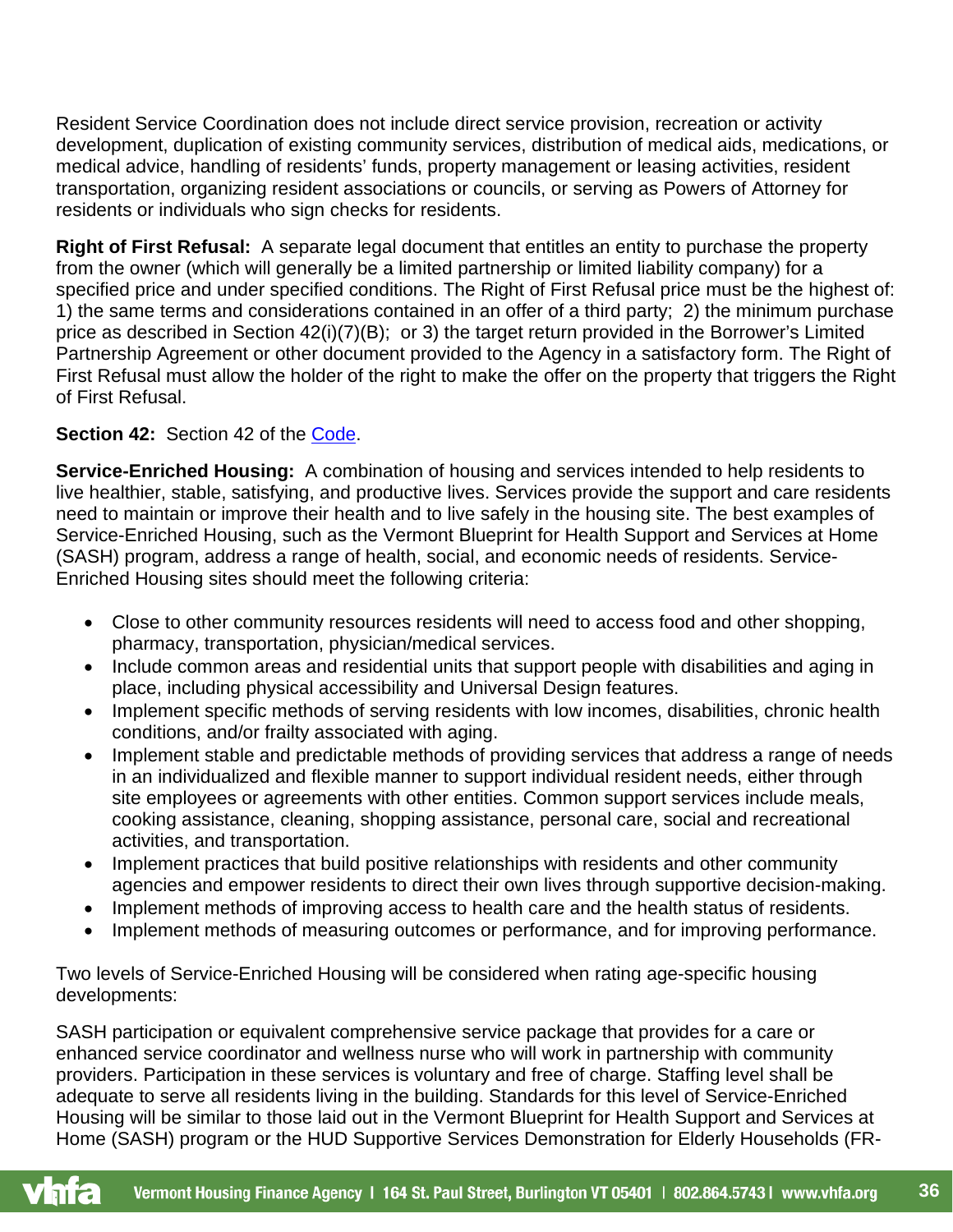5900-N-22). It is expected that this model will provide preventative health care and services coordination, including self-management education and coaching, particularly relating to chronic health conditions, medication management assistance, crisis intervention, and transition support after a hospital, nursing home or short-term rehab facility stay. Comprehensive initial and periodic resident assessments would be expected.

The other level of Service-Enriched Housing would offer similar services, but at a lower staffing level, to a majority of the residents in the building. Professional support for residents aging in place or those with disabilities, information and referral, and wellness and social programing would be provided.

Staffing at Service-Enriched Housing would be in addition to management staff normally needed to be on site to serve regular resident needs or meet property management functions. Applicants will be asked to provide detailed descriptions of their proposed service provision and answer how they will meet each element of this definition, as well as provide an Annual Supportive Services Plan and Budget.

**Serving Households on Public Housing Waiting List:** Waiting list must be operated by a Public Housing Authority (PHA) to queue households for a property owned by the PHA or related entity.

<span id="page-36-1"></span>**Tax Credit Rent:\*** A rent which, including tenant-paid utilities, cannot exceed 30% of qualifying income (depending on the Minimum Set-Aside Election). To calculate rent, a certain number of occupants are assumed to occupy a unit depending on the unit's number of bedrooms (not number of occupants) (e.g. 1 person in a studio and 1.5 persons per bedroom for units of one bedroom and larger).

<span id="page-36-2"></span>**Transitional Housing for Homeless:** Transitional housing for individuals or households experiencing homelessness is a project (or portion thereof) with units that are not used on a transient basis. These units must contain sleeping accommodations, kitchen and bathroom facilities, and be located in one or more buildings. The buildings must be used exclusively to facilitate the transition of homeless individuals (within the meaning of section 103 of the [McKinney-Vento Homeless Assistance](https://www.law.cornell.edu/topn/mckinney_act)  [Act](https://www.law.cornell.edu/topn/mckinney_act) [\(42 U.S.C. 11302\)](https://www.law.cornell.edu/uscode/text/42/11302) to independent living within 24 months, and in which a governmental entity or [qualified nonprofit organization](https://www.law.cornell.edu/definitions/uscode.php?width=840&height=800&iframe=true&def_id=26-USC-160945574-1531717467&term_occur=999&term_src=title:26:subtitle:A:chapter:1:subchapter:A:part:IV:subpart:D:section:42) provides such individuals with temporary housing and [supportive](https://www.law.cornell.edu/definitions/uscode.php?width=840&height=800&iframe=true&def_id=26-USC-1779268670-1531716503&term_occur=999&term_src=title:26:subtitle:A:chapter:1:subchapter:A:part:IV:subpart:D:section:42)  [services d](https://www.law.cornell.edu/definitions/uscode.php?width=840&height=800&iframe=true&def_id=26-USC-1779268670-1531716503&term_occur=999&term_src=title:26:subtitle:A:chapter:1:subchapter:A:part:IV:subpart:D:section:42)esigned to assist such individuals in locating and retaining permanent housing. The only distinction of Transitional Housing from permanent Housing with Services is that the housing occupancy is time limited; residency generally lasts from six months to two years.

Transitional Housing plays an important role in the continuum of care and provides housing with services to help individuals or households become successful in some form of permanent housing, whether it be supportive or independent. Services can also be provided by the organization managing the housing or coordinated by them with other public or private agencies who are local partners. Transitional housing is similar to permanent Housing with Services since there is not always a distinction in the type or design of a transitional housing unit.

**Universal Design:** Also called Human Centered Design or Design for All. A set of design practices intended to make space usable by many people, to the greatest extent possible, at little or no extra cost (Appendix 3).

<span id="page-36-0"></span>**VHCB/VHFA Building Design Standards:** A standard relative to building practices acceptable to VHCB and VHFA including design and energy efficiency (Appendix 3).

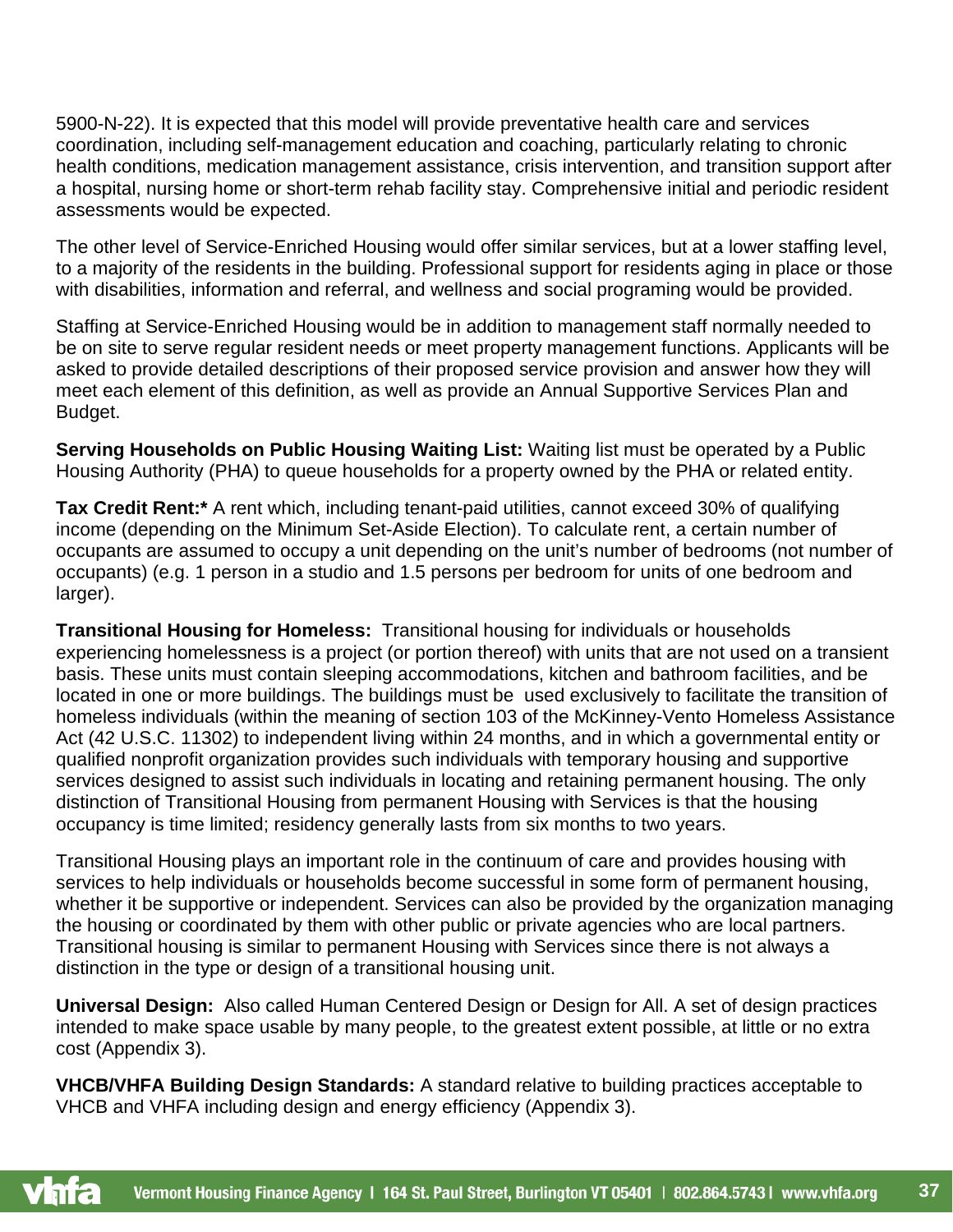**Village Center:** As defined and designated by the Agency of Commerce and Community Development, Division for Historic Preservation and as provided for in 24 VSA Chapter 76A, this means the central area of a village or town. Only projects in those towns that have obtained this designation can meet this evaluation category.

<span id="page-37-0"></span>**Violence Against Women and Justice Reauthorization Act of 2013 (VAWA):** All owners and property managers must execute a lease addendum (HUD-91067) which provides the following protections:

The Landlord may not consider incidents of domestic violence, dating violence or stalking as serious or repeated violations of the lease or other "good cause" for termination of assistance, tenancy or occupancy rights of the victim of abuse.

The Landlord may not consider criminal activity directly relating to abuse, engaged in by a member of a tenant's household or any guest or other person under the tenant's control, cause for termination of assistance, tenancy, or occupancy rights if the tenant or an immediate member of the tenant's family is the victim or threatened victim of that abuse.

The Landlord may request in writing that the victim, or a family member on the victim's behalf, certify that the individual is a victim of abuse and that the Certification of Domestic Violence, Dating Violence or Stalking, Form HUD-91066, or other documentation as noted on the certification form, be completed and submitted within 14 business days, or an agreed upon extension date, to receive protection under the VAWA. Failure to provide the certification or other supporting documentation within the specified timeframe may result in eviction.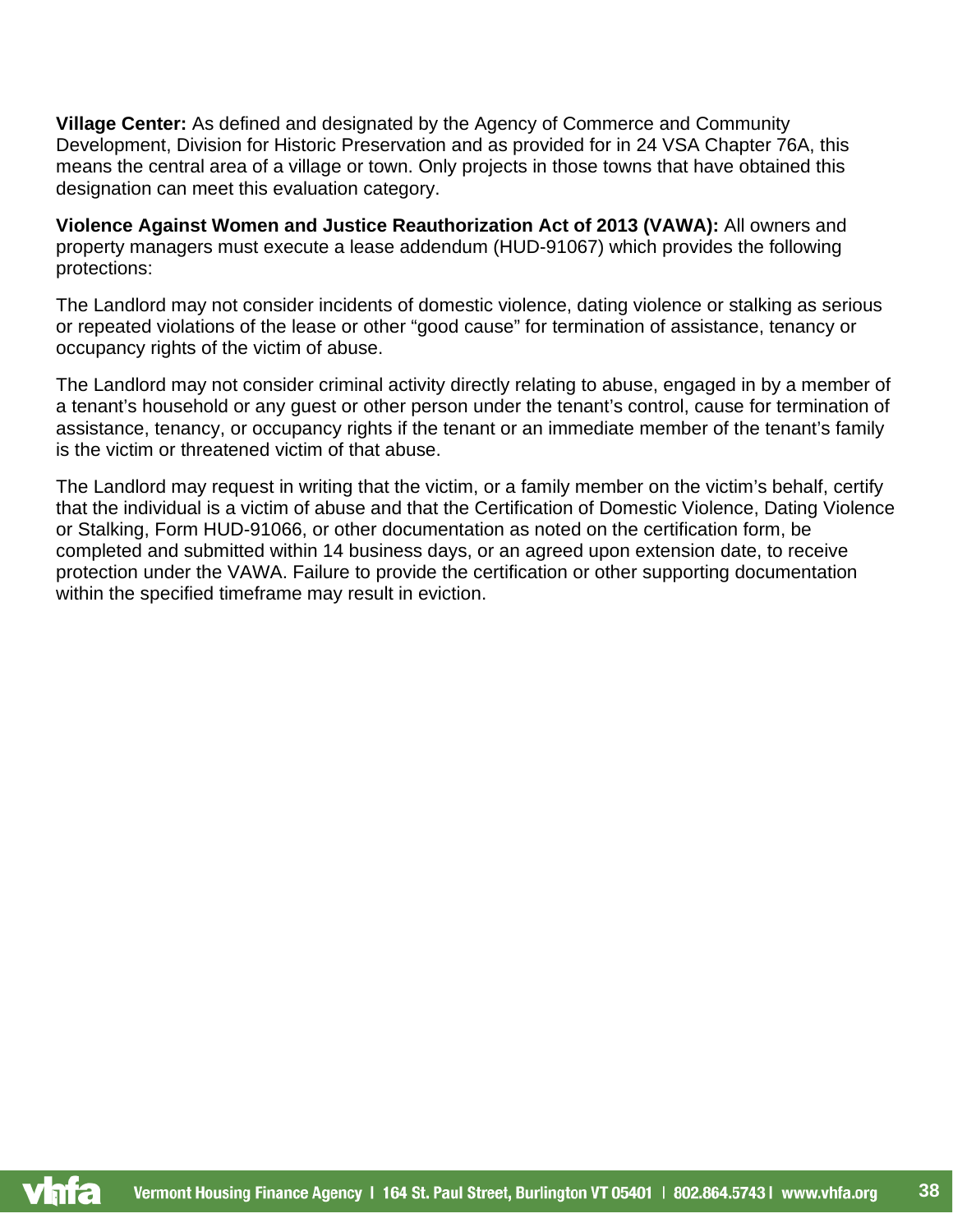# <span id="page-38-0"></span>**8. Disclaimers**

VHFA is charged with issuing no more Housing Credits to any given development than are required to make that development economically feasible. This decision shall be made solely at the discretion of VHFA, but VHFA in no way represents or warrants to any sponsor, investor, lender or others that the project is in fact feasible or viable, either before or after the final allocation decision.

VHFA's review of documents submitted in connection with any Housing Credit allocation is for its own purposes. VHFA makes no representations to the owner or anyone else as to compliance with the Internal Revenue Code, Treasury regulations, or any other laws or regulations governing the Housing Credit program.

No member, officer, agent or employee of VHFA, or the Joint Committee on Tax Credits shall be personally liable concerning any matters arising out of, or in relation to, the allocation, issuance, or compliance monitoring of the Housing Credit.

Notwithstanding any other limitations of this Plan, VHFA may enter into commitments to allocate Housing Credits from a future year's Housing Credit ceiling. In addition, VHFA is under no obligation to necessarily reserve or allocate any part of Vermont's Housing Credit ceiling.

The VHFA Board of Commissioners may, at its sole discretion, reserve or allocate credits to a project regardless of its rank or score, provided the Board finds that the project serves a positive community development need or the public good. A written explanation will be made available to the general public for any allocation of a housing credit dollar amount which is not made in accordance with established priorities and selection criteria of the Allocating Agency.

The final decision regarding reservations and allocations of credits lies with the VHFA Board of Commissioners. The VHFA Board will consider recommendations of staff and its own experience and interpretation of the Plan in making the final reservation or allocation decision.

All tax credit awards are made subject to the availability of tax credits under applicable state and federal law and to any and all rules, regulations and requirements thereunder.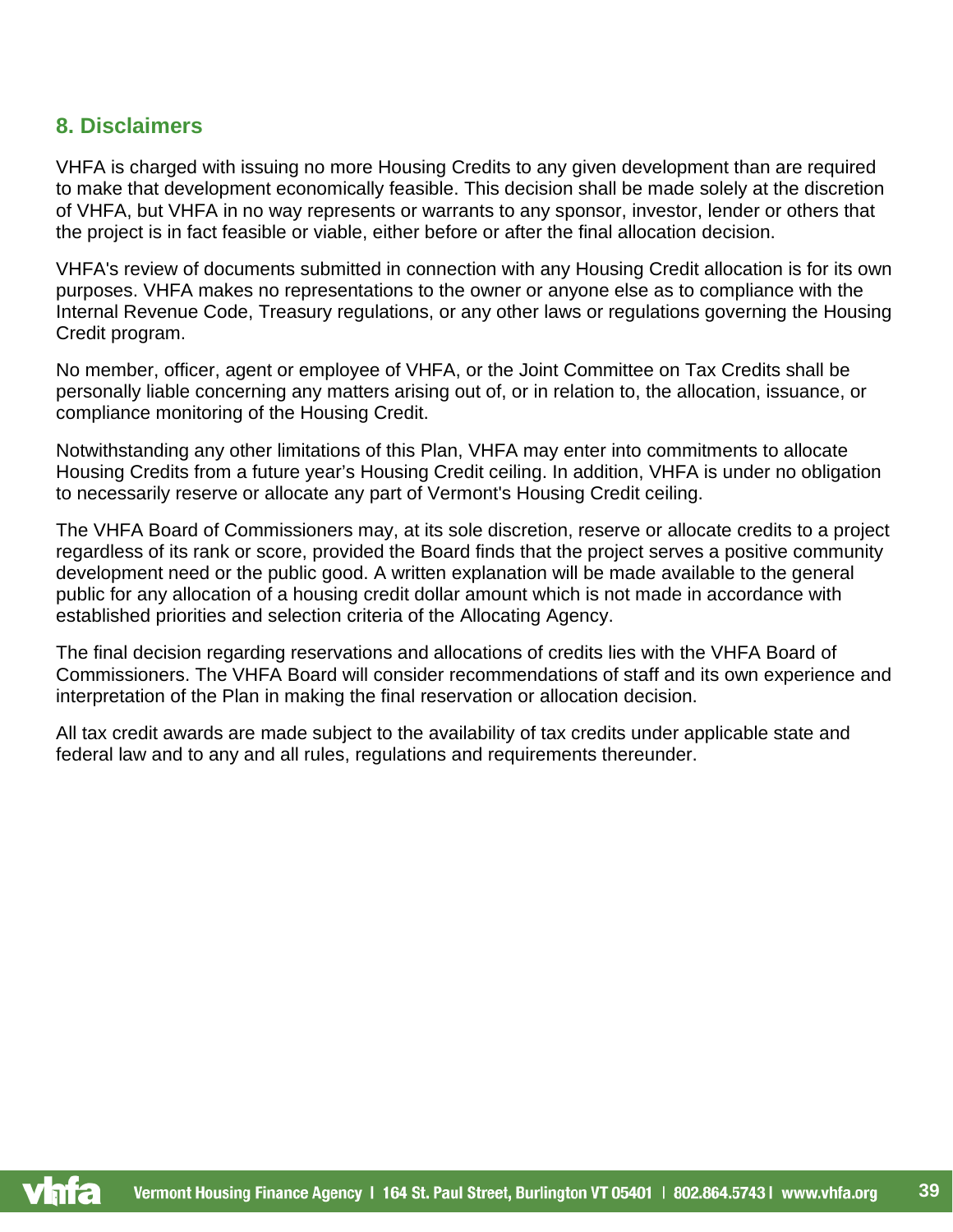# <span id="page-39-0"></span>**9. Appendices**

## <span id="page-39-1"></span>**Appendix 1 - Housing Credit Program Administration Personnel as of October 2020**

#### *Joint Committee on Tax Credits (QAP content development)*

- Josh Hanford, Commissioner, Department of Housing and Community Development
- Maura Collins, Executive Director, Vermont Housing Finance Agency
- Gustave Seelig, Executive Director, Vermont Housing and Conservation Trust Fund
- Sarah Phillips, Governor Appointee
- Richard M. Williams, Executive Director, Vermont State Housing Authority

## *VHFA Board (QAP & project approvals)*

- Katie Stuart-Buckley, Chair
- Gustave Seelig, Vice Chair
- Lamont Barnett
- Fred Baser
- Jeanne Morrissey
- Thomas Leavitt
- Beth Pearce (Michael Clasen, Designee)
- Michael Pieciak (Jill Rickard, Designee)
- Lindsay Kurrle (Josh Hanford, Designee)

## *VHFA Staff (allocations and compliance)*

- Maura Collins, Executive Director: (802) 652-3434
- Seth Leonard, Megan Roush, Bill Schrecker and Josh Slade (applications and underwriting): (802) 652-3403 (802) 652-3478, (802) 652-3432 or (802) 652-3414
- Kim Roy, Kathy Curley (compliance monitoring): (802) 652-3433 or (802) 652-3457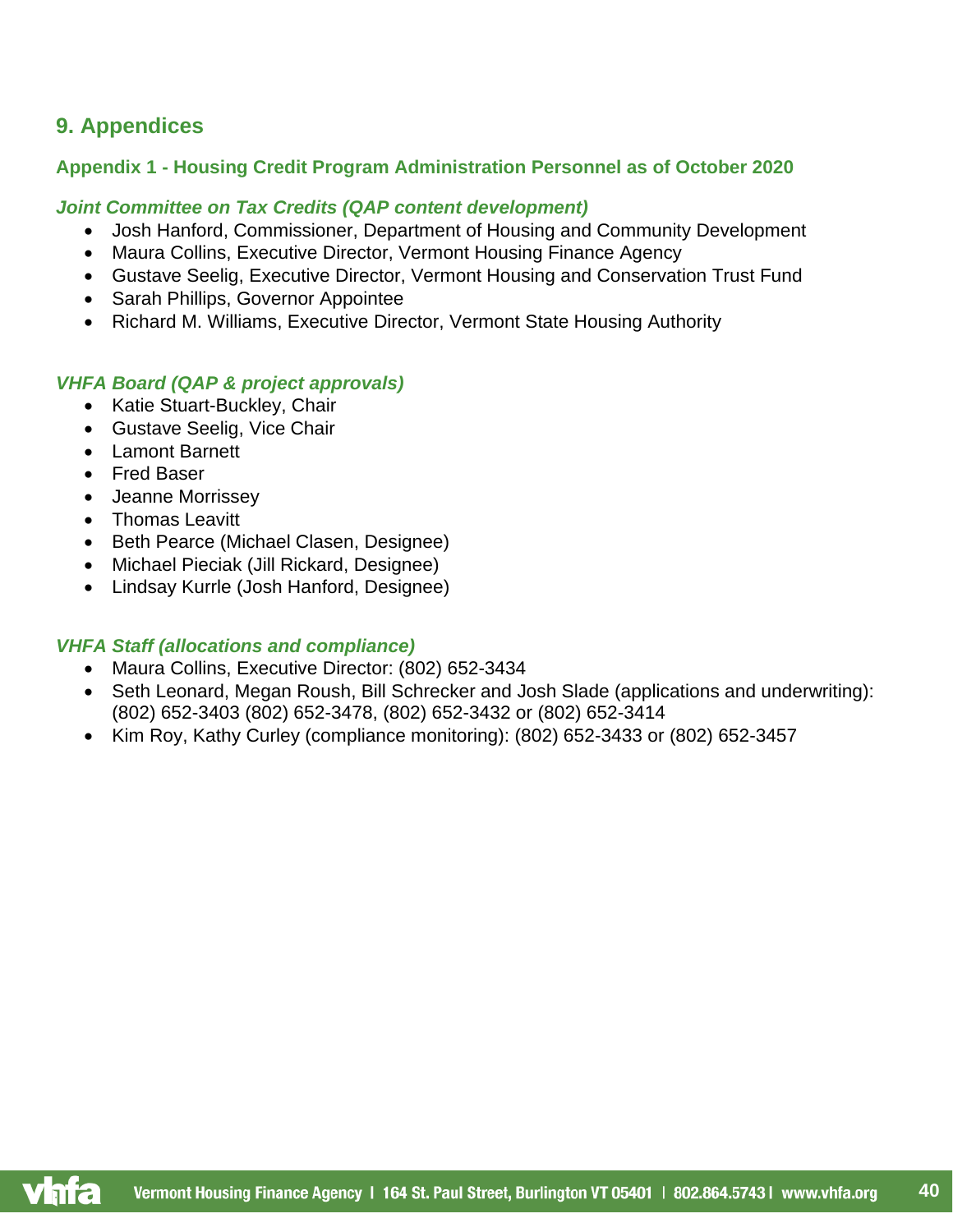# <span id="page-40-1"></span><span id="page-40-0"></span>**Appendix 2 – Application Materials**

Please see the [Application Materials](https://www.vhfa.org/rentalhousing/application-materials) page of the [VHFA website](https://www.vhfa.org/) for the following documents:

- Common Application
- Multifamily Rental Proforma
- Supportive Services Plan
- Supportive Services Budget
- AHP Evaluation for Supportive Services
- Benchmark Guidelines

vnra

Please see the [Underwriting Standards & Design Elements](https://www.vhfa.org/rentalhousing/underwriting-standards-and-design-elements) page of the [VHFA website](https://www.vhfa.org/) for the following document:

• VHFA Underwriting Guidelines

Please see the **Program Materials** page of the [VHFA website](https://www.vhfa.org/) for the following document:

• Housing Credit Application Submission Timing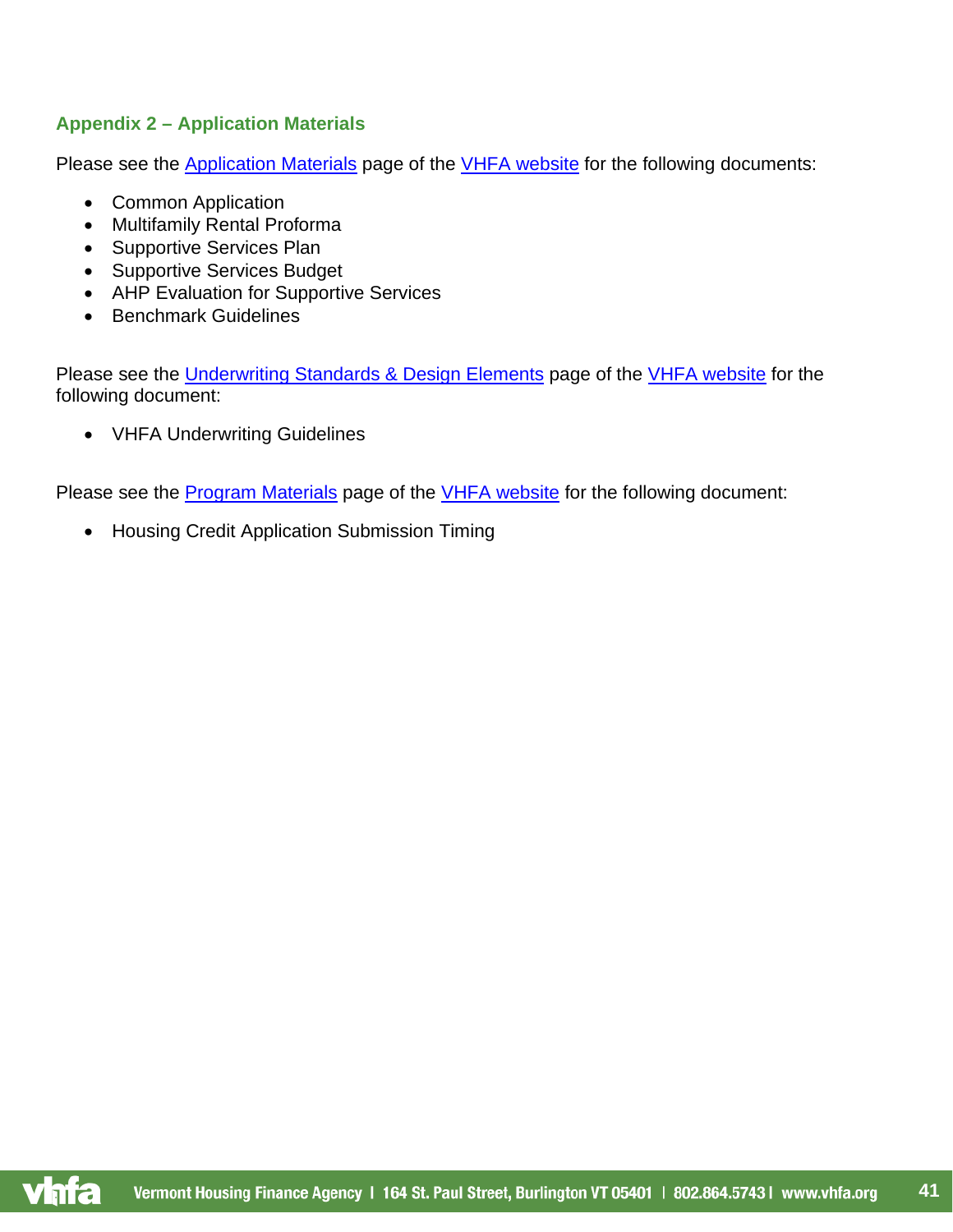## <span id="page-41-0"></span>**Appendix 3 – Related Policies**

Please see the [Underwriting Standards & Design Elements](https://www.vhfa.org/rentalhousing/underwriting-standards-and-design-elements) page of the [VHFA website](https://www.vhfa.org/) for the following documents:

- VHFA Appraisal Policy
- VHFA/VHCB/DHCD Capital Needs Assessment Guidance Policy
- VHFA Housing Credit Program [Year 15 Policy](#page-31-2)
- VHFA Market Study Standards
- VHFA Replacement Reserve Surplus Cash Distribution Policy
- VHCB/VHFA Building Design Standards
- Universal Design Policy

Please see the [Rates and Fees](https://vhfa.org/rentalhousing/developers/rates) page of the [VHFA website](https://vhfa.org/) for the following:

• VHFA Policy on Program Fees

Please see the [Forms and Documents](https://vhfa.org/rentalhousing/forms-and-documents) page of the [VHFA website](https://www.vhfa.org/) for the following document:

• Common Tenant Application

Please see the [Supportive Services & Homeless Information](https://www.vhfa.org/rentalhousing/supportive-services-homelessness-information) page of the [VHFA website](https://www.vhfa.org/) for additional guidelines and proposed best practices on [Housing with Services](#page-31-1) units.

The Governor's Executive Order 3-73 can be found here: <https://legislature.vermont.gov/statutes/section/03APPENDIX/003/00073>

DHCD's current Homeless Access Reporting Tool (HART) form can be found here: <https://accd.vermont.gov/housing/resources-rules/EO-03-16>

The Housing and Urban Development Subsidy Layering Review Guidelines can be found here: <https://www.govinfo.gov/content/pkg/FR-2020-02-28/pdf/2020-04147.pdf>